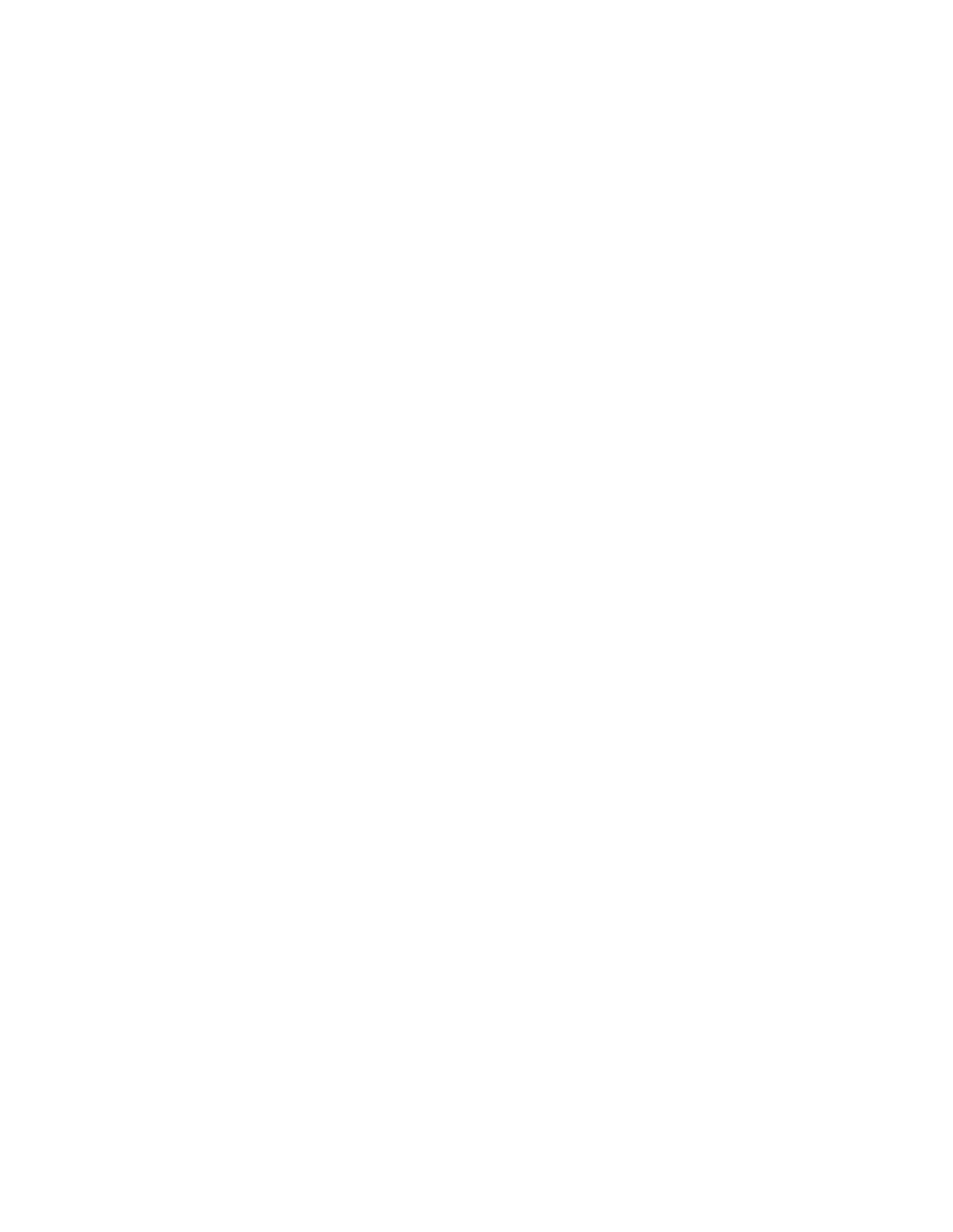## **INTRODUCTION**

This handbook is intended to serve as a resource guide on the role and responsibilities of local governments, including counties, municipalities, special districts, and school districts. It is divided into nine sections. Section 1 provides an overview of the Colorado Department of Local Affairs. Sections 2 through 4 describe county governments, municipal governments, and city and county governments. An overview of local government land use and planning powers is provided in Section 5. Sections 6 and 7 describe special districts and public schools. The initiative and referendum process for local governments is discussed in Section 8, and Section 9 describes the laws concerning term limits and recall of local elected officials.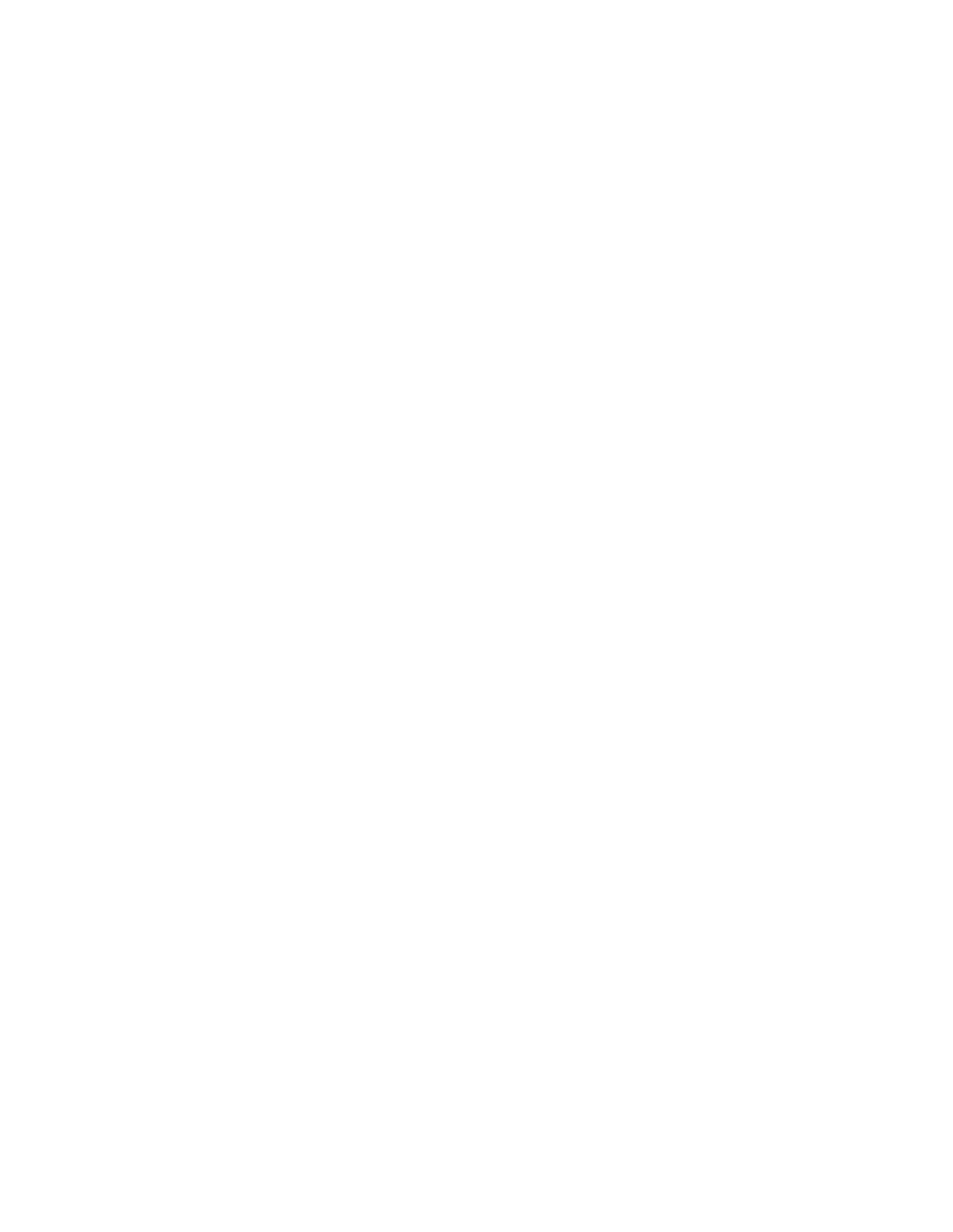# **Table of Contents**

| SECTION VIII - INITIATIVE AND REFERENDUM PROCESS FOR LOCAL GOVERNMENTS 41 |  |
|---------------------------------------------------------------------------|--|
|                                                                           |  |
|                                                                           |  |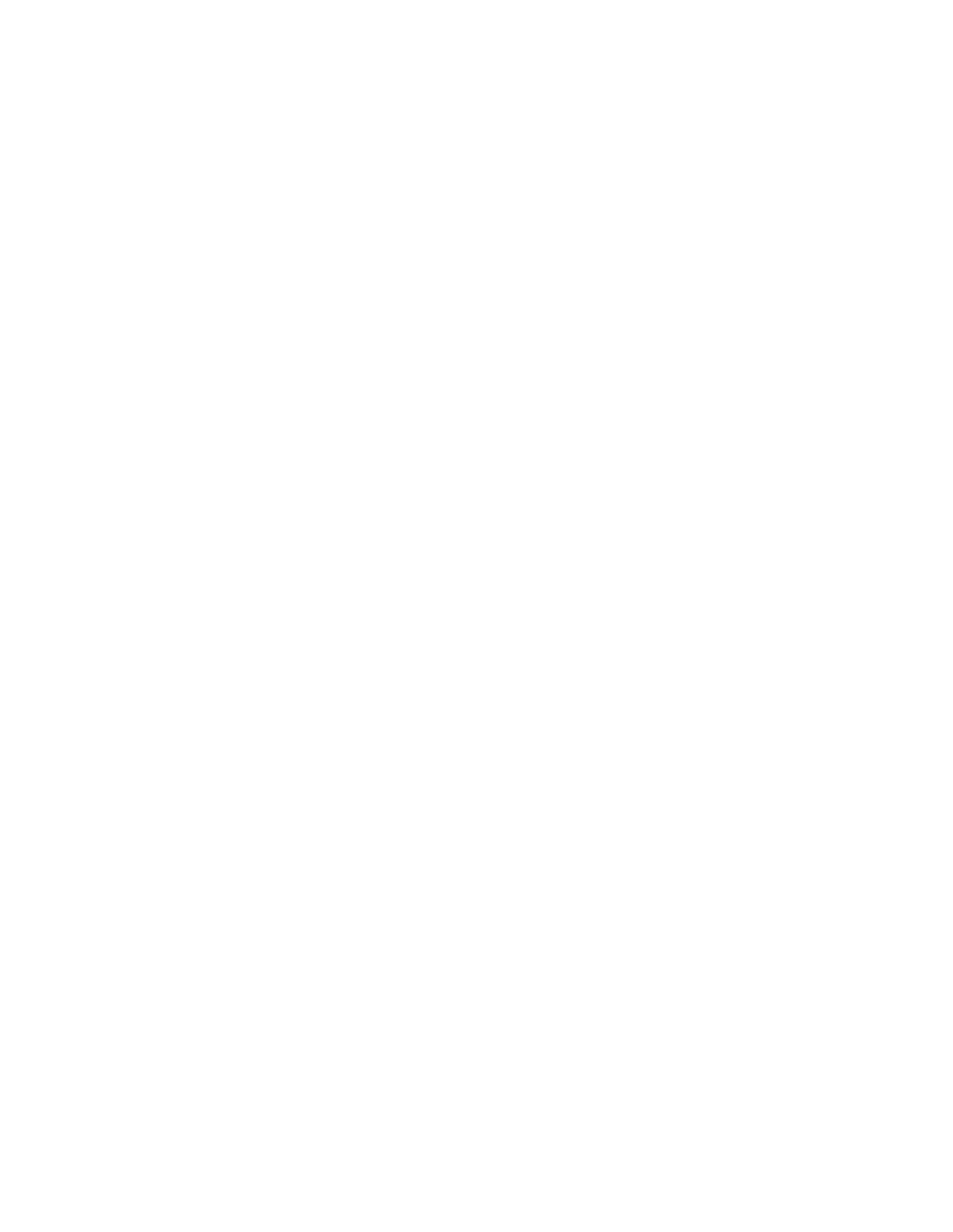# **SECTION I OVERVIEW OF COLORADO DEPARTMENT OF LOCAL AFFAIRS**

 The Department of Local Affairs (DOLA) is responsible for supporting Colorado's local communities and building local government capacity through training, technical, and financial assistance. The divisions of the department serve several purposes for local entities, including: disaster recovery; provision of affordable housing; property tax assessment and collection; training for local government officials; and distribution of state and federal aid for community projects. In FY 2015-16, the department was comprised of five sections: the Division of Emergency Management, the Division of Housing, the Division of Property Taxation, the Division of Local Governments, and the Executive Director's Office. As shown below in Table 1, funding for this department consists of 7.3 percent General Fund, 65.4 percent cash funds, 3.3 percent reappropriated funds, and 24.0 percent federal funds.

| General<br><b>Fund</b> | Cash<br><b>Funds</b> | Reappropriated<br><b>Funds</b> | Federal<br><b>Funds</b> | <b>Total</b><br><b>Appropriation</b> |
|------------------------|----------------------|--------------------------------|-------------------------|--------------------------------------|
| \$23.3                 | \$209.1              | \$10.4                         | \$76.9                  | \$319.7                              |
| 7.3%                   | 65.4%                | 3.3%                           | 24.0%                   | 100%                                 |

**Table 1 Department of Local Affairs FY 2015-16 Appropriation (millions)** 

 *Source: Colorado Department of Local Affairs* 

 Cash funds are separate funds received from taxes, fees, and fines that are earmarked for specific programs and typically related to the identified revenue source. For example, some of the largest cash funds in the department's budget come from the Local Government Severance Tax Fund, Local Government Mineral Impact Fund, Local Government Limited Gaming Impact Fund, Conservation Trust Fund, and the Property Tax Exemption Fund. The following section describes the functions of each division, and Table 2 on page 3 shows the FY 2015-16 appropriations to the department's divisions.

**Division of Housing.** The Division of Housing (DOH) assists local communities in meeting their housing goals, administers various state and federal affordable housing programs, and regulates the manufacture of factory-built residential and commercial buildings. In 2012, Senate Bill 12-158 consolidated housing assistance programs under DOH to comply with mandates from the U.S. Department of Housing and Urban Development, which requires a single public housing authority for each state. It is now the state's sole public housing agency for the purpose of providing financial and technical assistance to help communities provide affordable housing to low-income, elderly, and disabled individuals. The division accounted for \$75.7 million, or 23.7 percent, of DOLA's total appropriation for FY 2015-16.

 *Division of Property Taxation.* The Division of Property Taxation has three primary responsibilities. First, the division oversees the administration of property tax laws, including issuing appraisal standards and training county assessors. The division also grants tax exemptions for charities, religious organizations, and other eligible entities. Lastly, the division sets valuations for public utility and rail transportation companies. The division is managed by the property tax administrator, who is appointed by the State Board of Equalization. The division also provides funding for the State Board of Equalization, which supervises the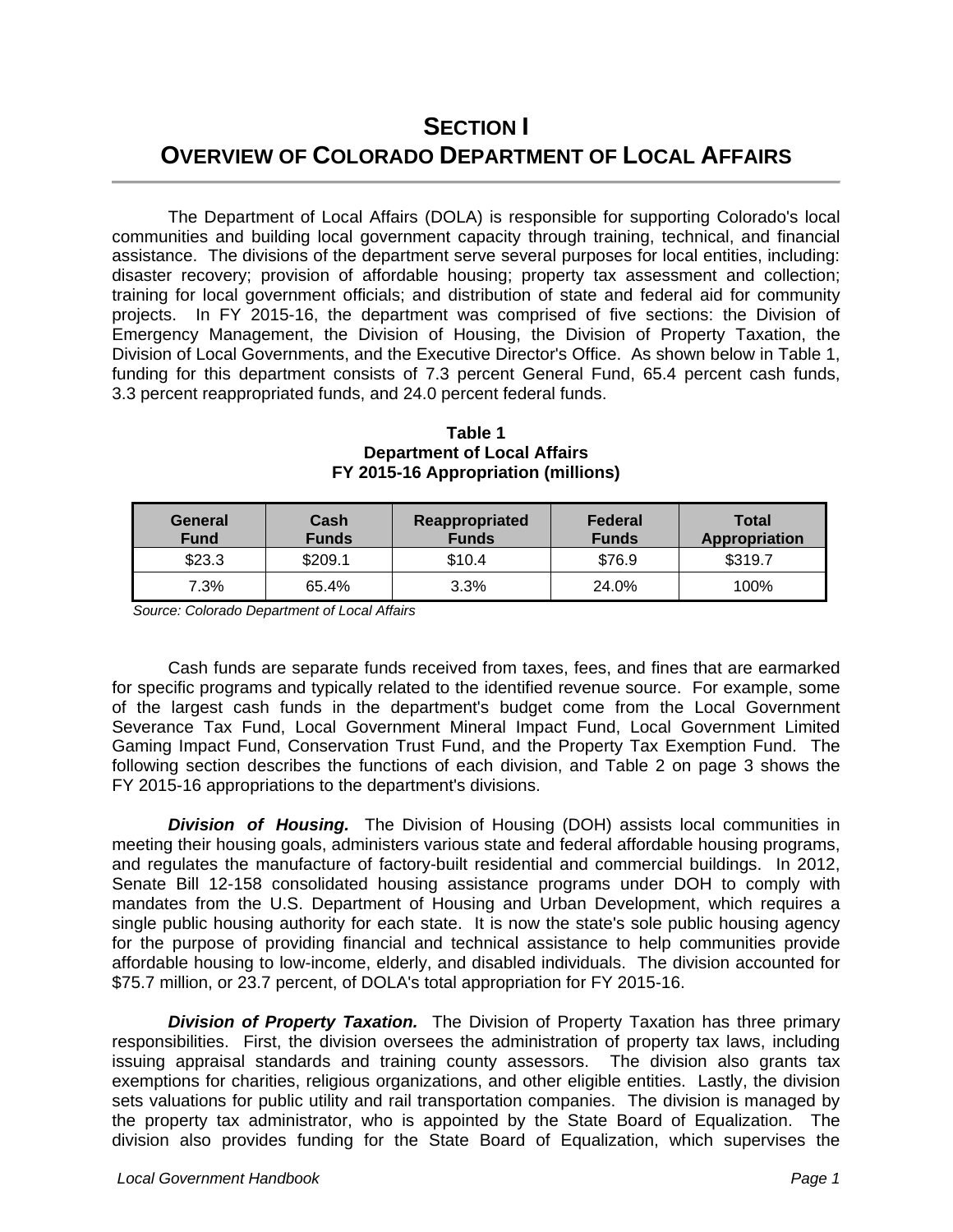administration of property tax laws by local county assessors. The division accounted for \$3.8 million, or 1.2 percent, of DOLA's total appropriation for FY 2015-16.

 *Board of Assessment Appeals.* The Board of Assessment Appeals (BAA) is a quasi-judicial body that hears individual taxpayer requests for property tax abatements, and property tax exemptions. The three-member board appeals concerning the valuation of real and personal property, property tax abatements, and property tax exemptions. The three-member board is appointed by the Governor and confirmed by the Senate.

**Division of Local Government.** Currently, there are 3,610 local governments in Colorado. The Division of Local Government provides information and training for local governments in budget development, purchasing, demographics, land use planning, community development, water and wastewater management, and regulatory issues. Lastly, the division distributes state and federal monies to assist local governments in capital construction and community services, including:

- Community Services Block Grants;
- Community Development Block Grants;
- Local Government Mineral and Energy Impact Grants;
- Local Government Severance Tax Fund distributions;
- Limited Gaming Impact Grants; and
- Conservation Trust Fund distributions.

 The division accounted for \$233.2 million, or 72.9 percent, of DOLA's total appropriation for FY 2015-16.

| <b>Division</b>               | <b>General</b><br><b>Fund</b> | <b>Cash Fund</b> | Reappropriated<br><b>Funds</b> | <b>Federal</b><br><b>Funds</b> | <b>Total</b><br><b>Appropriation</b> |       |
|-------------------------------|-------------------------------|------------------|--------------------------------|--------------------------------|--------------------------------------|-------|
| Housing                       | \$13.5                        | \$1.1            | \$0.5                          | \$60.6                         | \$75.7                               | 23.7% |
| Property<br>Taxation          | 1.4                           | 1.3              | 1.1                            | 0                              | \$3.8                                | 1.2%  |
| Local<br>Government           | 6.8                           | 206.1            | 5.1                            | 15.2                           | \$233.2                              | 72.9% |
| Director's<br>Office          | 1.6                           | 0.7              | 3.7                            | 1.1                            | \$7.1                                | 2.2%  |
| <b>Total</b><br>Appropriation | \$23.3                        | \$209.2          | \$10.4                         | \$76.9                         | \$319.8                              | 100%  |

#### **Table 2 Divisions within the Department of Local Affairs FY 2015-16 Appropriation (millions)**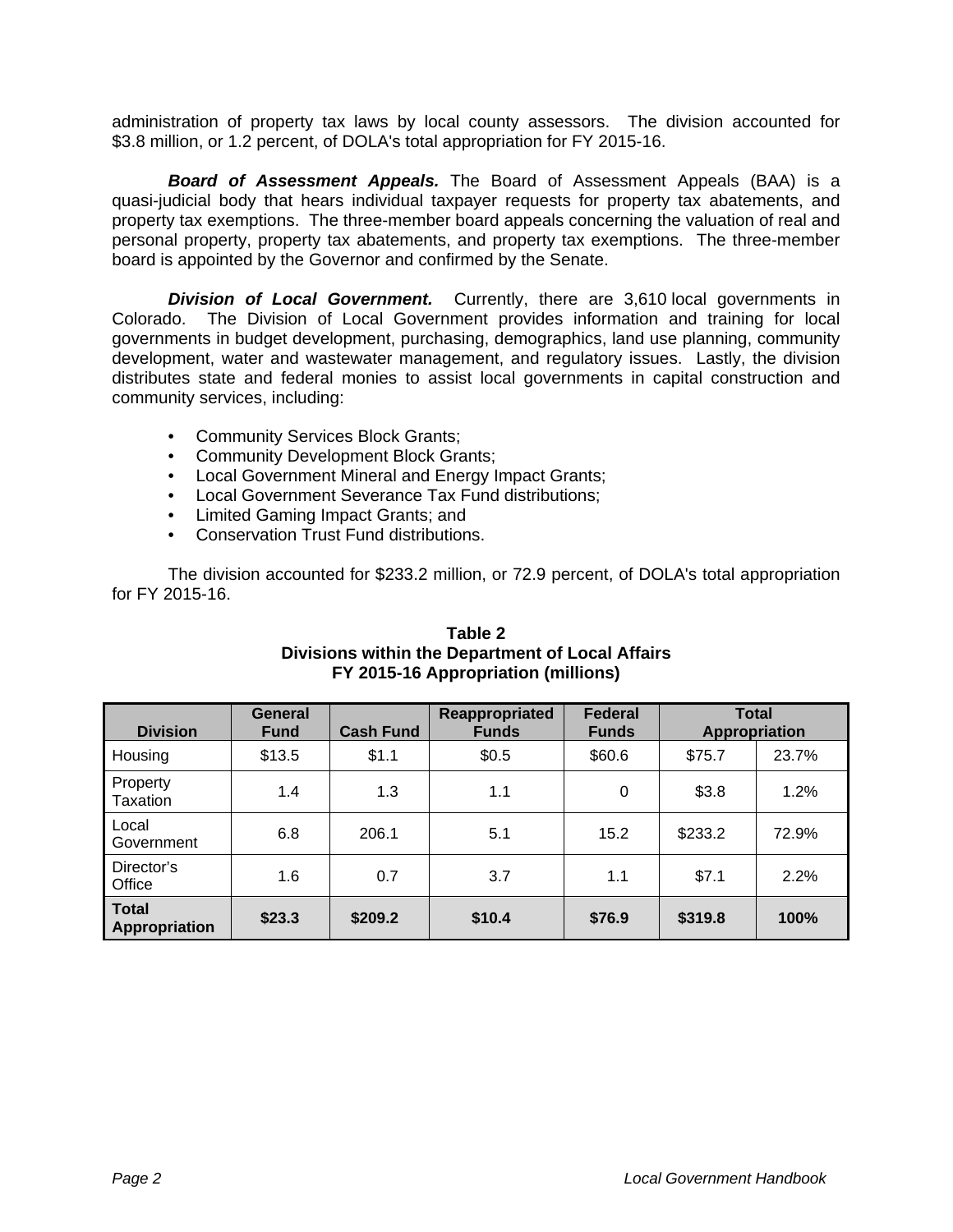# **SECTION II COUNTY GOVERNMENTS**

#### **Organization and Structure**

Colorado is divided into 64 counties. Counties are political subdivisions of state government, and may only exercise those powers specifically provided in state law. Generally, counties are responsible for law enforcement; provision of social services on behalf of the state; the construction, maintenance, and repair of roads and bridges; and general control of land use in unincorporated areas. County boundaries are established in statute.

The Colorado Constitution establishes the following county officers: commissioners, treasurer, assessor, coroner, clerk and recorder, surveyor, and sheriff, with duties provided under state law. All counties in Colorado are assigned to one of six categories based on population and other factors for the purposes of setting the salaries of elected county officials. Counties are also assigned a different "classification" in state law for the purpose of fixing fees collected by the county and county officers.

#### **County Elected Officials**

*County commissioners.* The board of county commissioners is the primary policy-making body in the county and is responsible for the county's administrative and budgetary functions. Most counties have three commissioners who represent separate districts, but are elected by the voters of the entire county. However, any county with a population over 70,000 may expand its board from three to five commissioners by a vote of county electors.

The other county elected officers are the county clerk and recorder, county assessor, county treasurer, county sheriff, county coroner, and the county surveyor, who are elected to four-year terms under the state constitution. These other elected officials have specific powers and duties that are prescribed by law, and they function independently from each other and from the board of county commissioners. However, the board approves the budgets for all county departments. County officers must be qualified electors and have resided in the county for at least one year preceding election. The constitution also provides for a county attorney who, by statute, is appointed by and reports to the county commissioners.

*County clerk and recorder.* As the primary administrative officer of the county, the county clerk and recorder records deeds in the county and serves as the clerk to the board of county commissioners. The clerk is also the agent of the state Department of Revenue and is charged with the administration of certain state laws relating to motor vehicles, certification of automobile titles, and motor vehicle registrations. The clerk administers all primary, general, and special elections held in the county, overseeing voter registration, publishing notices of elections, appointing election judges, and ensuring the printing and distribution of ballots. The board has a duty to supervise the conduct of general and special elections, and is expected to consult and coordinate with the clerk and recorder on rendering decisions and interpreting state election codes. The clerk and recorder also issues marriage licenses, maintains records and books for the board of commissioners, collects license fees and charges required by the state, maintains property ownership records, and provides deed abstracts upon request.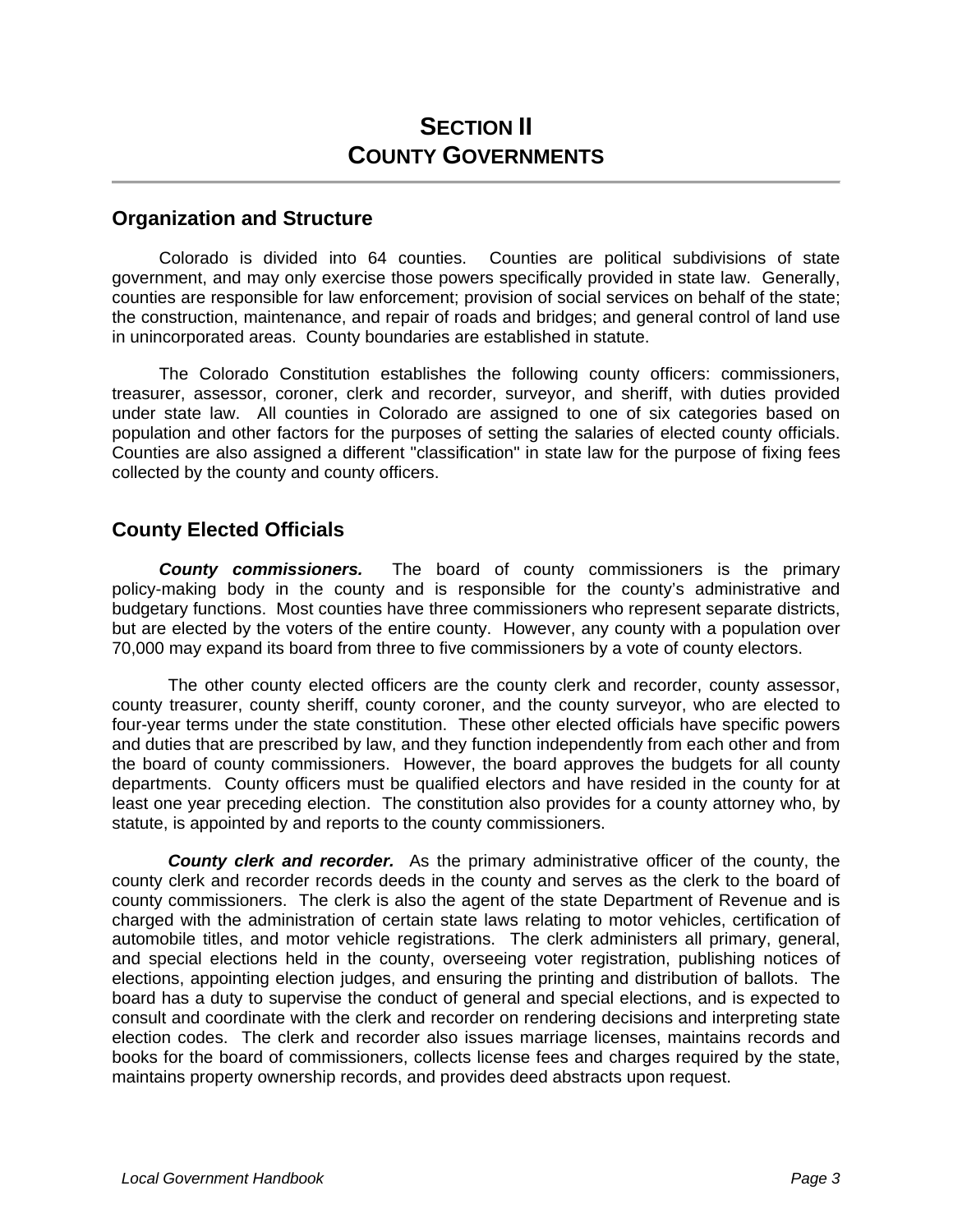*County treasurer.* The county treasurer is responsible for the receipt, custody, and disbursement of county funds. The treasurer collects some state taxes and all property taxes in the county, including those for other units of local government, minus a statutory collection fee. The treasurer also conducts sales of property for delinquent taxes. County treasurers serve as the public trustees in counties that are in Classes III through Class VI; however, the public trustee is appointed by the Governor in Class II counties.

*County assessor.* The county assessor is responsible for discovering, listing, classifying, and valuing all property in the county in accordance with state laws. It is the assessor's duty to determine the actual and taxable value of property. Most real property, such as residential and commercial property, is reassessed every odd-numbered year, and personal property is reassessed every year. The assessor is required to send out a notice of valuation each year to property owners, which reflects the owner's property value and the amount of property taxes due to the county treasurer.

Qualifications for county assessors are addressed by the Real Estate Appraiser's Act. The act requires, among other things, that real estate appraisers meet state licensing requirements and that county assessors comply with the licensing requirements within two years after taking office.

*County sheriff.*Counties are responsible for law enforcement, which includes supporting the court system and the district attorney function, as well as providing jail facilities through the sheriff. The county sheriff is the chief law enforcement officer of the unincorporated areas of a county and is responsible for maintaining the peace and enforcing the criminal laws of the state. The sheriff supports the county court system and is required to serve and execute processes, subpoenas, writs, and orders as directed by the court. The sheriff oversees the operation of the county jail, and must maintain and feed prisoners. The sheriff is also the fire warden for prairie or forest fires in the county and is responsible for county search and rescue functions. County sheriffs can also provide law enforcement for, or share jurisdiction with, a municipality through a contract for services or an intergovernmental agreement (IGA).

State law specifies that any candidate for county sheriff must:

- be a citizen of the United States:
- be a resident of the state of Colorado;
- be a resident of the county in which the person will hold the office;
- have a high school diploma or a college degree;
- complete a criminal history record check; and
- provide a complete set of fingerprints to a qualified law enforcement agency.

Any person who has been convicted of any federal or state felony charge is ineligible for the office of sheriff unless the person has been pardoned.

**County coroner.** The county coroner is responsible for investigating the cause and manner of deaths, issuing death certificates, and requesting autopsies. The coroner is the only county official empowered to arrest the county sheriff, or to fill the position of interim county sheriff in the event of a vacancy. Similar to the requirements for county sheriff, state law specifies that any candidate for county coroner must:

- be a citizen of the United States:
- be a resident of the state of Colorado;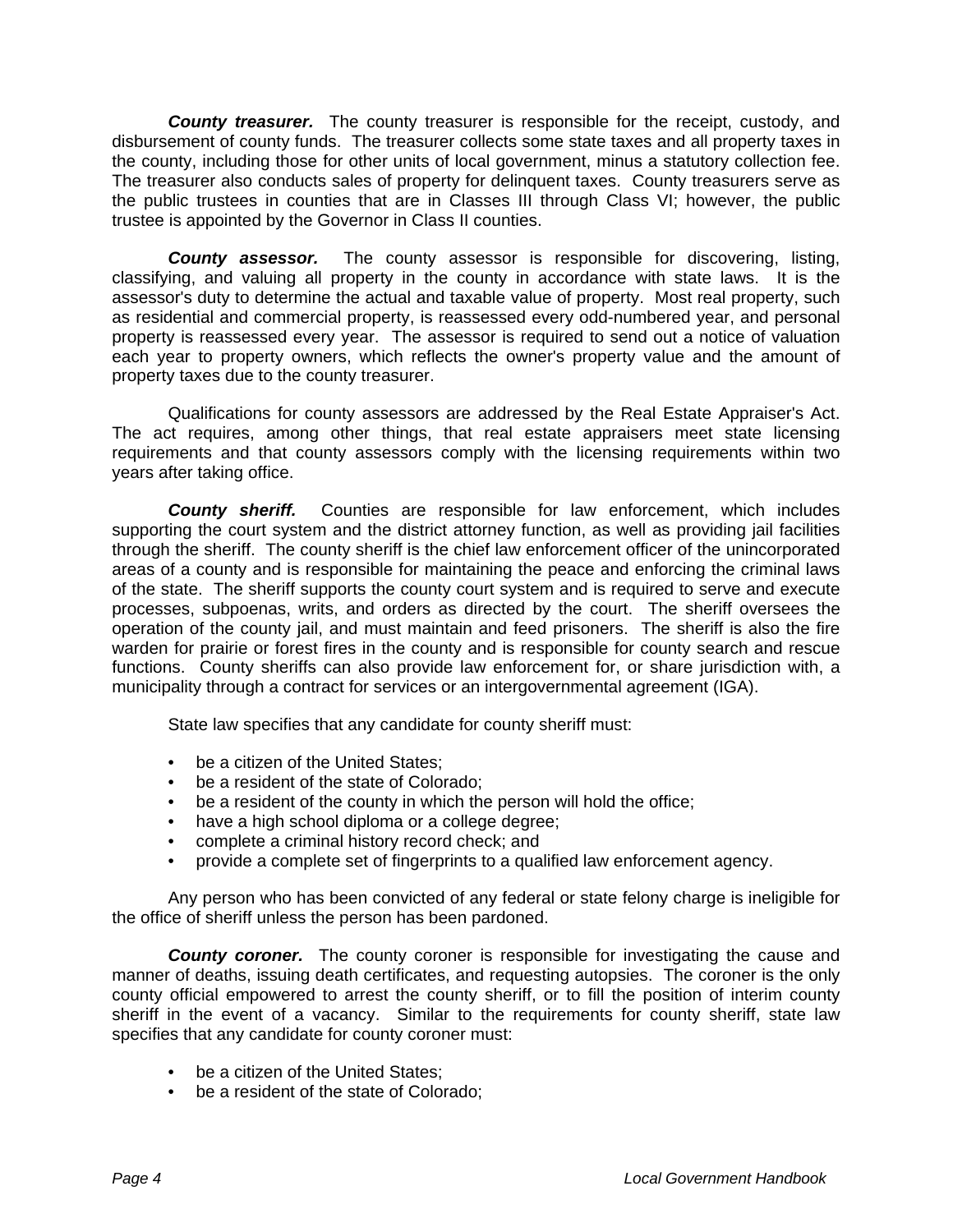- be a resident of the county in which the person will hold the office;
- have a high school diploma or a college degree;
- complete a criminal history record check;
- provide a complete set of fingerprints to a qualified law enforcement agency according to state law; and
- possess knowledge and experience concerning the medical-legal investigation of death.

Additionally, any person who has been convicted of any federal or state felony charge is ineligible for the office of county coroner unless he or she has been pardoned.

A constitutional amendment, passed in 2002, authorizes the General Assembly to require that coroners receive minimum training upon election to office. State law requires that a person who is elected or appointed to the office of coroner for the first time to attend a training course for at least 40 hours using the curriculum developed by the Colorado Coroners Standards and Training (CCST) Board, which is overseen by the Department of Public Health and Environment. Within one year of taking office, any person who is elected or appointed to the office of coroner for the first time must obtain certification in basic medical-legal death investigation from the Colorado Coroners Association or another training provider approved by the CCST Board. State law also requires each coroner to complete a minimum of 16 hours of in-service training provided by the Colorado Coroners Association or by another training provider approved by the CCST Board during each year of the coroner's term. The CCST Board has the authority to grant an extension of up to one year to obtain certification or determine that a combination of education, experience, and training satisfies the requirement to complete 16 hours of in-service training annually.

**County surveyor.** The county surveyor is responsible for any surveying duties pertaining to the county and for settling boundary disputes when directed by a court or when requested by interested parties. The county surveyor establishes the boundaries of county property, including road rights-of-way, and supervises construction surveys that impact the county. County surveyors also create survey markers and monuments, and conduct surveys relating to toll roads and reservoirs. State law requires that county surveyors meet the requirements to qualify as a professional land surveyor and requires surveyors to file an official bond with the county clerk and recorder for the sum of \$1,000.

Any person who has been convicted of any federal or state felony charge is ineligible for the office of county coroner unless he or she has been pardoned.

## **Salaries of County Officials**

The Colorado Constitution requires the General Assembly to set the salary levels for county commissioners, sheriffs, treasurers, assessors, clerk and recorders, and coroners. The General Assembly is required to consider specific factors when fixing the compensation of county officers and must set a level of compensation that reflects variations in the workloads and responsibilities of each county officer.

The state constitution also provides that county officers cannot have their compensation changed during their terms of office. Further, any change in compensation may occur only when the compensation of all county officers within the same county is adjusted, or when the compensation for the same county office in all of the counties of the state is increased or decreased.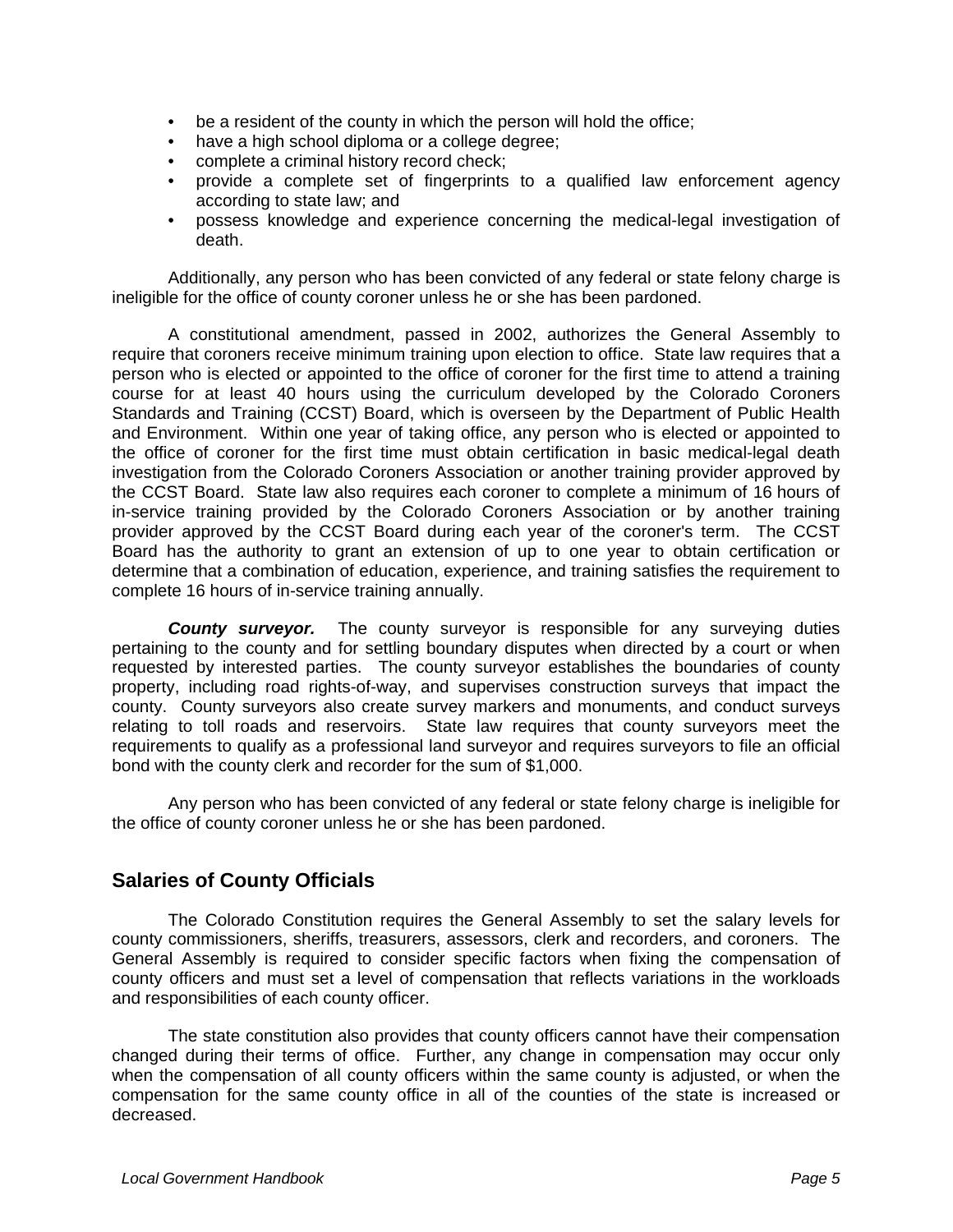In 2015, the General Assembly changed the categorization of counties for the purpose of setting salaries. Specifically, four subcategories were added to each classification, for a total of 24 categories. All changes to county salaries will be effective on January 1, 2016, for all terms of office that begin after this date. As a result, a county will be responsible for administering salaries based on both categorizations until all terms that began prior to January 1, 2016, have expired.

**County categorization.** All Colorado counties are assigned a category — I through VI — for the purpose of setting the salaries of elected county officials. In general, the counties in categories I through III are larger counties that are required to pay higher salaries than counties in categories IV through VI. The category assignments are based on factors including population, the number of persons residing in the unincorporated areas of the county, assessed valuation, motor vehicle registration, building permits, and other factors reflecting the workloads and responsibilities of county officers. These categories are subject to change, based on factors like population growth or property valuation. The salary schedule does not affect the city and county governments of Broomfield and Denver, or the home rule counties (Pitkin and Weld) that are authorized to set their own compensation rates.

*County categorization for terms beginning prior to January 1, 2016.* The county categories for the purpose of setting elected county officials' salaries for terms of office that begin prior to January 1, 2016, are summarized in Table 3. The salaries of elected county officials for terms of office that begin prior to January 1, 2016, are summarized in Table 4.

| County<br>Category | <b>Counties</b>                                                                                                                                                                         |
|--------------------|-----------------------------------------------------------------------------------------------------------------------------------------------------------------------------------------|
|                    | Adams, Arapahoe, Boulder, Douglas, El Paso, Jefferson, Larimer, Pueblo, and Weld*                                                                                                       |
| Ш                  | Eagle, Fremont, Garfield, La Plata, Mesa, Pitkin, Routt, and Summit                                                                                                                     |
| Ш                  | Alamosa, Archuleta, Chaffee, Clear Creek, Delta, Gilpin, Grand, Gunnison, Las<br>Animas, Logan, Moffat, Montezuma, Montrose, Morgan, Otero, Park, Rio Blanco,<br>San Miguel, and Teller |
| IV                 | Custer, Elbert, Huerfano, Kit Carson, Lake, Ouray, Prowers, Rio Grande, Washington,<br>and Yuma                                                                                         |
| V                  | Baca, Bent, Cheyenne, Conejos, Costilla, Crowley, Dolores, Hinsdale, Lincoln, Mineral,<br>Phillips, Saguache, and San Juan                                                              |
| VI                 | Jackson, Kiowa, and Sedgwick                                                                                                                                                            |

**Table 3 Categories of Counties to Set Salaries of County Officials Prior to January 1, 2016** 

*Source: Section 30-2-102 (1), C. R. S.* 

*\*This classification does not apply to home rule counties and home rule city and counties (Broomfield and Denver).*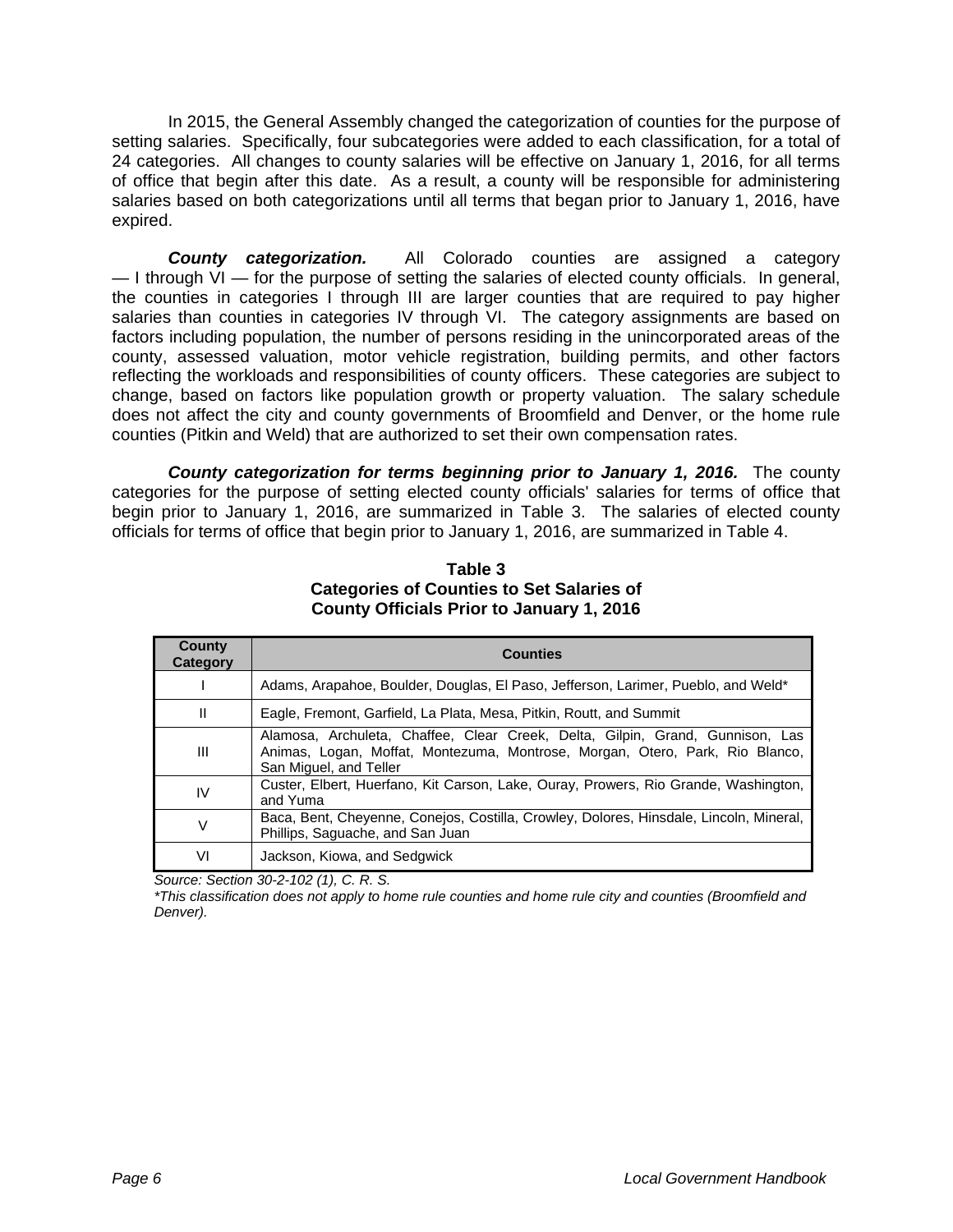#### **Table 4 Salaries of County Officials Whose Terms of Office Began Prior to January 1, 2016**

| <b>County</b><br>Category | County<br><b>Commissioners</b> | <b>County Sheriffs</b> | <b>County</b><br>Treasurers,<br>Assessors, and<br><b>Clerks</b> | County<br><b>Coroners</b> | County<br><b>Surveyors</b> |
|---------------------------|--------------------------------|------------------------|-----------------------------------------------------------------|---------------------------|----------------------------|
|                           | \$87,300                       | \$111,100              | \$87,300                                                        | \$87,300                  | \$5,500                    |
| Ш                         | 72.500                         | 87.700                 | 72.500                                                          | 44.200                    | 4,400                      |
| Ш                         | 58.500                         | 76.000                 | 58.500                                                          | 33,100                    | 3,300                      |
| IV                        | 49,700                         | 66,600                 | 49,700                                                          | 22,100                    | 2,200                      |
| V                         | 43.800                         | 49.100                 | 43.800                                                          | 9,900                     | 1,100                      |
| VI                        | 39.700                         | 46.500                 | 39.700                                                          | 9,000                     | 1.000                      |

*Source: Section 30-2-102 (2.2), C.R.S.* 

*County categorization for terms beginning on or after January 1, 2016.* All county officials whose terms of office begin on or after January 1, 2016, are assigned to 24 categories — I-A through VI-D — for the purposes of establishing the salaries of county officers.

The General Assembly, starting January 1, 2016, may move a county to another category after considering variation among counties' populations, persons residing in unincorporated areas, assessed valuation, motor vehicle registrations, building permits, military installations, and other factors that may be relevant to reflect the variations in workloads and responsibilities of county officers and the tax resources of the several counties. In addition, the director of research of Legislative Council, prior to January 1, 2018, and prior to January 1 every two years thereafter, is required to adjust the salaries of elected county officials for inflation and post such adjusted salary amounts on the General Assembly's website.

Table 5 summarizes the categorization of counties effective January 1, 2016. Table 6 shows the salaries of elected county officials for terms of office that begin on or after January 1, 2016, for all 24 county categories.

| County<br><b>Category</b> | <b>Counties</b>                                                                                                                                                                      |
|---------------------------|--------------------------------------------------------------------------------------------------------------------------------------------------------------------------------------|
| I-A                       | Adams, Arapahoe, Boulder, Douglas, El Paso, Jefferson, Larimer, Pueblo, and Weld*                                                                                                    |
| II-A                      | Eagle, Fremont, Garfield, La Plata, Mesa, Pitkin, Routt, and Summit                                                                                                                  |
| III-A                     | Alamosa, Archuleta, Chaffee, Clear Creek, Delta, Gilpin, Grand, Gunnison, Las Animas, Logan,<br>Moffat, Montezuma, Montrose, Morgan, Otero, Park, Rio Blanco, San Miguel, and Teller |
| IV-A                      | Custer, Elbert, Huerfano, Kit Carson, Lake, Ouray, Prowers, Rio Grande, Washington, and Yuma                                                                                         |
| $V-A$                     | Baca, Bent, Cheyenne, Conejos, Costilla, Crowley, Dolores, Hinsdale, Lincoln, Mineral, Phillips,<br>Saguache, and San Juan                                                           |
| VI-A                      | Jackson, Kiowa, and Sedgwick                                                                                                                                                         |

#### **Table 5 Categories of Counties to Set Salaries of County Officials, Effective January 1, 2016**

*Source: Section 30-2-102 (1.5)(a), C. R. S.* 

*\*This classification does not apply to home rule counties and home rule city and counties (Broomfield and Denver)*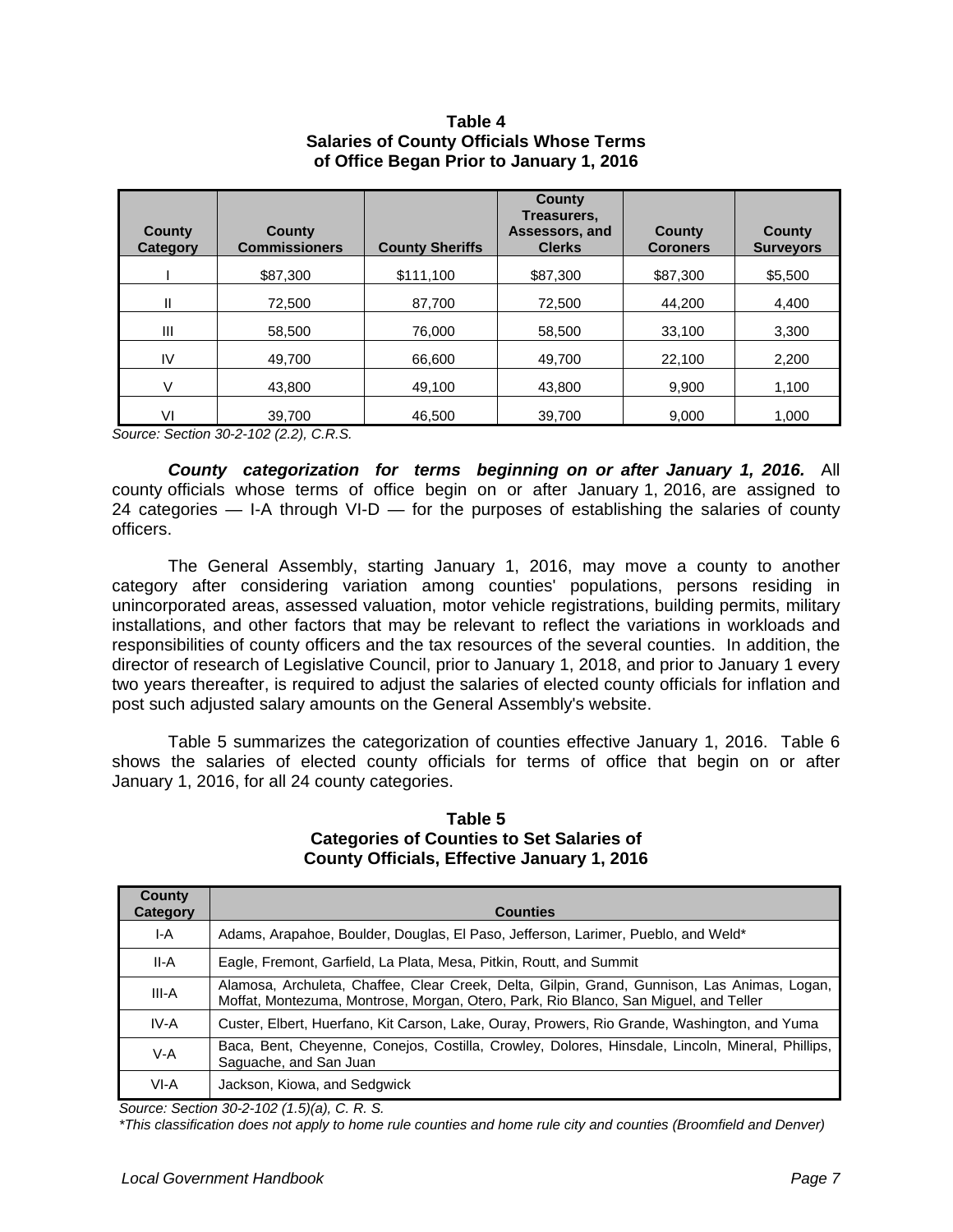| Table 6                                         |
|-------------------------------------------------|
| <b>Salaries of County Officials Whose Terms</b> |
| of Office Begins On or After January 1, 2016    |

| <b>County</b>            | <b>County</b><br><b>Commissioners</b> | <b>County</b><br><b>Sheriffs</b> | <b>County</b><br>Treasurers,<br>Assessors. | County                       | County                      |
|--------------------------|---------------------------------------|----------------------------------|--------------------------------------------|------------------------------|-----------------------------|
| <b>Category</b><br>$I-A$ | \$113,490                             | \$144,430                        | and Clerks<br>\$113,490                    | <b>Coroners</b><br>\$113,490 | <b>Surveyors</b><br>\$7,150 |
| $I-B$                    | 104,760                               | 133,320                          | 104,760                                    | 104,760                      | 6,600                       |
| $I-C$                    | 96,030                                | 122,210                          | 96,030                                     | 96,030                       | 6,050                       |
| I-D                      | 87,300                                | 111,100                          | 87,300                                     | 87,300                       | 5,500                       |
| II-A                     | 94,250                                | 114,010                          | 94,250                                     | 57,460                       | 5,720                       |
| II-B                     | 87,000                                | 105,240                          | 87,000                                     | 53,040                       | 5,280                       |
| $II-C$                   | 79,750                                | 96,470                           | 79,750                                     | 48,620                       | 4,840                       |
| II-D                     | 72,500                                | 87,700                           | 72,500                                     | 44,200                       | 4,400                       |
| III-A                    | 76,050                                | 98,800                           | 76,050                                     | 43,030                       | 4,290                       |
| III-B                    | 70,200                                | 91,200                           | 70,200                                     | 39,720                       | 3,960                       |
| $III-C$                  | 64,350                                | 83,600                           | 64,350                                     | 36,410                       | 3,630                       |
| $III-D$                  | 58,500                                | 76,000                           | 58,500                                     | 33,100                       | 3,300                       |
| IV-A                     | 64,610                                | 86,580                           | 64,610                                     | 28,730                       | 2,860                       |
| IV-B                     | 59,640                                | 79,920                           | 59,640                                     | 26,520                       | 2,640                       |
| $IV-C$                   | 54,670                                | 73,260                           | 54,670                                     | 24,310                       | 2,420                       |
| $IV-D$                   | 49,700                                | 66,600                           | 49,700                                     | 22,100                       | 2,200                       |
| V-A                      | 56,940                                | 63,830                           | 56,940                                     | 12,870                       | 1,430                       |
| V-B                      | 52,560                                | 58,920                           | 52,560                                     | 11,880                       | 1,320                       |
| $V-C$                    | 48,180                                | 54,010                           | 48,180                                     | 10,890                       | 1,210                       |
| $V-D$                    | 43,800                                | 49,100                           | 43,800                                     | 9,900                        | 1,100                       |
| VI-A                     | 51,610                                | 60,450                           | 51,610                                     | 11,700                       | 1,300                       |
| $VI-B$                   | 47,640                                | 55,800                           | 47,640                                     | 10,800                       | 1,200                       |
| VI-C                     | 43,670                                | 51,150                           | 43,670                                     | 9,900                        | 1,100                       |
| VI-D                     | 39,700                                | 46,500                           | 39,700                                     | 9,000                        | 1,000                       |

*Source: Section 30-2-102 (2.3)(a), C.R.S.* 

*County Elected Officials' Salary Commission.* In 2015, an independent commission was required to make recommendations to the General Assembly on the equitable and proper salaries to be paid to county elected officials. The County Elected Officials' Salary Commission was repealed by the 2015 General Assembly, effective January 1, 2016.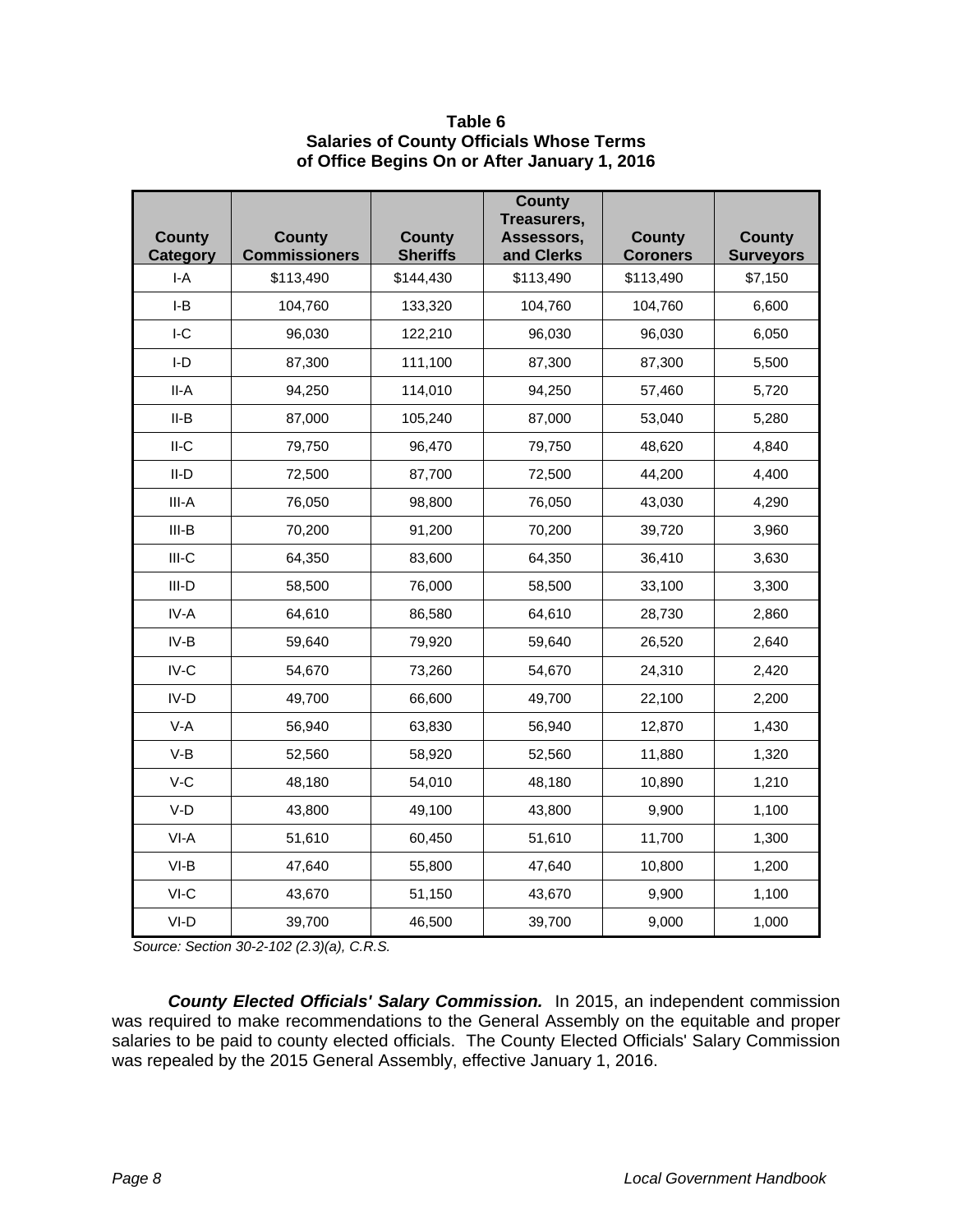#### **Home Rule Counties**

 The Colorado Constitution enables the voters of a county to adopt a home rule charter providing for the organization and structure of their county. A county charter may establish, either at the outset or by subsequent amendment, its own structure of county government. This includes the number, terms, qualification, duties, compensation, and method of selection of county officials and employees. A county home rule charter does not provide the "functional" home rule powers found in municipal charters, and, as subdivisions of the state, a home rule county must continue to provide the county services required by law. Thus, state statute determines the functions, services, and facilities provided by home rule counties. Currently, there are two home rule counties in Colorado: Pitkin and Weld. Broomfield and Denver are also "home rule," but have unique dual city/county status and specific constitutional provisions.

## **County Powers and Responsibilities**

Mandatory services. Counties have the powers, duties, and authorities that are explicitly conferred upon them by state law. Specific statutory responsibilities include the provision of jails, weed control, and establishment of a county or district public health agency to provide, at minimum, health and human services mandated by the state.

*Discretionary powers.* Counties also have several discretionary powers to provide certain services or control certain activities. Listed below are other commonly used powers or services that a board of county commissioners is authorized to implement. Under state law, counties have the authority to:

- provide veteran services;
- operate emergency telephone services;
- provide ambulance services;
- conduct law enforcement;
- operate mass transit systems;
- build and maintain roads and bridges;
- construct and maintain airports;
- lease or sell county-owned mineral and oil and gas rights;
- provide water and sewer services;
- control wildfire planning and response;
- promote agriculture research and protect agricultural operations;
- administer pest control; and
- operate districts for irrigation, cemeteries, libraries, recreation, solid waste and disposal, and various types of improvement districts.

Under state law, a board of county commissioners is also authorized to control specific activities through police powers or through licensing requirements. Some of the most common county powers are used to regulate activities such as marijuana, trash removal, animal control, disturbances and riots, and the discharge of firearms in unincorporated areas of urban counties. In other areas, such as liquor licenses, landfills, and pest control, counties and the state share authority.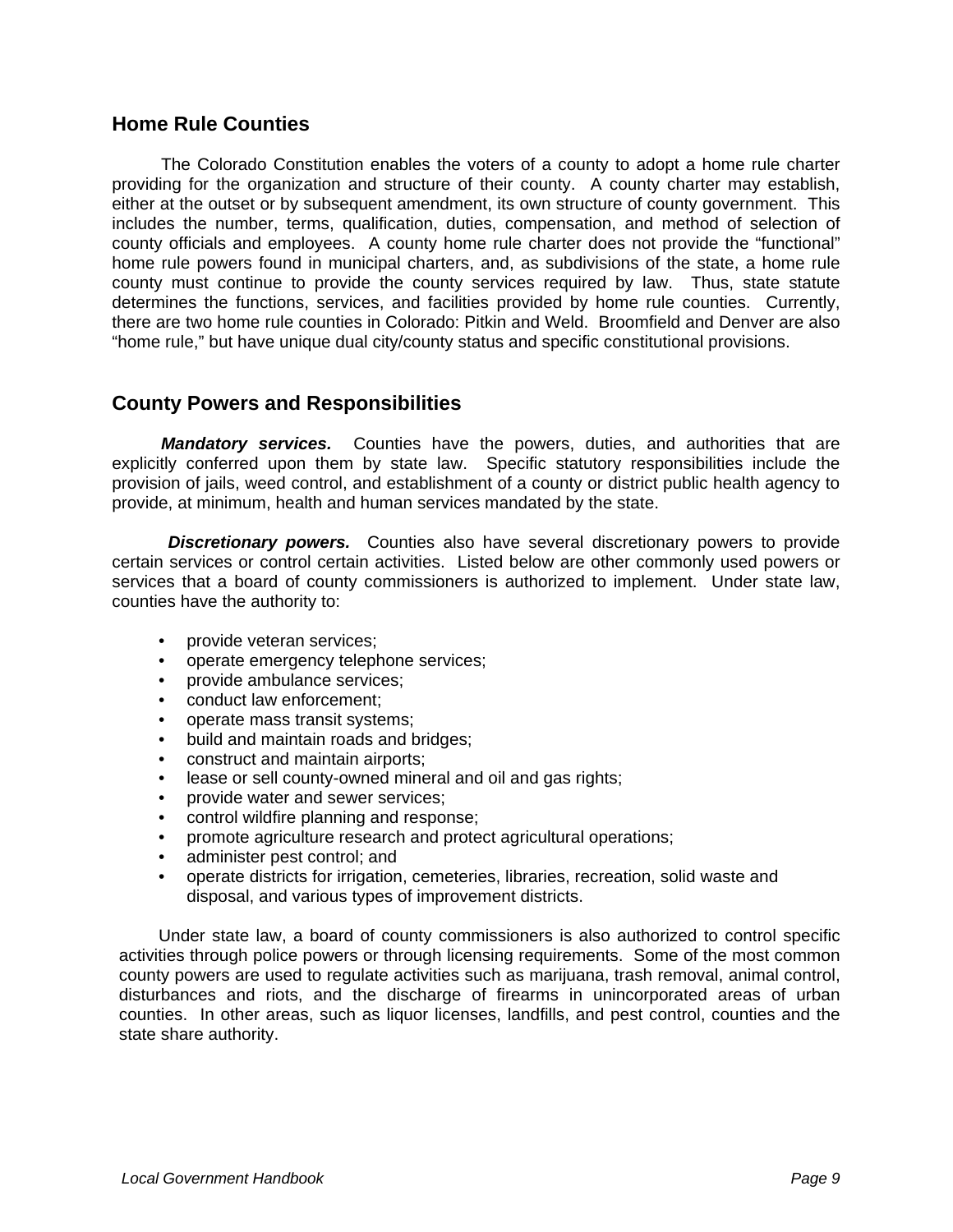#### **County Revenue Sources**

 Counties have the power to collect property and sales and use taxes, as well as to incur debt, enter into contracts, and receive grants and gifts. While property taxes are the main source of county revenue, counties may also collect other sources of revenue at the local level and receive state and federal dollars.

*County property taxes.* Under Colorado law, property taxes, also called ad valorem taxes, may only be assessed for local government services. Property taxes are the primary source of revenue for county governments. The assessed value of a property is determined by multiplying the actual value by the assessed rate, and the property tax is determined by multiplying a property's assessed value by a mill levy. A mill is one-tenth of a cent; or \$1 of taxes for each \$1,000 of assessed value. County property tax levies are restricted by the 5.5 percent limit on annual growth of revenue in state law, and the mill levy rate limit and the property tax revenue limit under the Taxpayer's Bill of Rights (TABOR). According to the Department of Local Affairs' Division of Property Taxation, the largest share of property tax revenue (49.4 percent) goes to support the state's public schools. County governments claim the next largest share (25.4 percent), followed by special districts (18.7 percent), municipal governments (5.1 percent), and junior colleges (1.4 percent).

**Debt.** Counties can incur either revenue debt, based solely upon a specified revenue stream, or general obligation debt, which constitutes a general obligation of the local government to repay the debt. Counties may also enter into lease-purchase arrangements (as an alternative to debt financing) to build major facilities such as justice centers.

**Sales taxes.** Sales taxes are levied in most counties. The tax is collected at no charge by the state Department of Revenue and remitted monthly to the county.

**Use taxes.** Counties may also collect a use tax. A use tax is levied on the retail price of certain tangible personal property purchased outside a taxing jurisdiction, but stored, used, or consumed within that jurisdiction. Counties are limited to collecting a use tax on construction and building materials and motor vehicles. The purpose of a use tax is to equalize competition between in-county and out-of-county vendors making wholesale purchases. If a county has a use tax on construction and building materials, for example, a vendor is required to pay use tax on the building materials purchased outside of the county and used within the county. When this circumstance occurs, the county sales tax is not collected.

#### **Revenues and Expenditures**

 Table 6 shows the total amounts of revenue received by Colorado counties in 2011, including 40.1 percent from property tax revenue, 12.9 percent from sales and use taxes, and 12.2 percent from state and federal sources for social services. Table 7 shows the total amount of expenditures spent by Colorado counties in 2011, including 19.9 percent on public safety, 17.1 percent on social services, and 11.4 percent on public works.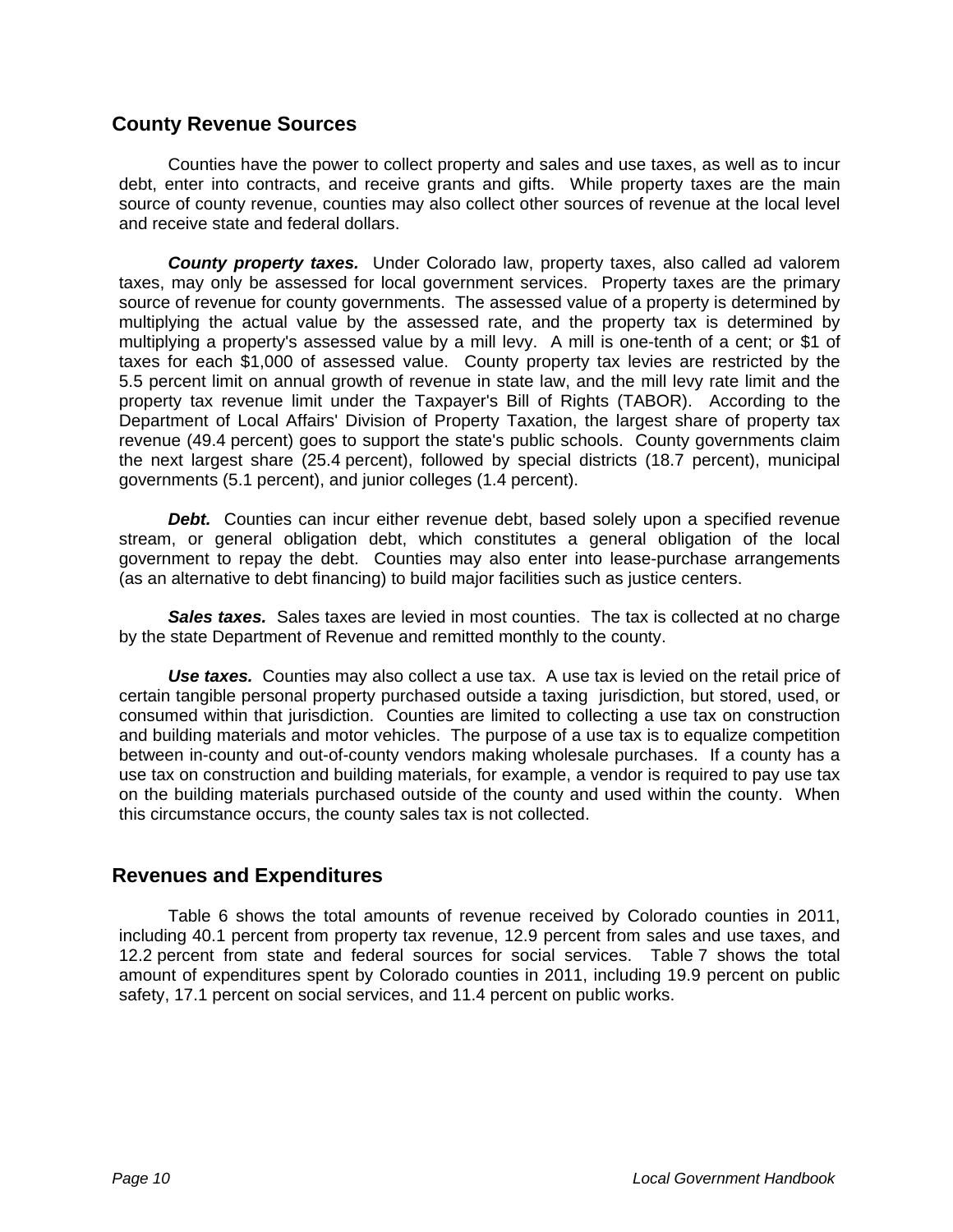#### **Table 6 2011 Revenue Totals for Colorado County Governments**

| <b>Revenue Sources</b>                 | <b>Amount</b>                    | % of Total |  |  |  |
|----------------------------------------|----------------------------------|------------|--|--|--|
| <b>Local Tax Revenue</b>               |                                  |            |  |  |  |
| <b>General Sales and Use</b>           | \$430,813,303                    | 12.9%      |  |  |  |
| <b>General Property</b>                | 1,330,686,756                    | 40.1%      |  |  |  |
| Other                                  | 5,347,948                        | 0.2%       |  |  |  |
| Specific Ownership                     | 88,192,496                       | 2.7%       |  |  |  |
| <b>Total Local Revenue</b>             | \$1,855,030,503                  | 55.9%      |  |  |  |
|                                        | <b>Intergovernmental Revenue</b> |            |  |  |  |
| Other Intergovernmental Sources        | \$390,581,819                    | 11.7%      |  |  |  |
| <b>Social Services</b>                 | 405,872,186                      | 12.2%      |  |  |  |
| <b>Highway Users Tax</b>               | 183,438,313                      | 5.5%       |  |  |  |
| <b>Conservation Trust Fund</b>         | 9,480,951                        | 0.3%       |  |  |  |
| <b>Vehicle Registration Fees</b>       | 7,299,518                        | 0.2%       |  |  |  |
| <b>Total Intergovernmental Revenue</b> | \$996,138,104                    | 29.9%      |  |  |  |
|                                        | <b>Other Tax Revenue</b>         |            |  |  |  |
| Service Charges                        | \$318,219,797                    | 9.6%       |  |  |  |
| Miscellaneous Revenue                  | 98,269,282                       | 3.0%       |  |  |  |
| <b>Fines and Forfeits</b>              | 7,883,084                        | 0.2%       |  |  |  |
| Licenses, Permits, Cap Fees            | 42,875,485                       | 1.3%       |  |  |  |
| <b>Enterprise Transfers</b>            | 2,177,763                        | 0.1%       |  |  |  |
| <b>Total Other Tax Revenue</b>         | \$469,425,411                    | 14.2%      |  |  |  |
| <b>Total Revenue</b>                   | \$3,320,594,018                  | 100.0%     |  |  |  |

 *Source: Department of Local Affairs*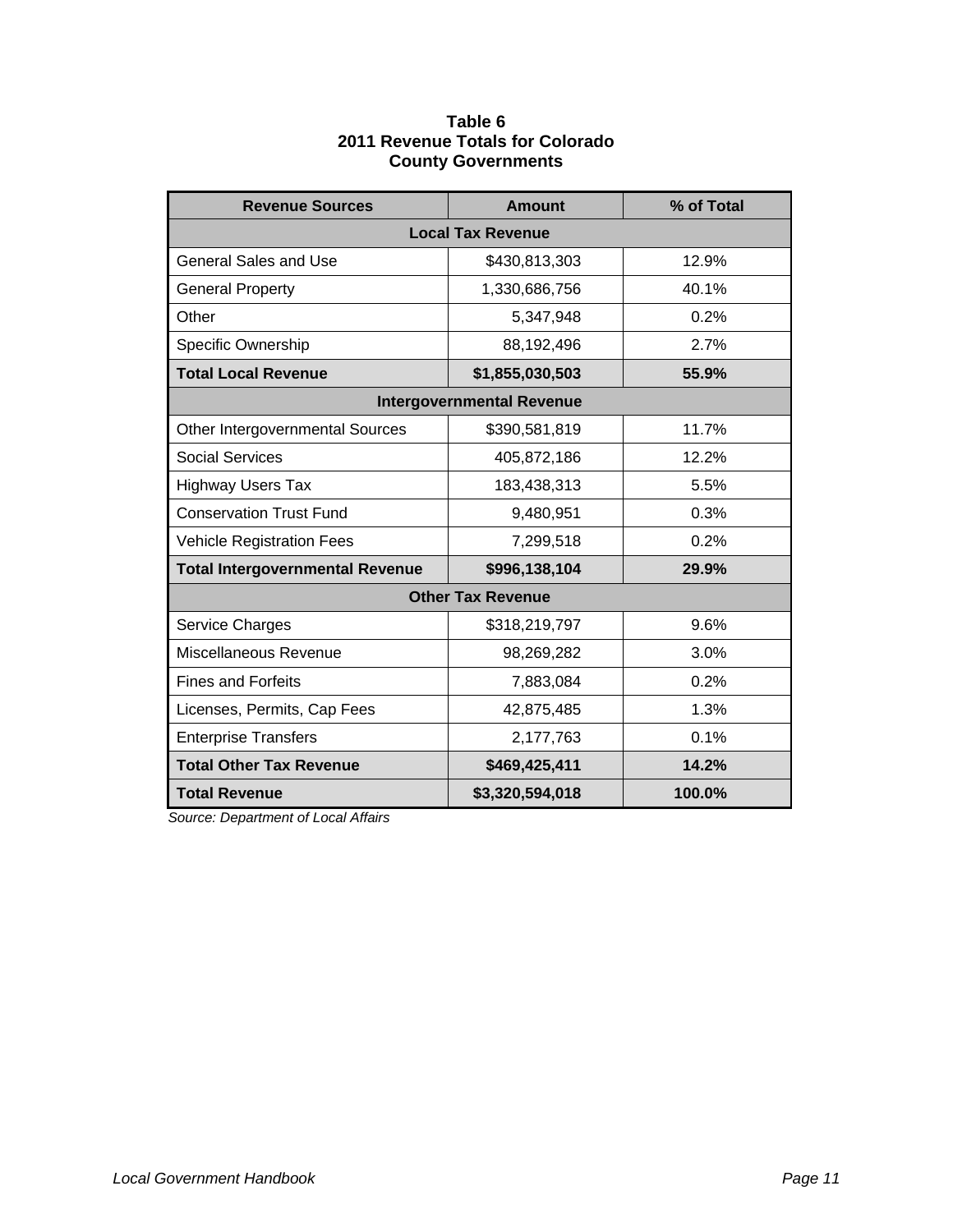| Table 7 |                                      |  |  |
|---------|--------------------------------------|--|--|
|         | 2011 Expenditure Totals for Colorado |  |  |
|         | <b>County Governments</b>            |  |  |

| <b>Local Expenditures</b>                              | Amount                    | % of Total |  |  |
|--------------------------------------------------------|---------------------------|------------|--|--|
| <b>Operating Expenditures</b>                          |                           |            |  |  |
| <b>Public Safety</b>                                   | 660,413,589               | 19.9%      |  |  |
| <b>General Government</b>                              | 567,303,957               | 17.1%      |  |  |
| <b>Culture and Recreation</b>                          | 137,603,531               | 4.1%       |  |  |
| <b>Social Services</b>                                 | 569,383,375               | 17.1%      |  |  |
| <b>Public Works</b>                                    | 379,089,448               | 11.4%      |  |  |
| Miscellaneous Expenditures                             | 82,889,657                | 2.5%       |  |  |
| Judicial                                               | 102,984,834               | 3.1%       |  |  |
| Health                                                 | 164,613,103               | 5.0%       |  |  |
| <b>Total Operating Expenditures</b>                    | 2,664,281,494             | 80.2%      |  |  |
|                                                        | <b>Other Expenditures</b> |            |  |  |
| <b>Capital Outlay</b>                                  | 388,295,045               | 11.7%      |  |  |
| <b>Outstanding Debt</b>                                | 113,894,844               | 3.4%       |  |  |
| <b>Transfer to Enterprises and Outside</b><br>Entities | 156,539,710               | 4.7%       |  |  |
| <b>Total Other Expenditures</b>                        | 658,729,599               | 19.8%      |  |  |
| <b>Total Expenditures</b><br>3,323,011,093<br>100.0%   |                           |            |  |  |

*Source: Department of Local Affairs*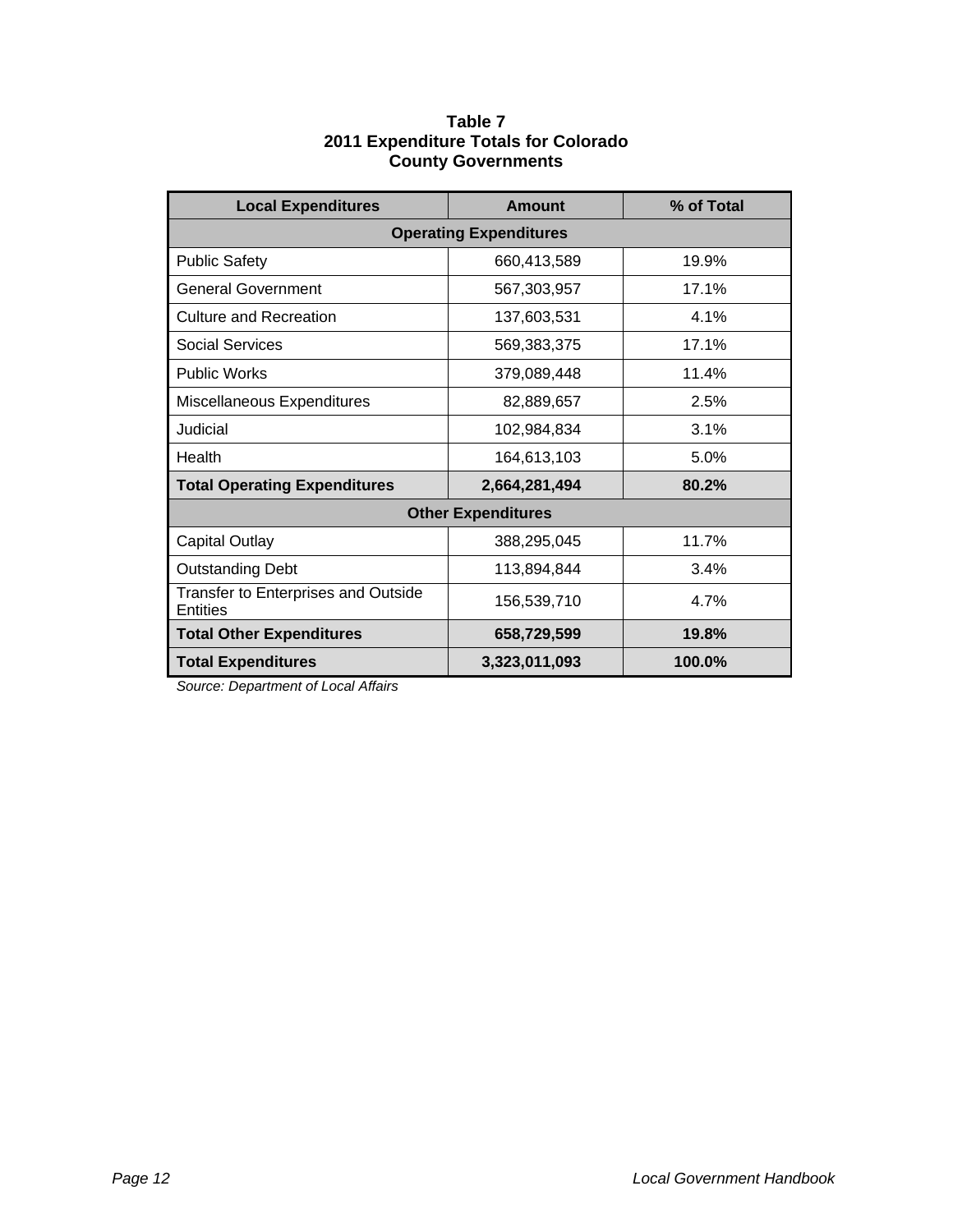# **SECTION III MUNICIPAL GOVERNMENTS**

*Overview.* There are 269 municipalities in Colorado, including 97 home rule municipalities, 171 statutory municipalities, and 1 territorial charter municipality. There are also two city and county governments. A brief description of each type of government follows.

#### **Statutory Towns and Cities**

 *Formation.* Residents of unincorporated areas may form a municipal corporation under the authority of state statutes. Municipalities formed under these laws, called statutory cities and towns, are limited to exercising powers specifically granted to them by state law. In general, ordinances of statutory towns and cities that conflict with state laws are invalid. Residents in areas with 2,000 or fewer persons may form a statutory town, and residents in areas with more than 2,000 persons may form a statutory city. There are 12 statutory cities and 159 statutory towns in Colorado. The small number of statutory cities reflect the preference of city residents for constitutional home rule authority over statutory powers.

 The process for forming a statutory town or city is similar. Residents must first file a petition for incorporation with the district court of the county in which the municipality is to be located. The petition must be signed by at least 150 registered electors who are landowners and residents of the area to be incorporated. However, if the area is located in a county with a population of fewer than 25,000, 40 signatures are required. The court reviews the petition to determine whether the proposed municipality satisfies statutory requirements. For example, the law prohibits an incorporation election if the proposed area includes, on average, fewer than 50 persons per square mile. The court will order an incorporation election after it determines that the proposed area for incorporation satisfies statutory requirements. Incorporation occurs if a majority of the registered electors vote to approve the incorporation.

 If the area of proposed incorporation includes fewer than 500 registered electors, the board of county commissioners may refuse to permit an incorporation election if it determines the proposal fails to satisfy certain statutory requirements. For example, the board may refuse to permit an incorporation election if the proposed incorporation is inconsistent with a county or regional comprehensive plan.

 *Municipal powers.* State law provides statutory cities and towns a broad range of powers to address the needs of their denser populations through self-government, including administrative, police, and financial powers. Administrative powers enable municipalities to fill vacancies in municipal offices, appoint a board of health, and provide ambulance, hospital, and other services. Police powers enable municipalities to enforce local laws, as well as enact measures to preserve and protect the safety, health, and welfare of the community. These powers enable municipalities to prohibit offensive or unwholesome businesses within municipal limits or to compel such businesses to abate their impacts. For example, Amendment 64, approved by the voters in 2012, allows towns and cities to either regulate or prohibit the sale of recreational marijuana within their boundaries. Statutes provide municipalities additional powers to finance municipal activities. Municipalities are also granted significant power to manage land use and growth.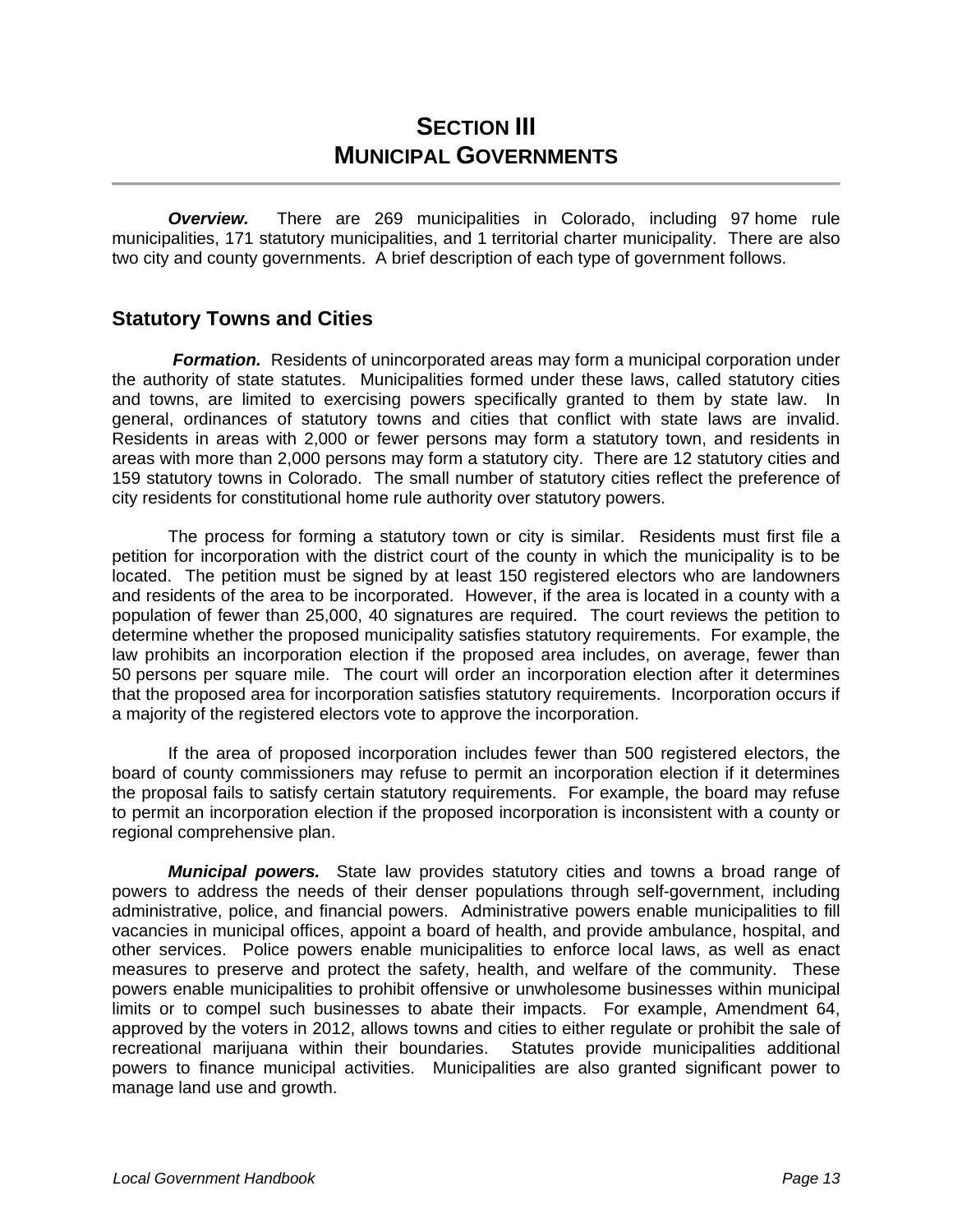**Town governments.** The legislative and corporate authority of statutory towns is vested in a board of trustees that consists of a mayor and up to six trustees. The mayor and members of the board of trustees are elected from the town at large. The mayor presides over board of trustees meetings and has the same voting powers as other board members. However, a town may adopt an ordinance that limits mayors to voting only when there is a tie vote of the board, provided the ordinance also authorizes the mayor to veto spending ordinances. This limit also provides that the veto may be overruled by a two-thirds vote of the board. The board of trustees is required to appoint a clerk, treasurer, and town attorney, or adopt an ordinance that provides for the election of these offices. The clerk is the custodian of municipal records. The board may also appoint a town administrator to oversee staff and the daily operations of the town. Terms of the mayor and trustees are two years, unless an ordinance is adopted to extend the terms to four years. Because they lack specific authority, statutory towns may not adopt a city council-city manager form of municipal government.

*City governments.* The legislative and corporate authority of statutory cities is vested in an elected mayor and city council. The mayor presides over city council meetings and has the same voting powers as other board members. The mayor is responsible for supervising the conduct of municipal officers and investigating complaints against them. As with statutory towns, cities may adopt an ordinance that limits mayors to voting only when there is a tie vote of the board. The ordinance must also authorize the mayor to veto spending ordinances that may be overruled by a two-thirds vote of the board. Mayors are elected from the city at large. Members of the council are elected to represent a specific ward. The city clerk and treasurer are elected from the city at large. However, the city council may submit a proposal to the registered electors to change the city clerk and treasurer to appointive offices. If approved by the voters, the appointment of the city clerk and treasurer would be made by the city council. The city council may also submit a proposal to the registered electors to return these offices to elective offices.

*City council-city manager governments.* Most Colorado municipalities with over 5,000 residents are organized as city council-city manager municipalities. Under this form of government, the mayor and the council primarily address policy matters, and a professional manager implements and administers the council's policies. At least 5 percent of a city's registered electors must sign a petition to cause an election to adopt a city council-city manager form of municipal government. This petition specifies whether the mayor will be elected from among the members of the city council or will be elected from the city at large. If the voters approve reorganizing as a city council-city manager form of municipal government, the council appoints a city manager to supervise the administration of the city and to ensure that city ordinances are enforced. The council must choose a manager based on his or her executive and administrative qualifications, and he or she does not need be a resident of the city or state. The council may not appoint a sitting council member as city manager. The manager has the power to appoint and remove all officers and employees in the administrative service of the city. The council is prohibited from directing the hiring or removal of administrative officers and employees.

#### **Home Rule Municipalities**

*Overview.* The Colorado Constitution allows cities and towns to adopt a home rule charter. Home rule charters have been adopted by 97 municipalities in Colorado. A home rule charter provides a city or town with greater authority to regulate local and municipal matters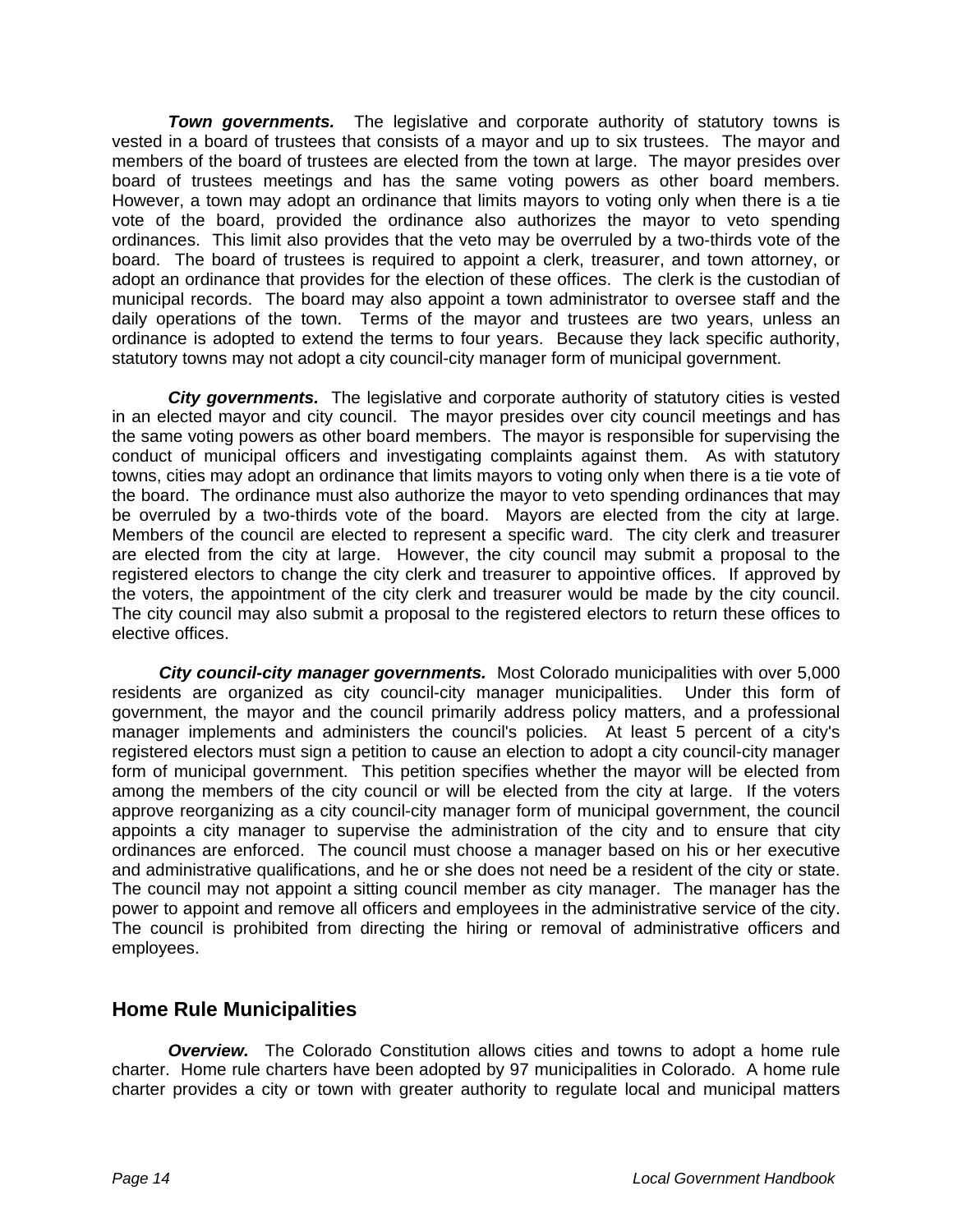than is available to statutory municipalities. Most home rule municipalities have adopted the city council-city manager form of municipal government.

*Formation.* The process for adopting, amending, and repealing home rule charters is specified in state statute. Under state law, at least 5 percent of the registered electors of a municipality may petition the municipality's governing body to hold a charter commission election. Alternatively, the governing body may adopt an ordinance to cause a charter commission election. If approved by the voters, the charter commission has 120 days to draft a home rule charter. The charter identifies the municipality's powers, governing structure, terms of elected offices, budget and election procedures, procedures for initiative and referendum of measures, and the process for the recall of officers.

 Once approved by the commission, a charter must be submitted to the voters for their approval. If rejected by the voters, the commission may draft another charter for consideration at a future election. Rejection of the second charter by the voters results in the dissolution of the charter commission. Home rule charters may be amended or repealed through similar procedures as the creation of a charter. State law also provides a process for voters to adopt a home rule charter at the time of incorporation.

*Powers.* A home rule charter provides a city or town with the greatest authority to regulate local and municipal matters. In general, a home rule city's ordinances pertaining to local matters supercede conflicting state laws. For example, the courts have determined that zoning is primarily a matter of local concern. Consequently, a home rule municipality may adopt its own procedures to rezone an area instead of following the statutory requirement pertaining to rezoning. State statute also grants home rule municipalities additional powers. For example, the Local Government Land Use Control Enabling Act allows home rule cities and towns to regulate activities that impact a community or surrounding area, to provide planned and orderly use of land, and to protect the environment.

*Matters of local, state, and mixed concerns.* State laws may take precedence over conflicting home rule ordinances when such issues are a matter of statewide concern. For example, the Colorado Supreme Court determined that a city ordinance imposing a total ban on oil and gas development within the City of Greeley was illegal because it conflicted with "the interest of the state in promoting the efficient and fair development, production, and utilization of oil and gas resources in the state." According to a recent Colorado Supreme Court decision, a standard test is not available for determining whether a matter is a local, state, or mixed concern. Rather, the court has made such a determination on an ad hoc basis, "considering the totality of circumstances. For example, the court has identified several factors to be considered, including the need for statewide uniformity and the extraterritorial impacts of municipal legislation. The court may also consider whether the subject matter is traditionally governed by state or local government and any state constitutional provisions that specifically address the issue.

#### **Annexation**

 Annexation is the process whereby land that is adjacent to a municipality is incorporated into the municipal boundaries. The Bill of Rights in the Colorado Constitution limits the authority of municipalities to annex lands. Annexation of an unincorporated area may not occur unless *one* of the following conditions is met: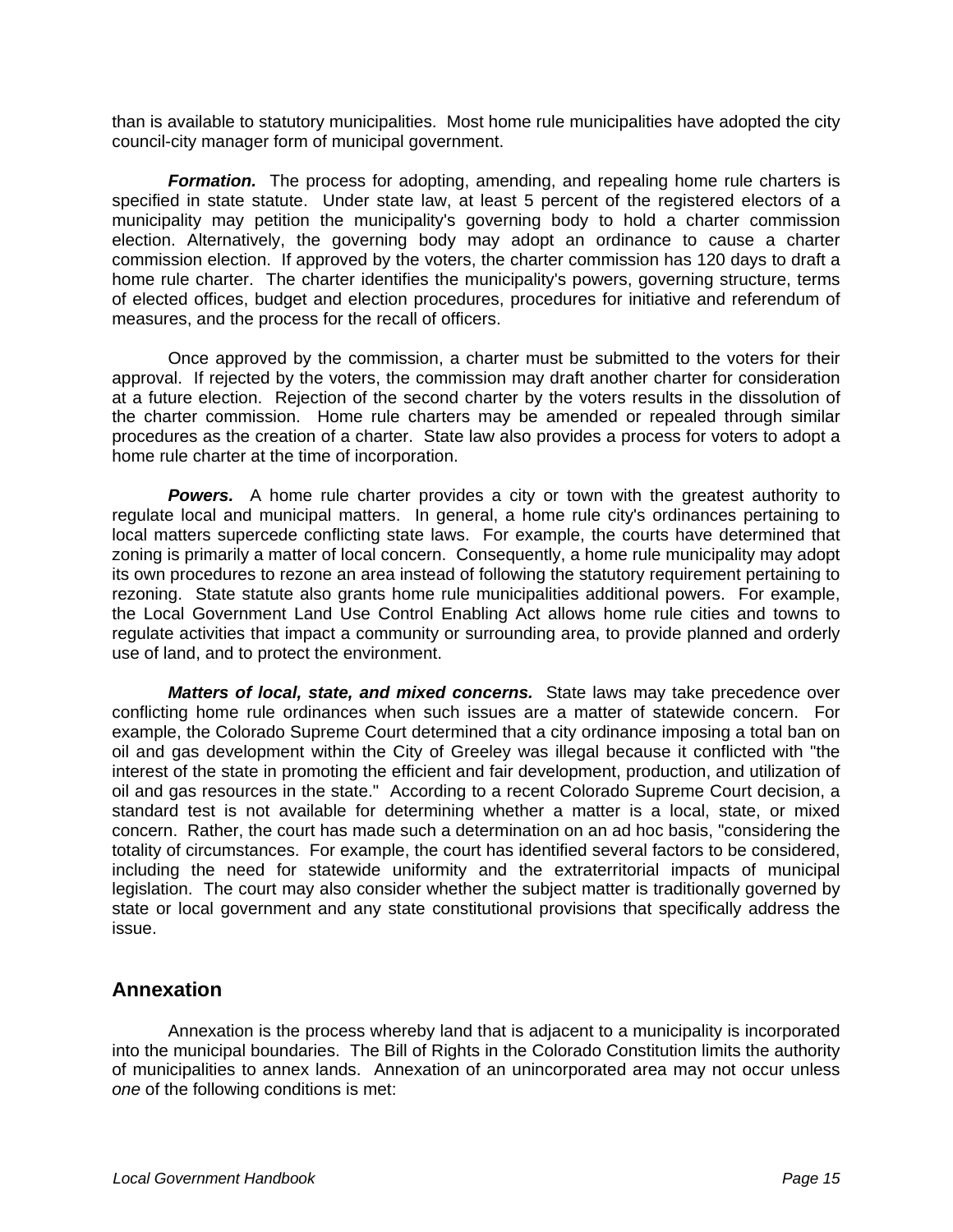- annexation has been approved by the majority vote of the landowners and the registered electors in the area proposed to be annexed;
- the annexing municipality has received a petition for annexation signed by more than 50 percent of landowners who own more than 50 percent of the area that is proposed to be annexed; or
- the area is entirely surrounded by, or is solely owned by, the annexing municipality.

 The constitution allows the General Assembly to establish annexation procedures under specific conditions. It has used this authority to create three annexation procedures: annexation initiative by petition of landowners; annexation by election; and annexation by ordinance. A brief description of these procedures follows.

*Requirements of land to be annexed.* State statutes limit the type of land that may be annexed. Such lands must be one-sixth contiguous with the existing municipal boundary. The land must also share a community of interest with the annexing municipality; be urban or likely to become urban; and be capable of being integrated with the annexing municipality. Consent of a land owner is required if his or her land will be divided by annexation. A school district may be required to approve the annexation if the annexation divides the district. Additionally, an annexation may not occur if it will extend a municipal boundary more than three miles in any one year. The law also establishes a process for annexing a parcel of land that is sought by different municipalities.

**Petition for annexation by landowners.** Individuals comprising more than 50 percent of the landowners and owning more than 50 percent of an area of land may petition the governing body of a municipality to annex their land. The municipality's governing body must then determine if the proposed annexation satisfies statutory requirements. If the petition is found to be in compliance, the governing body establishes a date for a public hearing on the annexation. At least 25 days prior to that hearing, the municipality must prepare an impact report that includes maps, plans to finance the annexation, plans to extend municipal services to the area, and the effects of the annexation on local public school systems. After the public hearing, if the governing body determines that all statutory requirements have been met, it may annex the territory without an election.

**Petition for annexation election.** Annexation may also occur by election in the area proposed for annexation. Either 75 qualified electors or 10 percent of the qualified electors of an area, whichever is less, may petition the governing body of a municipality to hold an annexation election. The petition, maps, and statements regarding the area to be annexed must be filed with the municipal clerk. The petition is reviewed by the governing body to determine if it complies with state law. If the petition complies with all requirements, a public hearing is set and an impact report is created by the municipality. The governing body may then call the annexation election. Three commissioners are appointed by the district court to oversee the annexation election. Notice of the election must be published at designated polling places and once a week for four weeks in a newspaper of general circulation. All landowners, including corporate landowners, who are registered electors in the area proposed to be annexed may vote in the annexation election.

*Annexation by ordinance.* State law creates a streamlined process for annexing enclaves and lands that are owned by the municipality. An enclave is an unincorporated area entirely contained within the boundaries of a municipality. Once an enclave has existed for three years, it may be annexed by a municipal ordinance. Annexation may only occur after notice of the annexation is published in a newspaper of general circulation in the area proposed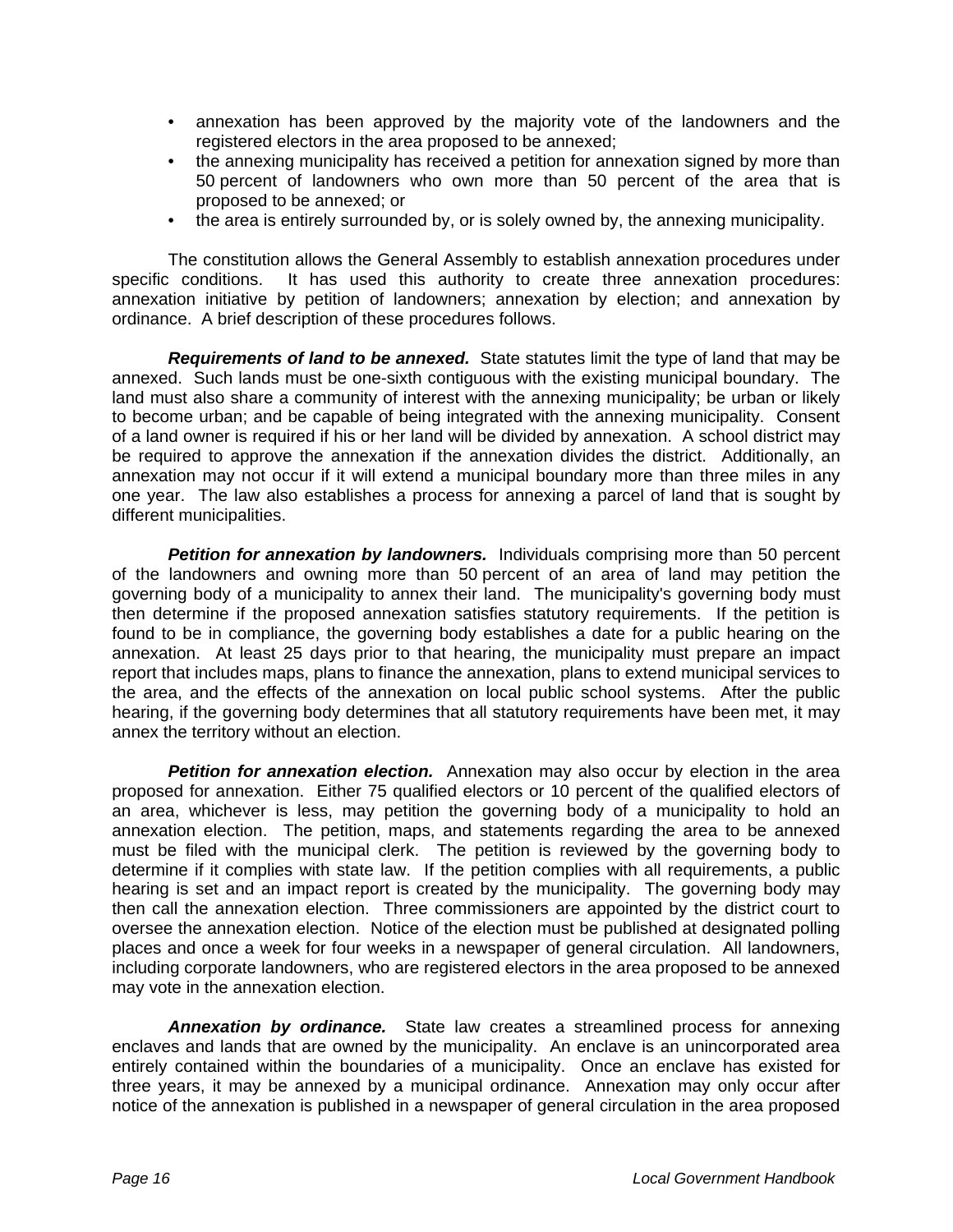to be annexed once a week for four weeks, with the first notice published at least 30 days prior to the adoption of the ordinance. A municipality must satisfy additional requirements to annex an enclave with a population over 100 people and more than 50 acres. To annex such areas, the municipality must form a nine-member annexation transition committee to facilitate communication among the annexing municipality, affected counties, and residents, business owners, and property owners within the enclave. The committee must include two representatives of the annexing municipality, two representatives from the county or counties where the enclave is situated, and five members who live, own a business, or own real property within the enclave.

#### **Discontinuance of Incorporation**

 Unless otherwise provided for in a home rule city's charter, state law outlines the process for how a home rule or statutory city may discontinue its incorporation. The proceedings for discontinuance of incorporation begin when a petition for discontinuance is filed with the district court of the county where the municipality exists. The petition must be signed by at least 25 percent of the registered electors of the municipality. Upon verification of the petition, the court will notify the electors of the municipality of a vote at the next regular election on whether or not to discontinue the incorporation of the municipality.

 At least two-thirds of the electorate must vote to discontinue incorporation. After an affirmative vote of the electorate, the governing body of the municipality is to make sure that all of the debts of the municipality are paid and deposit any municipal documents or records with the county clerk and recorder for safekeeping. The county clerk and recorder must then certify the discontinuance of incorporation with the Secretary of State and provide notice within the county of the discontinuance.

## **Abandoned Municipalities**

 If a municipality has failed to hold elections or have any government activity for a period of five years, the county attorney may ask the Secretary of State to determine the town abandoned and discontinue its incorporation. If the Secretary of State determines that the town is abandoned, the county clerk and recorder of the county in which the abandoned municipality is located must provide notice of its discontinuance within the county and maintain any of the municipality's documents for safekeeping.

## **Financial Powers of Municipalities**

*Overview.* State law provides municipalities with a variety of revenue-raising mechanisms to pay for municipal expenses and infrastructure improvements. Municipal revenue sources primarily include sales and use taxes and property taxes. Municipalities also may employ debt financing tools authorized in state law.

*Sales and use taxes.* Sales and use taxes are the primary revenue sources for Colorado municipalities. A sales tax is a tax levied on the sale of goods and services. A use tax is levied on the retail purchase price of certain tangible personal property outside a taxing jurisdiction but stored, used, or consumed within that jurisdiction. State law allows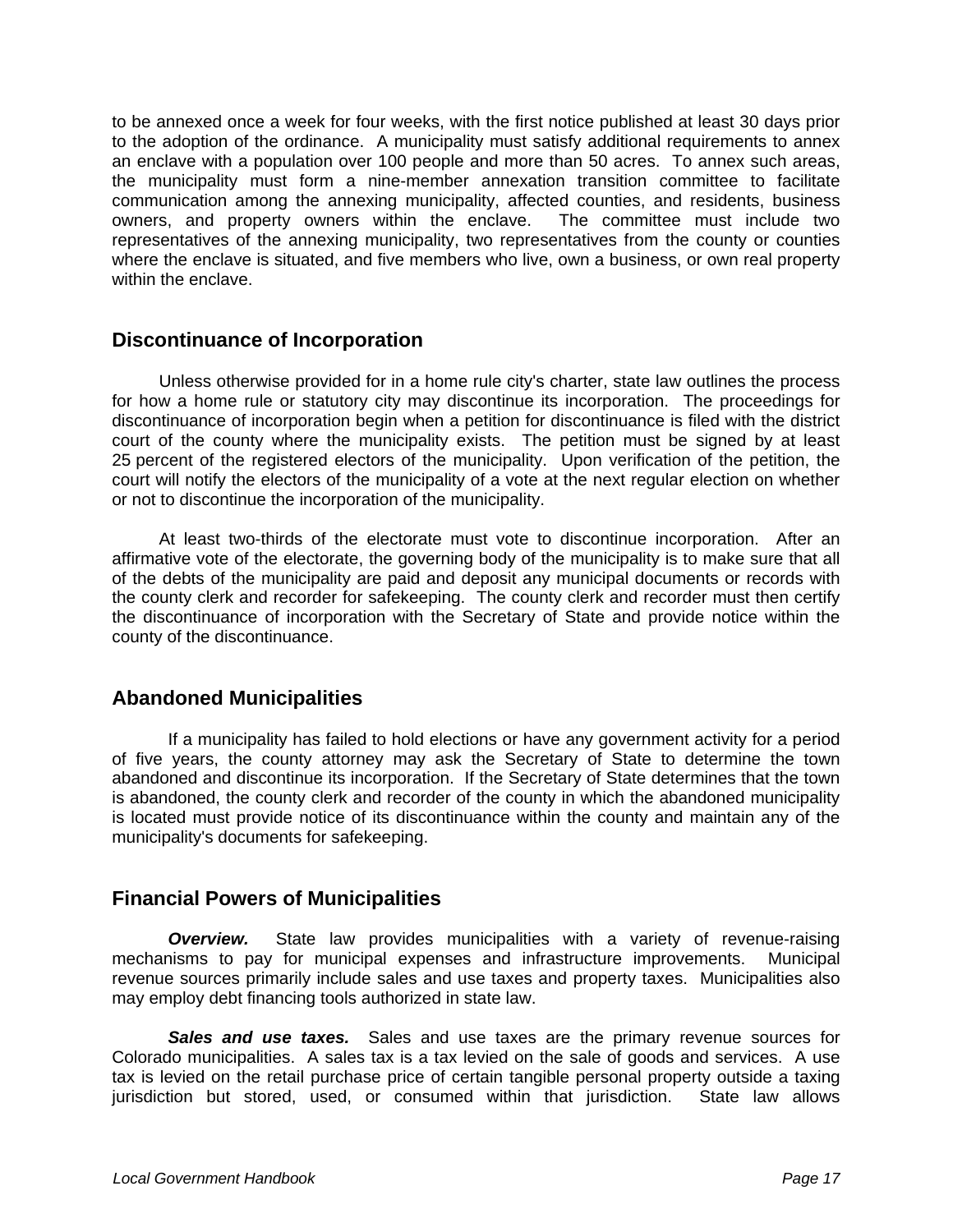municipalities to collect a sales or use tax if approved by their residents at an election. Most municipalities that collect a sales tax also collect a use tax.

**Property taxes.** Most Colorado municipalities assess a property tax. According to the Department of Local Affairs' Division of Property Taxation, municipal governments collect 4.8 percent of the property tax collected in the state. A property tax is determined by multiplying a property's assessed value by a mill levy. A mill is one-tenth of a cent; or \$1 of taxes for each \$1,000 of assessed value. County assessors determine property values, and municipalities set the mill levies.

*General obligation and revenue bonds.* Municipalities may issue general obligation and revenue bonds to finance buildings, recreational facilities, and other public infrastructure improvements. General obligation bonds are secured by the municipality's authority to levy property taxes. In the event of default, holders of general obligation bonds may compel a tax levy to satisfy the issuer's obligation on the defaulted bonds. Revenue bonds are used to pay for projects that generate income, such as a water infrastructure improvements. Revenue bonds are repaid using the income generated by the project. Municipalities may also issue sales and use tax revenue bonds. These bonds are special, limited obligations that are payable solely from the revenue derived from a municipality's sales and use tax. General obligation securities are considered more secure than revenue bonds because of the municipality's obligation to repay the debt. Interest received from municipal bonds is exempt from federal and Colorado income tax.

*Certificates of participation.* Certificates of participation (COPs) may also be used by municipalities to pay for infrastructure improvements. COPs are a type of municipal debt which can be contracted by cities without voter approval. Courts have ruled that, because of their structure, COPs do not constitute long-term obligations of the issuing authority, and are therefore exempt from state and local laws that require voter approval of long-term debt. COPs are leases divided or "certificated" into shares. These shares are the certificates of participation that are sold to investors and represent a proportionate interest in the right to receive revenues paid by the lessee (a municipality) to the lessor/vendor. COPs, compared to other lease-purchases, are for a larger dollar amount, with a longer term, and are usually rated by bond rating agencies.

#### **Revenues and Expenditures**

 Table 8 shows the total amounts of revenue received by Colorado municipalities in 2012, including 50.2 percent from sales and use taxes, 10.0 percent from service charges, and 8.8 percent from property tax revenue. Table 9 shows the total amounts of expenditures spent by Colorado municipalities in 2012, including 29.5 percent to public safety, 15.6 percent to capital outlay, and 13.2 percent to culture and recreation.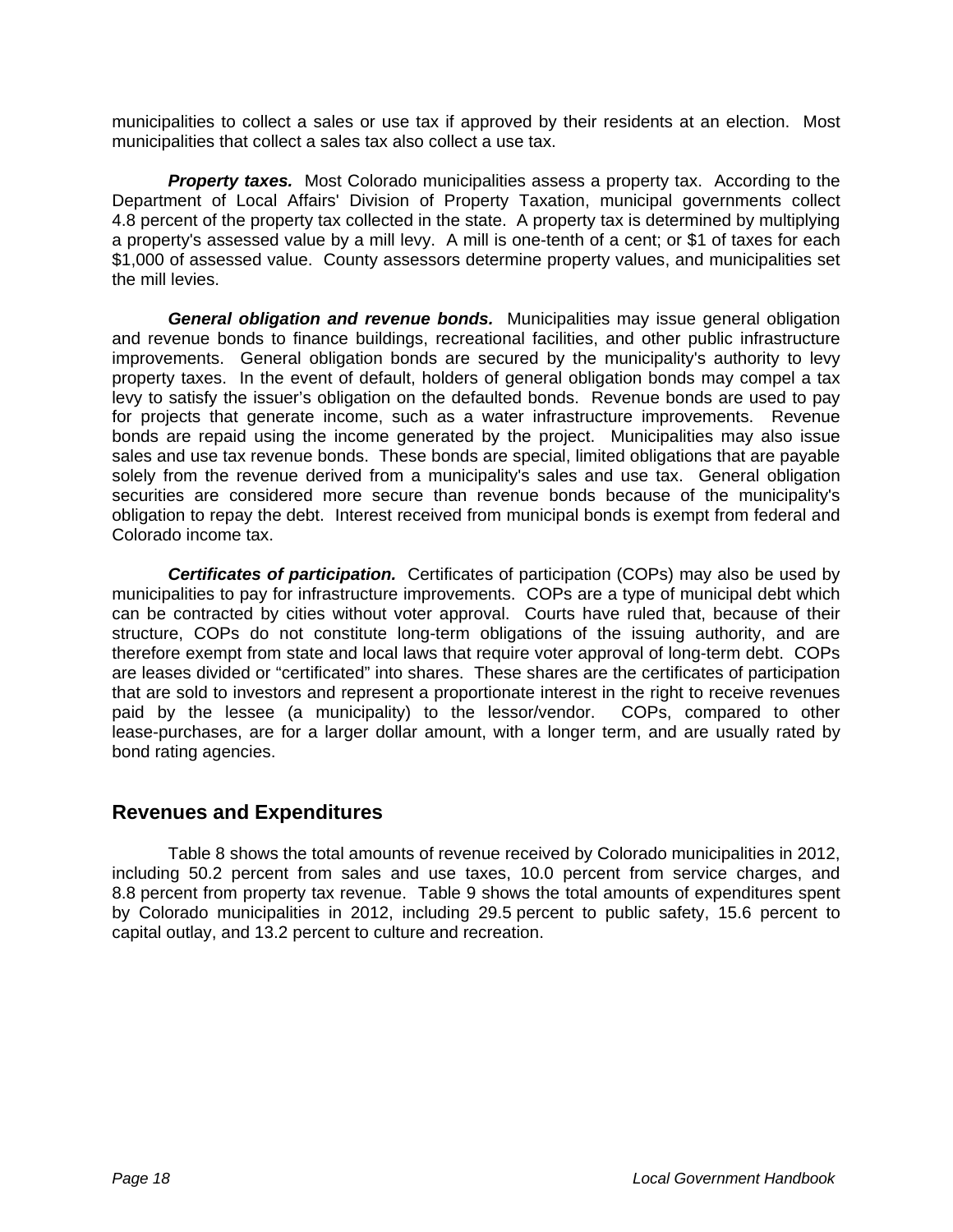| <b>Revenue Sources</b>                 | <b>Amount</b>            | % of Total |  |  |
|----------------------------------------|--------------------------|------------|--|--|
|                                        | <b>Local Tax Revenue</b> |            |  |  |
| <b>General Sales and Use</b>           | \$1,815,331,371          | 50.2%      |  |  |
| <b>General Property</b>                | 318,497,107              | 8.8%       |  |  |
| Franchise                              | 115,220,850              | 3.2%       |  |  |
| Other                                  | 102,002,192              | 2.8%       |  |  |
| Specific Ownership                     | 22,474,964               | 0.6%       |  |  |
| <b>Employment Occupation</b>           | 12,231,308               | 0.3%       |  |  |
| <b>Total Local Revenue</b>             | \$2,385,757,792          | 65.9%      |  |  |
| <b>Intergovernmental Revenue</b>       |                          |            |  |  |
| Other Intergovernmental Source         | \$330,585,951            | 9.1%       |  |  |
| <b>Highway Users Tax</b>               | 97,633,821               | 2.7%       |  |  |
| <b>Conservation Trust Fund</b>         | 28,737,356               | 0.8%       |  |  |
| <b>Vehicle Registration Fees</b>       | 10,347,442               | 0.3%       |  |  |
| Cigarette Tax                          | 7,731,532                | 0.2%       |  |  |
| <b>Total Intergovernmental Revenue</b> | \$475,036,102            | 13.1%      |  |  |
|                                        | <b>Other Tax Revenue</b> |            |  |  |
| Service Charges                        | \$362,732,367            | 10.0%      |  |  |
| Miscellaneous Revenue                  | 107,087,193              | 3.0%       |  |  |
| Licenses, Permits, Capital Fees        | 124,640,483              | 3.4%       |  |  |
| <b>Fines and Forfeits</b>              | 70,593,886               | 2.0%       |  |  |
| <b>Enterprise Transfers</b>            | 93,415,904               | 2.6%       |  |  |
| <b>Total Other Tax Revenue</b>         | \$758,469,833            | 21.0%      |  |  |
| <b>Total Revenue</b>                   | \$3,619,263,727          | 100.0%     |  |  |

**Table 8 2012 Revenue Totals for Colorado Municipalities** 

*Source: Department of Local Affairs*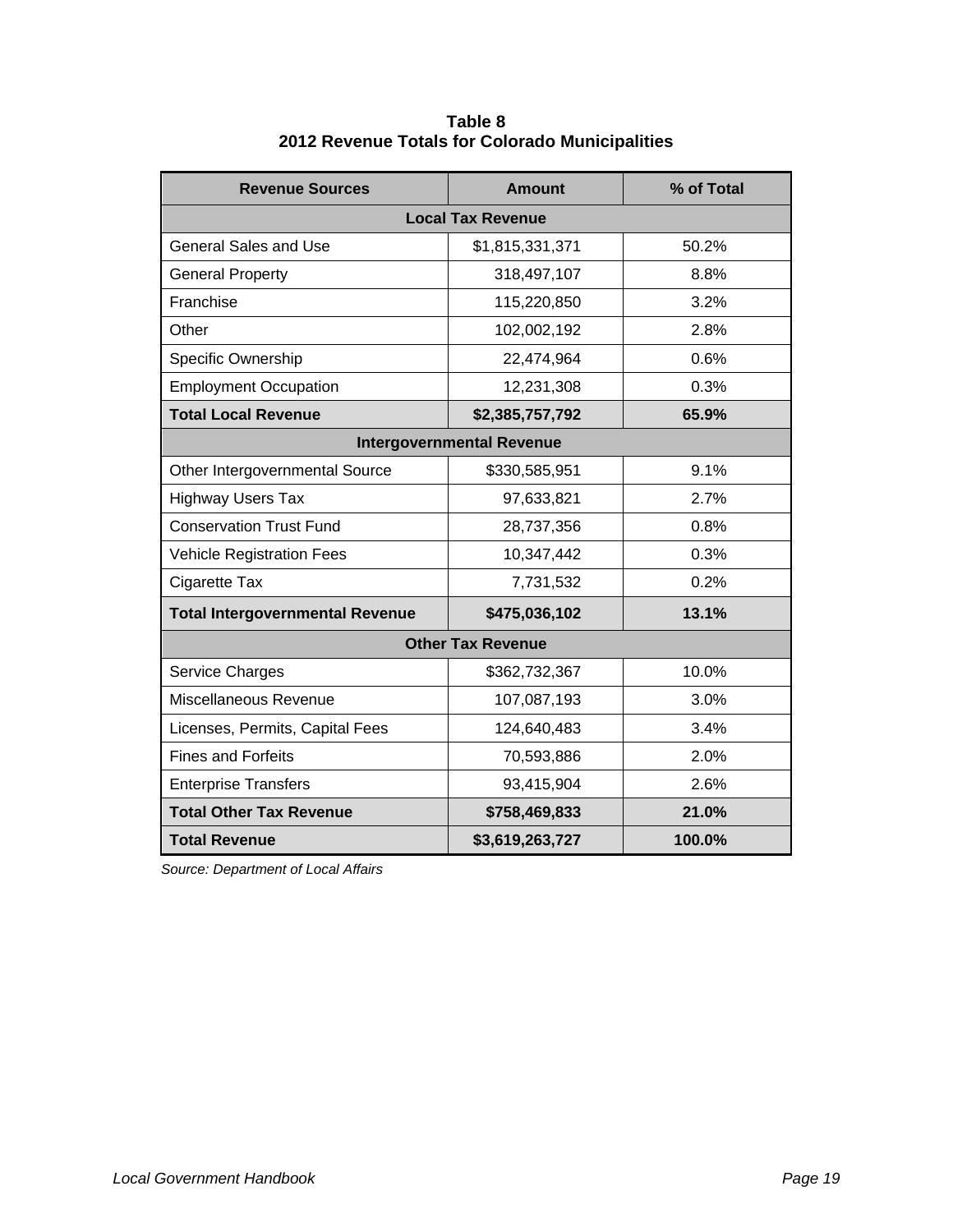| <b>Local Expenditures</b>                                     | <b>Amount</b>   | % of Total |  |
|---------------------------------------------------------------|-----------------|------------|--|
| <b>Operating Expenditures</b>                                 |                 |            |  |
| <b>Public Safety</b>                                          | \$1,039,546,226 | 29.5%      |  |
| <b>General Government</b>                                     | 588,496,254     | 16.7%      |  |
| Culture and Recreation                                        | 467,143,109     | 13.2%      |  |
| <b>Public Works</b>                                           | 389,043,298     | 11.0%      |  |
| Miscellaneous Expenditures                                    | 99,989,568      | 2.8%       |  |
| Judicial                                                      | 32,762,870      | 0.9%       |  |
| Health                                                        | 27,670,606      | 0.8%       |  |
| <b>Total Operating Expenditures</b>                           | \$2,644,651,931 | 74.9%      |  |
| <b>Other Expenditures</b>                                     |                 |            |  |
| <b>Capital Outlay</b>                                         | 550,344,043     | 15.6%      |  |
| Debt Service                                                  | 195,377,792     | 5.5%       |  |
| <b>Transfer to Enterprises and Outside</b><br><b>Entities</b> | 140,254,219     | 4.0%       |  |
| <b>Total Other Expenditures</b>                               | \$885,956,054   | 25.1%      |  |
| <b>Total Expenditures</b>                                     | \$3,530,627,985 | 100.0%     |  |

**Table 9 2012 Expenditure Totals for Colorado Municipalities** 

 *Source: Department of Local Affairs*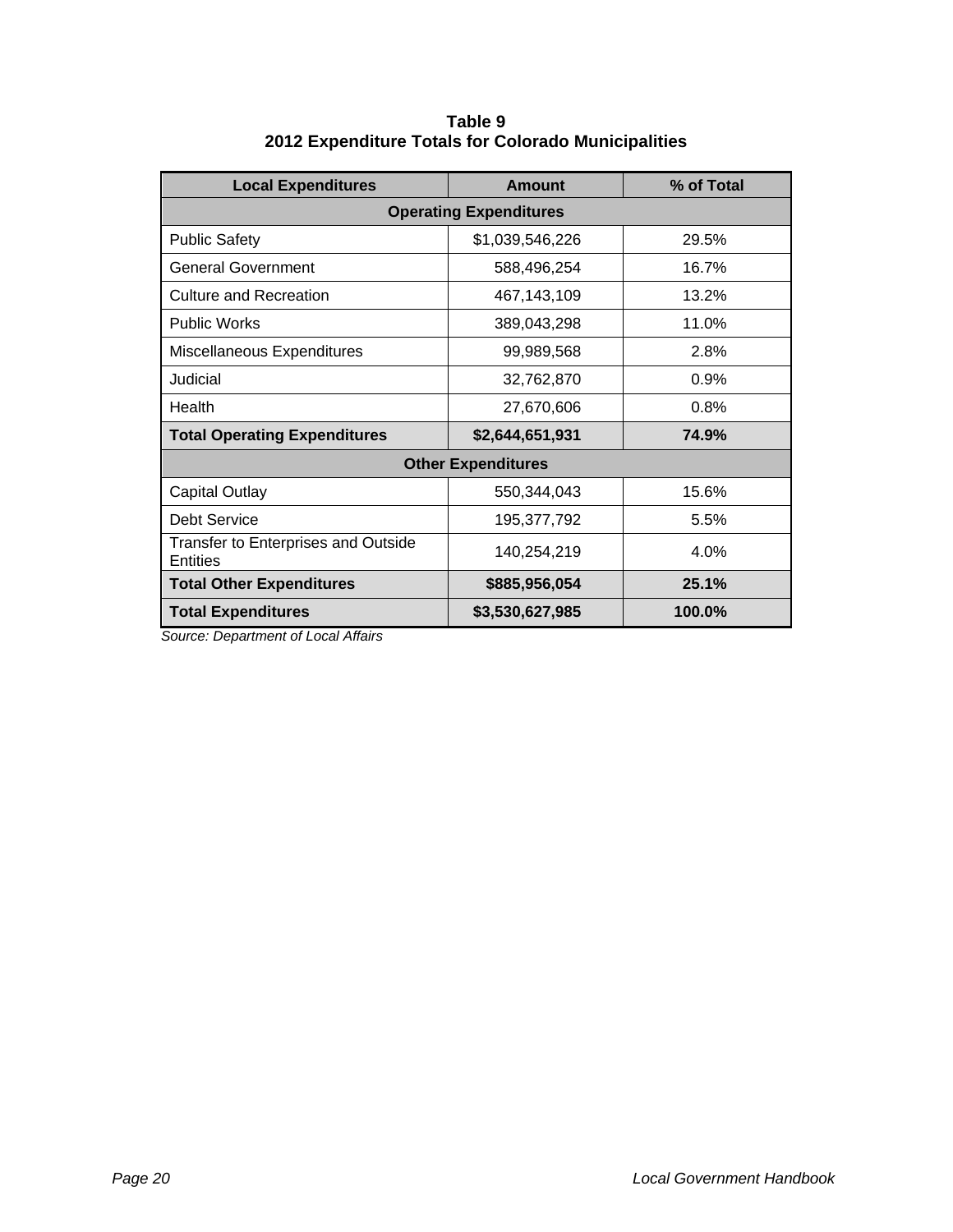# **SECTION IV CITY AND COUNTY GOVERNMENTS**

 A city and county is a distinct entity established under Article XX of the state constitution that operates under a home rule charter and exercises the powers of municipal and county government. These entities have powers similar to home rule municipalities to regulate local and municipal matters. City and county governments are also responsible for providing the services required of counties and county officers. Currently, Denver and Broomfield are the only city and county governments in Colorado.

**Establishment.** The establishment of a city and county requires a constitutional amendment. The General Assembly may refer a constitutional amendment to the voters by passing a concurrent resolution, or citizens may place a measure on a statewide ballot through the initiative process. For example, state voters approved a referendum to form the City and County of Broomfield in 1998, which consolidated areas previously located in four counties: Adams, Boulder, Jefferson, and Weld.

#### **Revenues and Expenditures**

 Table 10 shows the total amounts of revenue received by city and county governments in 2012, including 32.7 percent from sales and use taxes, 18.6 percent from general property taxes, and 12.9 percent from service charges. Table 11 shows the total amounts of expenditures spent by these governments in 2012, including 19.9 percent to public safety, 11.7 percent to capital outlay, and 4.1 percent to culture and recreation.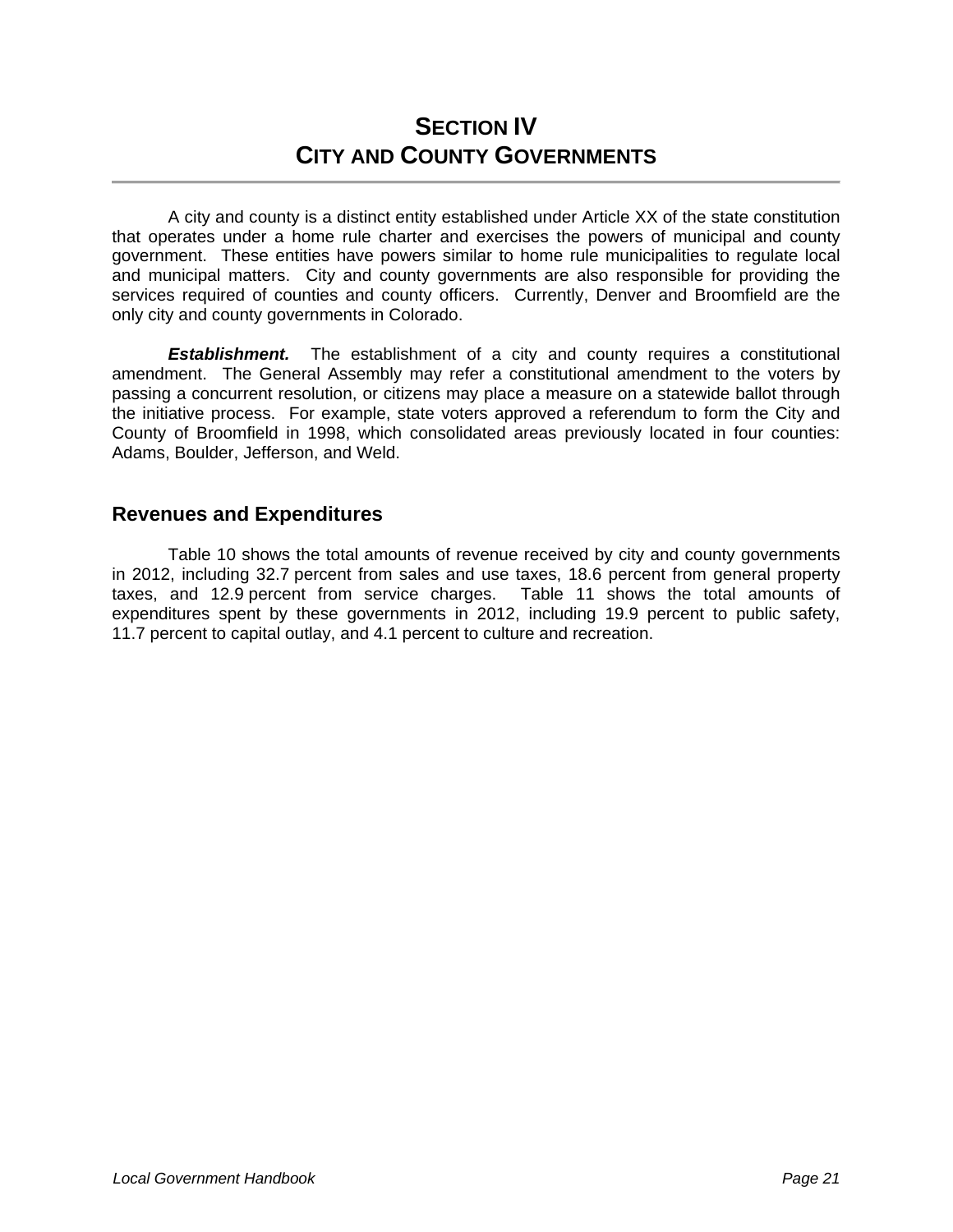#### **Table 10 2012 Revenue Totals for Colorado City and County Governments**

| <b>Revenue Sources</b>                 | <b>Amount</b>                    | % of Total |  |
|----------------------------------------|----------------------------------|------------|--|
|                                        | <b>Local Tax Revenue</b>         |            |  |
| <b>General Sales and Use</b>           | \$551,208,667                    | 32.7%      |  |
| <b>General Property</b>                | 314,102,693                      | 18.6%      |  |
| Other                                  | 67,486,925                       | 4.0%       |  |
| Specific Ownership                     | 21,285,558                       | 1.3%       |  |
| Franchise                              | 41,533,174                       | 2.5%       |  |
| Occupation                             | 43,227,000                       | 2.6%       |  |
| <b>Total Local Revenue</b>             | \$1,038,844,017                  | 61.7%      |  |
|                                        | <b>Intergovernmental Revenue</b> |            |  |
| Other Intergovernmental Sources        | \$153,628,166                    | 9.1%       |  |
| <b>Social Services</b>                 | 78,490,311                       | 4.7%       |  |
| <b>Highway Users Tax</b>               | 18,337,195                       | 1.0%       |  |
| <b>Conservation Trust Fund</b>         | 6,503,883                        | 0.3%       |  |
| <b>Total Intergovernmental Revenue</b> | \$256,959,555                    | 15.1%      |  |
| <b>Other Tax Revenue</b>               |                                  |            |  |
| Service Charges                        | \$217,420,529                    | 12.9%      |  |
| Miscellaneous Revenue                  | 71,910,167                       | 4.3%       |  |
| <b>Fines and Forfeits</b>              | 56,489,843                       | 3.4%       |  |
| Licenses, Permits, Cap Fees            | 40,410,255                       | 2.4%       |  |
| <b>Enterprise Transfers</b>            | 2,668,428                        | 0.2%       |  |
| <b>Total Other Tax Revenue</b>         | \$388,899,222                    | 23.2%      |  |
| <b>Total Revenue</b>                   | \$1,684,702,794                  | 100.0%     |  |

 *Source: Department of Local Affairs*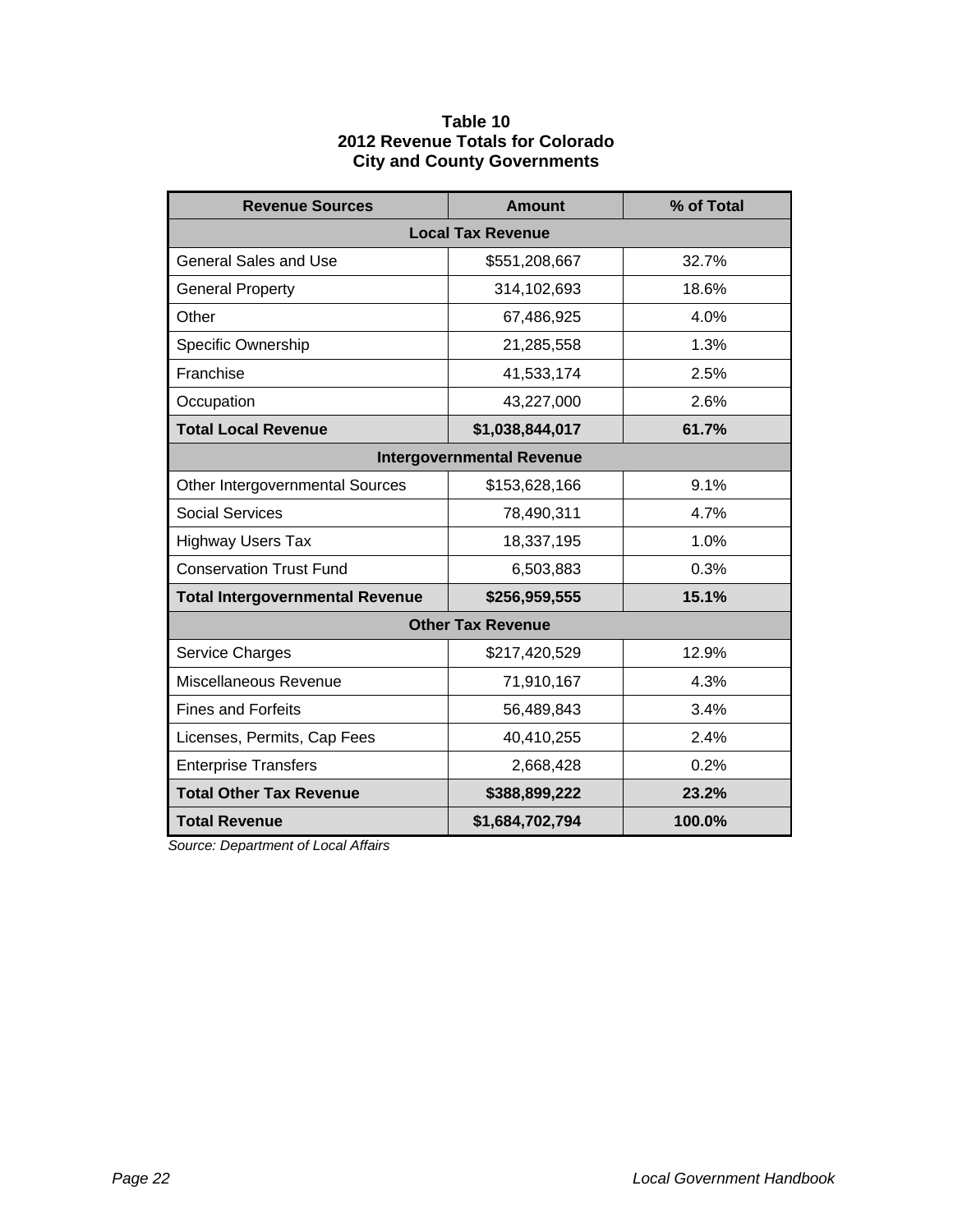#### **Table 11 2011 Expenditure Totals for Colorado City and County Governments**

| <b>Local Expenditures</b>                       | Amount          | % of Total |  |
|-------------------------------------------------|-----------------|------------|--|
| <b>Operating Expenditures</b>                   |                 |            |  |
| <b>Public Safety</b>                            | \$523,215,329   | 19.9%      |  |
| <b>General Government</b>                       | 264,284,001     | 17.1%      |  |
| Culture and Recreation                          | 163,881,499     | 4.1%       |  |
| Social Services                                 | 119,385,626     | 17.1%      |  |
| <b>Public Works</b>                             | 102,708,395     | 11.4%      |  |
| Miscellaneous Expenditures                      | 49,930,136      | 2.5%       |  |
| Judicial                                        | 45,497,152      | 3.1%       |  |
| Health                                          | 19,926,085      | 5.0%       |  |
| <b>Total Operating Expenditures</b>             | \$1,288,828,223 | 80.2%      |  |
| <b>Other Expenditures</b>                       |                 |            |  |
| <b>Capital Outlay</b>                           | \$246,149,472   | 11.7%      |  |
| <b>Outstanding Debt</b>                         | 170,636,502     | 3.4%       |  |
| Transfer to Enterprises and Outside<br>Entities | 44,866,059      | 4.7%       |  |
| <b>Total Other Expenditures</b>                 | \$461,652,033   | 19.8%      |  |
| <b>Total Expenditures</b>                       | \$1,750,480,256 | 100.0%     |  |

*Source: Department of Local Affairs*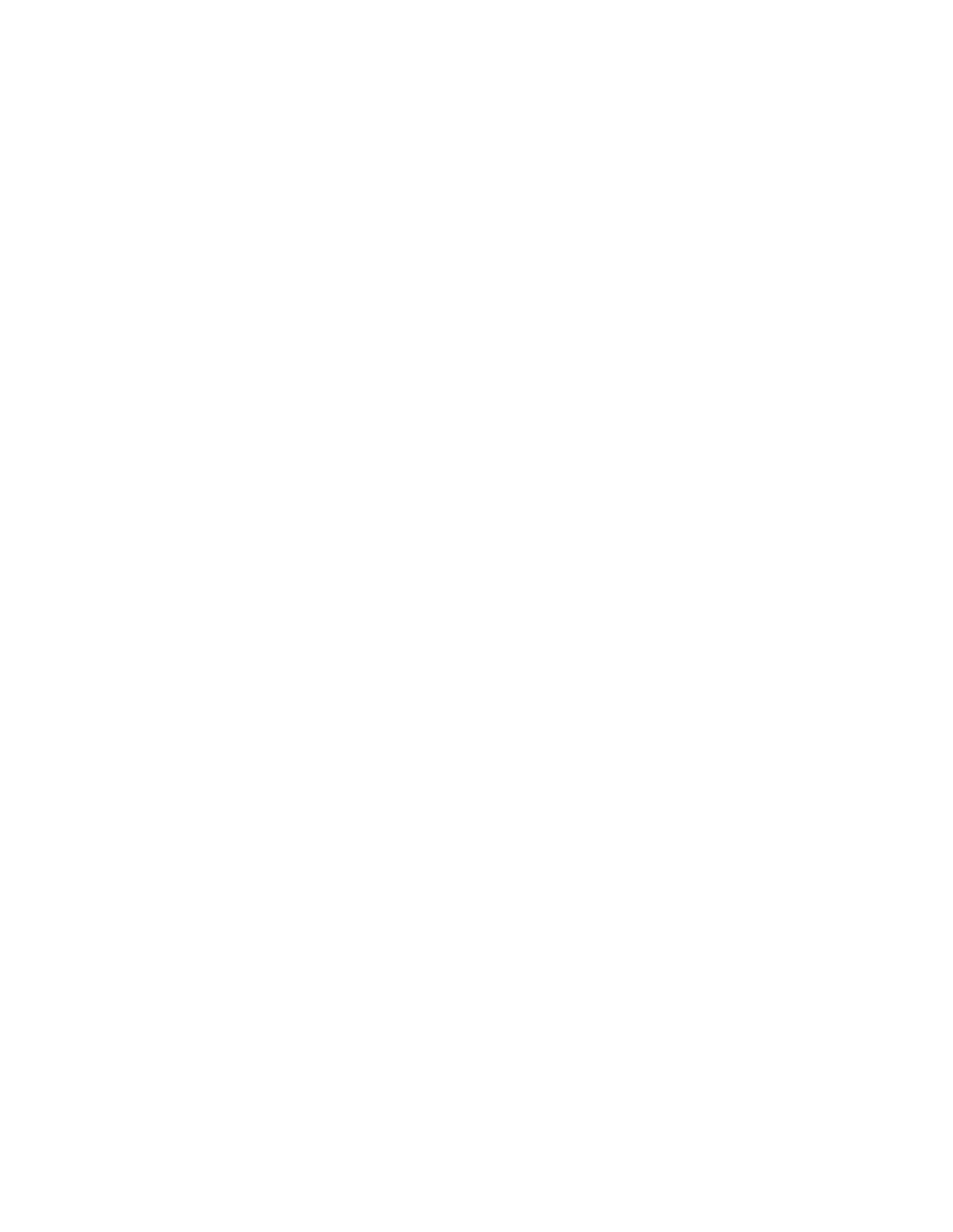# **SECTION V LOCAL GOVERNMENT LAND USE AND PLANNING POWERS**

**Overview.** In general, home rule governments have greater authority over land use and other types of local matters than statutory governments. However, state statutes grant land use and planning powers to both home rule and statutory municipal and county governments. For example, state law grants both municipal and county governments the authority to regulate impacts of new developments that affect state interests, such as large water projects and natural hazards, including flood plains and avalanche paths.

## **General Land Use and Planning Laws for Local Governments**

*Local Government Land Use Control Enabling Act.* This act allows counties and municipalities to regulate activities that impact a community or surrounding area to provide for the planned and orderly use of land, and to protect the environment. The law also allows a local government to provide for the phased development of services and regulate the location of activities and development that may cause significant changes in population density.

 *House Bill 1041 powers.* In 1974, the General Assembly enacted House Bill 1041, the Areas and Activities of State Interest Act, to ensure that the impacts of new developments that affect state interests are considered and mitigated. Areas of state interest include natural hazards and significant historical, natural, or archeological resources. Activities of state interest include the construction of major new domestic water and sewage treatment systems, waste disposal sites, and highways. The act authorizes local governments, specifically statutory and home rule municipalities and counties, to determine whether a development impacts an area or activity of state interest and to regulate the development of such projects according to legislatively defined criteria.

## **Municipal Land Use and Planning Powers**

**Statutory municipalities.** Statutory municipalities are granted zoning and planning powers that are similar to those granted to counties. For example, a municipal government may divide the city into districts and regulate the location and use of buildings, structures, and land for trade, industry, and other purposes.

 *Home rule municipalities.* The state constitution provides the authority for a home rule municipality to regulate local and municipal matters. State law further provides that a home rule city's ordinances pertaining to local matters supercede conflicting state laws, and the courts have determined that zoning is primarily a matter of local concern. Consequently, a home rule municipality may adopt its own procedures for zoning. In general, a home rule city's ordinances that conflict with matters of state interest may be invalid. For example, the courts have determined that the efficient production of oil and gas is a state interest, and local government land use policies that interfere with this objective may be invalid.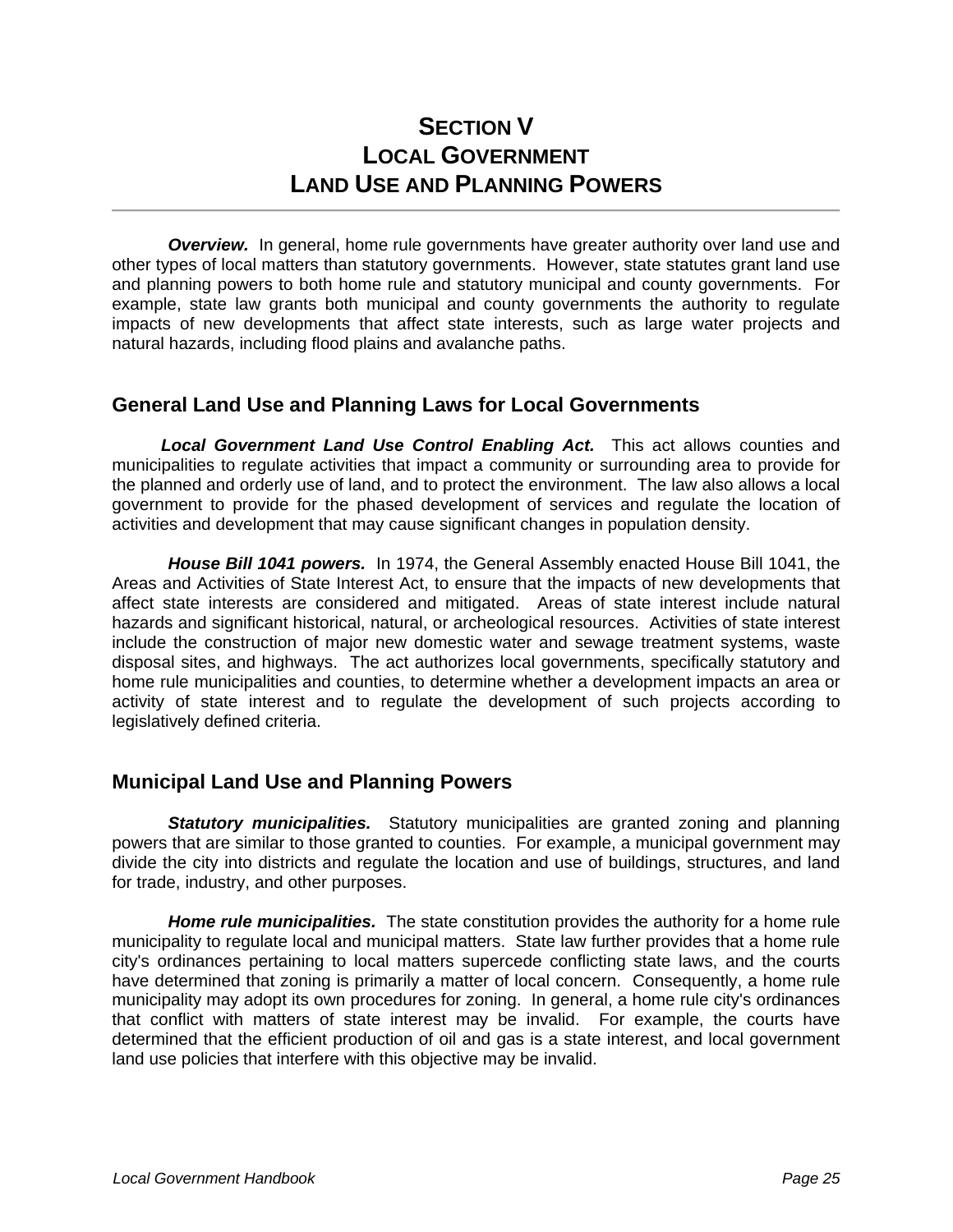## **County Land Use and Planning Powers**

*Zoning.* A board of county commissioners may establish zoning for all or part of the unincorporated area of a county by dividing and classifying land according to its intended use (e.g., residential, commercial, or agricultural). This is accomplished by having the county planning commission recommend a zoning plan for consideration by the board. Once a zoning plan is approved, the board can amend any provision of the county zoning regulations after submitting changes to the planning commission for review and suggestions.

State law authorizes a county planning commission to enact a zoning plan for all or any part of the unincorporated territory within the county. County zoning regulations promulgated under the county planning code may include the classification of land uses and the distribution of land development. Zoning plans typically identify the type and density of use that is appropriate for a specific area. For example, a county may zone an area for agricultural activities. Other activities, such as a commercial development, would be required to obtain a special use permit to be constructed in that area. Counties are prohibited from adopting an ordinance that is in conflict with any state statute; however, a county ordinance and statute may coexist as long as they do not contain express or implied conditions that are in conflict with each other. If a conflict does exist, the ordinance is preempted by state law.

**County comprehensive plans.** A county comprehensive plan or "master plan" is a planning document intended to guide the growth and long-term development of the unincorporated areas of a county. County comprehensive plans are advisory documents only and cannot bind decisions made by a county planning commission or the board. State law requires counties to adopt master plans if the county has a population of 100,000 or more, or a population over 10,000 and a 10 percent growth rate in a five-year period. The advisory nature of a comprehensive plan does not prohibit a county from denying a specific development application based on noncompliance with the comprehensive plan, provided the plan is adopted legislatively by the board and the plan is sufficiently specific to ensure consistent application. Additionally, a county comprehensive plan can be a binding document if the board authorizes a comprehensive plan, or any part of the plan through zoning, regulations, or land use codes.

## **Local Governments and the Power of Eminent Domain**

 The Colorado Constitution permits the taking of private property provided that just compensation is awarded to the property owners and the taking is determined to be for a public use. State law provides eminent domain powers to cities, towns, counties, urban renewal authorities, and various utilities and corporations for the purpose of providing public services through the construction, improvement, or maintenance of public utilities and infrastructure. For example, state law allows a city, town, or city and county, to pass a resolution to establish, construct, extend, open, widen, or alter any street, lane, bridge, sewer, tunnel, or subway; or to build, acquire, construct, or establish any public building, public work, or public improvement. To do this, governmental entities have the right of eminent domain to take, damage, condemn, or appropriate an individual's private property.

*Colorado Urban Renewal Law.* The Urban Renewal Law also grants eminent domain authority to the state and local governments in order to prevent, remedy, or eliminate areas that are designated as a slum or as blighted. A blighted area is defined as an area that "substantially impairs or arrests the sound growth of a municipality, retards the provision of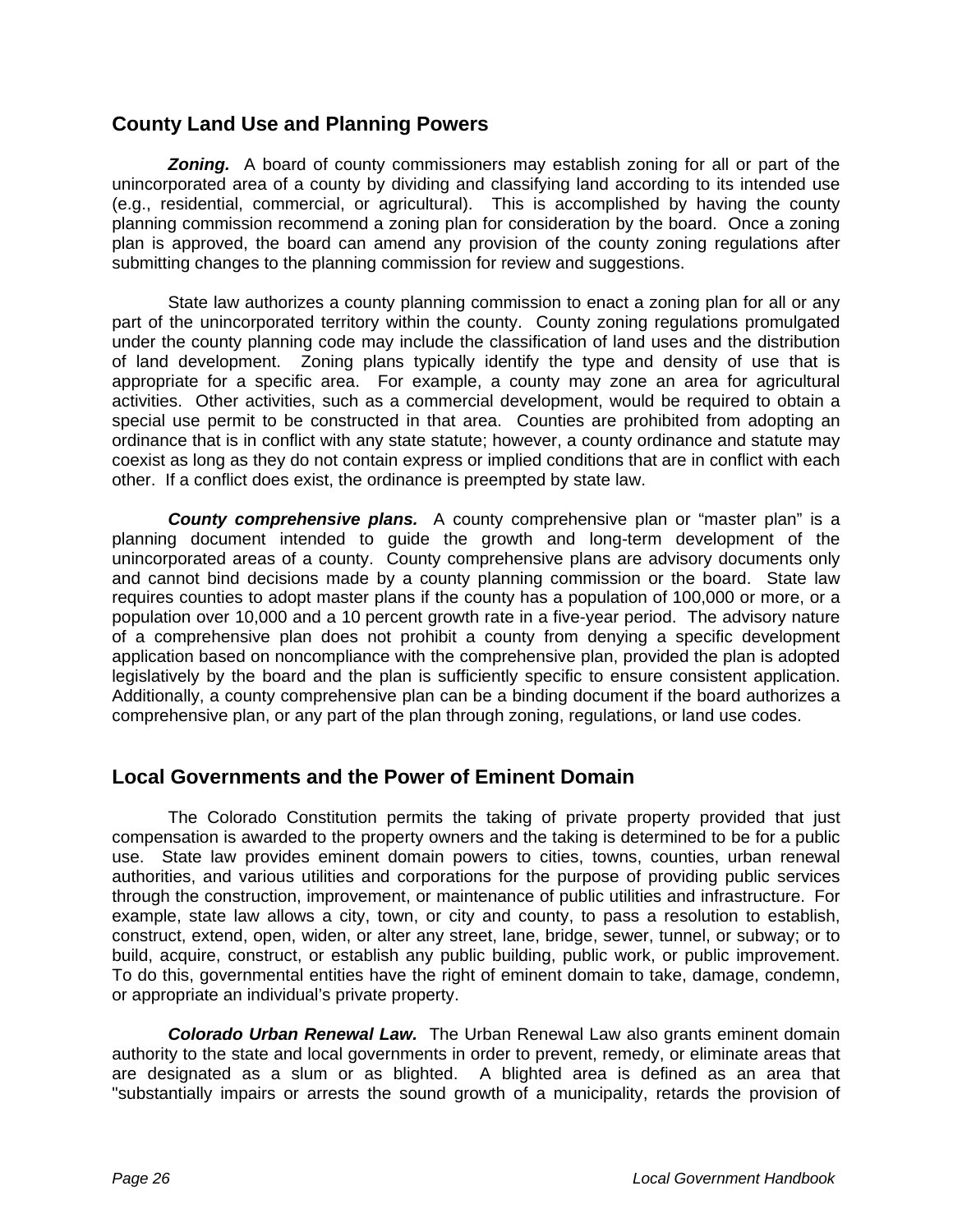housing accommodations, or constitutes an economic or social liability, and is a menace to the public health, safety, morals, or welfare." At the local level, the power of eminent domain can be exercised through an urban renewal authority or a downtown development authority, established by an municipality to prevent blight or slum for public benefit. An authority cannot acquire real property for an urban renewal project unless the local governing body has approved an urban renewal plan. Additionally, in order to authorize the use of eminent domain as a means to acquire property for an urban renewal project, a governing body must prove that blight or slum conditions exist without regard to the economic performance of the property. A finding of blight by a local governing body must be determined according to the presence of at least four factors specified in law, and the use of eminent domain by an authority to acquire private property for the purpose of transferring the property to a private party requires the presence of at least five of these listed factors.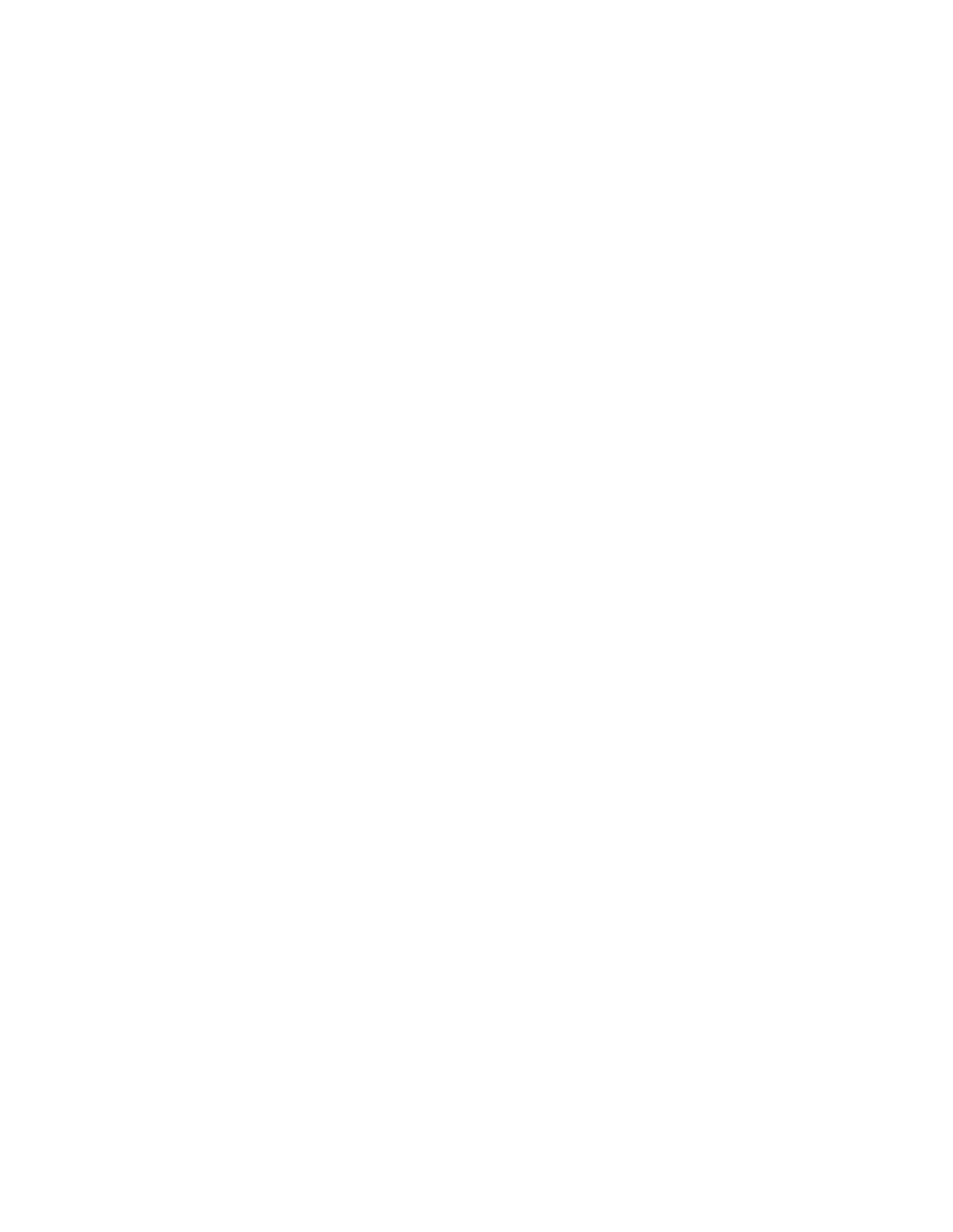# **SECTION VI SPECIAL DISTRICTS**

**Overview.** Special districts are local governments that provide services or infrastructure to promote the health, safety, prosperity, security, and general welfare of the inhabitants of the district. The Special District Act, in Title 32, C.R.S., comprises the legal framework for many different types of special districts and specifies the services that may be provided. It also specifies the procedures to form a district and district funding sources, and defines the composition of special district governing bodies. According to DOLA, there are currently 2,109 Title 32 special districts in Colorado as of January 2016, though the number regularly fluctuates as districts are created and dissolve.

 There are several reasons why special districts are created. Typically, special districts are created to evenly divide the costs of services between all property owners and residents within the district. Special districts also provide the ability to finance larger infrastructure and public facility projects, and the costs are repaid over time as development occurs and property values increase. Lastly, special districts provide more autonomy than local improvement districts that are directly created by a county or municipality to address more short-term problems.

 Initially, voters decide whether a special district should be formed and who will serve on the board of directors. Once a special district is created, the district's board may levy taxes, charge fees, and own property — consistent with the provisions of TABOR.

# **Types of Special Districts**

State law provides for several types of special districts, both general and specific. Table 12 lists the general types of special districts with general authority under the Special District Act. There are also statutory districts that have been added to Title 32 to serve specific areas for a specific purpose outlined in state law. Table 13 lists these types of districts that have been legislatively established under Title 32.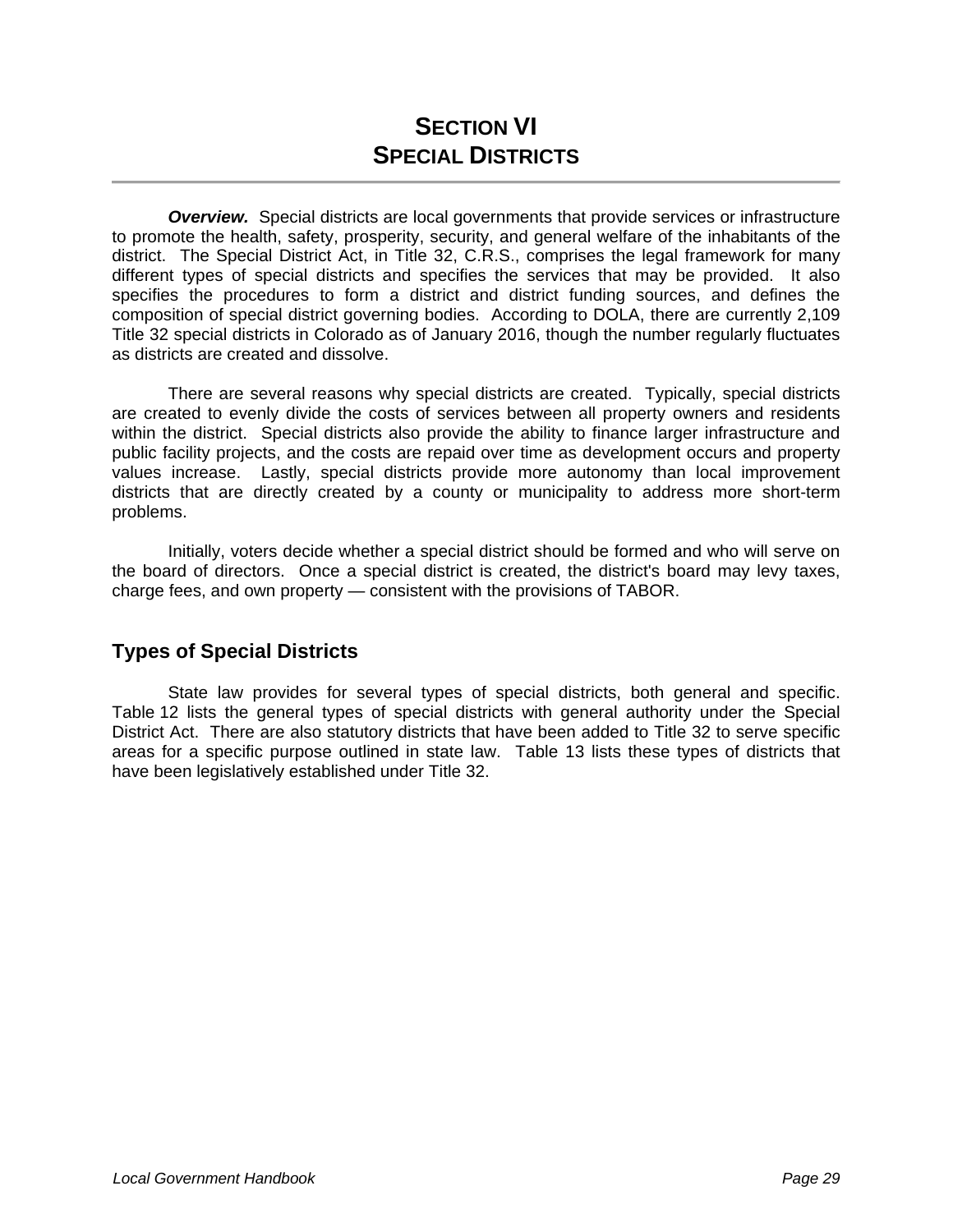#### **Table 12 General Types of Special Districts Under the Special District Act**

| <b>General Types of Districts</b>     |  |  |
|---------------------------------------|--|--|
| Ambulance Districts                   |  |  |
| Fire Protection Districts             |  |  |
| <b>Forest Improvement Districts</b>   |  |  |
| Health Assurance Districts            |  |  |
| <b>Health Service Districts</b>       |  |  |
| Mental Health Care Service Districts  |  |  |
| Metropolitan Districts                |  |  |
| Park and Recreation Districts         |  |  |
| <b>Sanitation Districts</b>           |  |  |
| <b>Tunnel Districts</b>               |  |  |
| <b>Water Districts</b>                |  |  |
| <b>Water and Sanitation Districts</b> |  |  |

*Source: Section 32-1-103, C.R.S.* 

*Metropolitan districts.* A metropolitan district is a type of special district that provides at least two of the following services:

- fire protection;
- mosquito control;
- parks and recreation;
- safety protection;
- sanitation;
- solid waste disposal facilities or collection and transportation of solid waste;
- street improvement;
- television relay and translation;
- transportation; or
- water.

 Currently, Colorado has over 1,461 metropolitan districts, with over 100 new metropolitan districts formed in each of the past few years. This growth mirrors the state's rapid population growth over the past decade.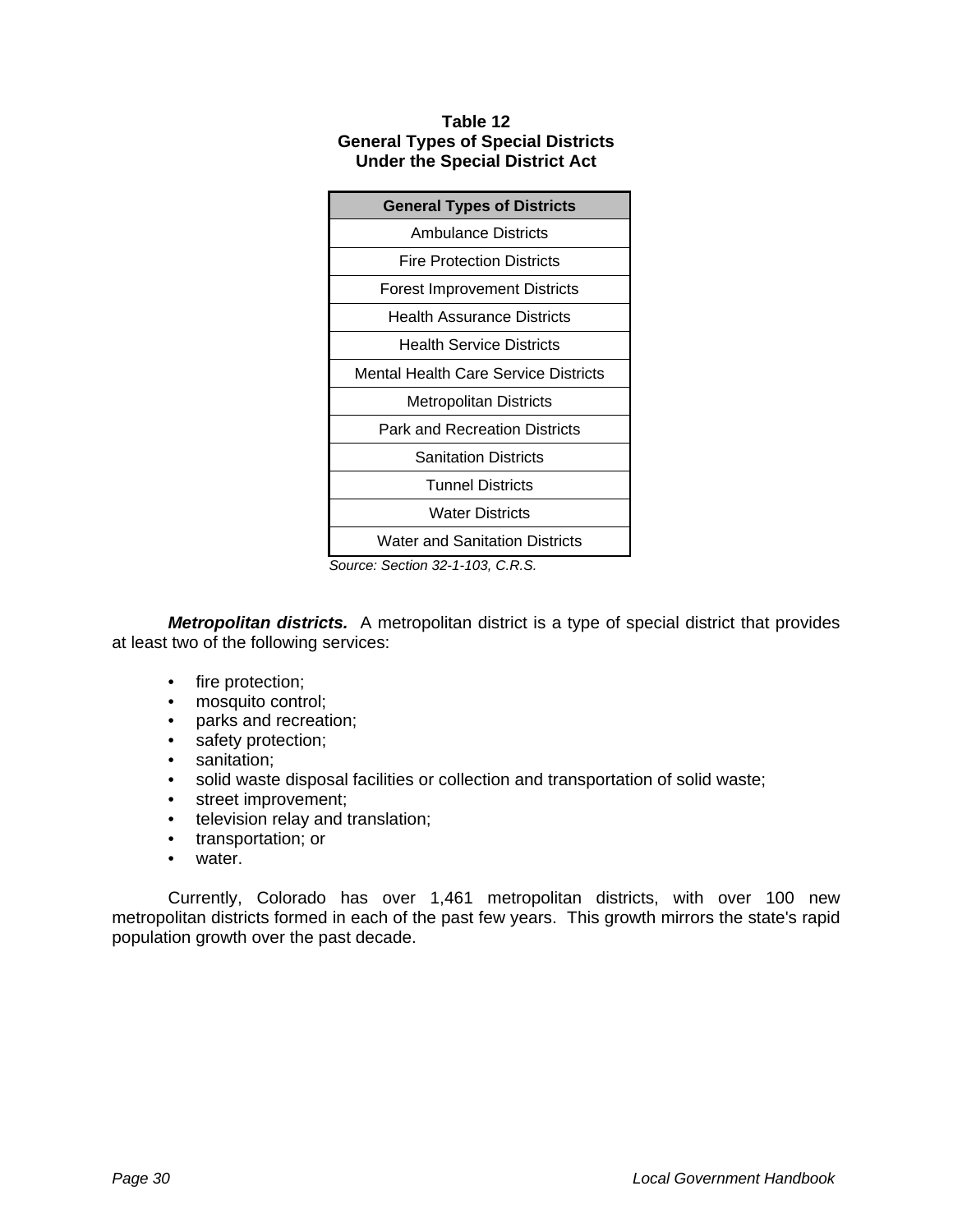| <b>Special Statutory Districts</b>                                   | <b>Statutory Authority</b>           |
|----------------------------------------------------------------------|--------------------------------------|
| Moffat Tunnel Improvement District                                   | Section 32-8-101, et seq., C.R.S.    |
| Regional Transportation District                                     | Section 32-9-101, et seq., C.R.S.    |
| Three Lakes Water and Sanitation District                            | Section 32-10-101, et seq., C.R.S.   |
| Urban Drainage and Flood Control District                            | Section 32-11-101, et seq., C.R.S.   |
| Fontain Creek Watershed, Flood Control,<br>and Greenway District     | Section 32-11.5-101, et seq., C.R.S. |
| <b>Rail Districts</b>                                                | Section 32-12-101, et seq., C.R.S.   |
| <b>Scientific and Cultural Facilities District</b>                   | Section 32-13-101, et seq., C.R.S.   |
| Denver Metropolitan Major League<br><b>Baseball Stadium District</b> | Section 32-14-101, et seq., C.R.S.   |
| Metropolitan Football Stadium District                               | Section 32-15-101, et seq., C.R.S.   |
| <b>Forest Improvement Districts</b>                                  | Section 32-18-101, et seq., C.R.S.   |
| Colorado New Energy Improvement<br><b>District</b>                   | Section 32-20-101, et seq., C.R.S.   |

#### **Table 13 Other Statutory Special Districts Under the Special District Act**

# **Organization and Oversight of Special Districts**

*Approval of service plans.* Under state law, anyone interested in creating a special district must submit a service plan to any governing body that would be included in the district. A service plan outlines the proposed services, the plan for financing the services, estimated capital costs, and proposed indebtedness. The municipality or county where the proposed district is located is statutorily charged with reviewing and approving a district's service plan. The board of county commissioners or the governing body of the municipality, whichever is applicable, is required to conduct public hearings and make its decision in accordance with statutory requirements. A resolution to approve a special district must be adopted by any applicable board of county commissioners or governing body of a municipality. A decision of a board of county commissioners or a governing body of a municipality regarding a special district's service plan is subject to judicial review.

Specifically, a service plan must include:

- a description of the proposed services;
- a financial plan showing how proposed services are to be financed, including the proposed operating revenue from property taxes for the first budget year;
- a schedule showing the years in which the district debt will be issued;
- a map of the district's boundaries;
- an estimate of population and valuation for assessment within the district;
- a description of facilities to be constructed;
- an estimate of costs (land acquisition, engineering and legal services, administrative services, proposed debt and interest rates, and other organizational and operational expenses); and
- proposed intergovernmental agreements for services.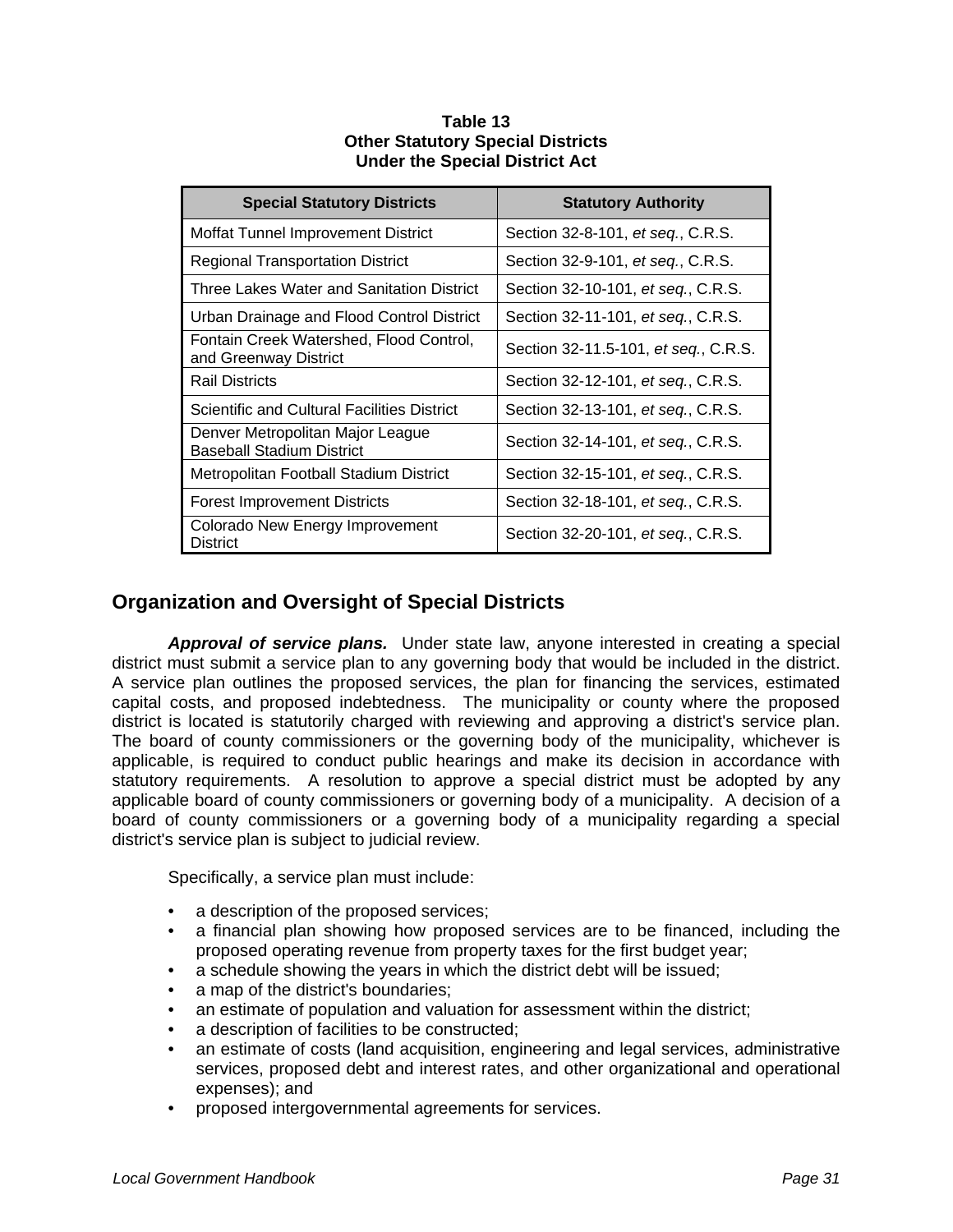Once approved, the service plan is a binding agreement between the district and the approving local government that spans the life of the district. Any major modifications to the original service plan must be authorized by the approving local government.

*Special district board meetings.* Official business of a special district board of directors must be conducted in meetings that are open to the public and when a quorum of the board is present. Notice of board of director meetings must be posted in at least three public locations in the district and the office of the clerk and recorder in the county or counties where the district is located.

*Elections.* District board members must be eligible electors and are elected by other eligible electors of the special district. An eligible elector of a special district is a person who has been registered within the special district for at least 30 days. It also includes an individual, or his or her spouse, who owns taxable real or personal property within the boundaries of a special district. Eligible electors of special districts are entitled to sign the petition for organization, vote on the formation of the district, and be elected to the board of directors. District elections are nonpartisan, must be held on the Tuesday succeeding the first Monday of May in even-numbered years, and must be conducted pursuant to the provisions of Colorado election laws.

**Term limits for special district boards of directors.** Under term limit provisions in the Colorado Constitution, members of special district boards of directors may not serve more than two consecutive four-year terms. In addition, state law provides that at least four years must pass before a previously elected board member can run again for the office. The voters of any political subdivision, including special districts, may lengthen, shorten, or eliminate the limitations on terms of office imposed by the constitution.

*Recall of special district directors.* A recall election lets voters remove and replace an elected official prior to the end of the official's term. A special district director must hold office for at least six months before being subject to a recall election. Recall elections for special district boards of directors are triggered when a petition is signed by the lesser of 300 eligible electors or 40 percent of the eligible electors demanding the recall of the board member named in the petition. The grounds for the recall are not open to judicial review.

 Proponents have up to 60 days to gather signatures after a petition form is approved by the election official. The date of the recall election depends on when the petition is submitted and determined to be sufficient, taking into account whether a November election in an even-numbered year will occur within 90 days of the petition being determined to be sufficient.

*Annual budget.* Each special district must submit a budget to the Division of Local Government on an annual basis. The budget must contain revenues, expenditures, and fund balances. Each budget must also contain a message regarding the significant budget issues for the year, the basis of accounting, and a description of leases to which the district is a party. A draft budget must be presented to a district's board of directors by October 15, followed by a public hearing. The budget document must then be adopted by December 31 — or December 15 if the district levies a property tax — and submitted to the Division of Local Government by January 31 of the budget year. Special district budgets are available for review at the special district's office and at the Division of Local Government's Denver office.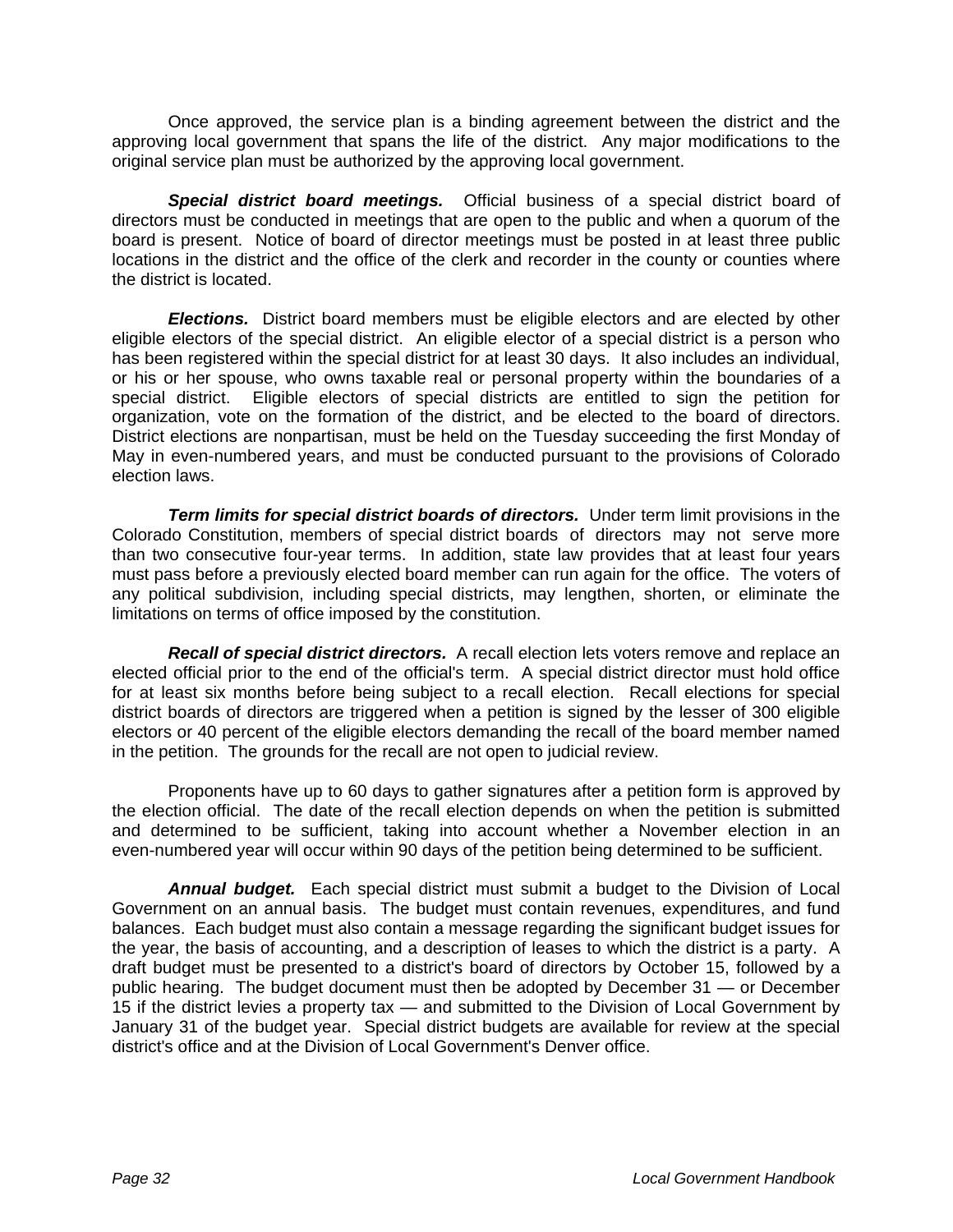*Inactive districts.* State law allows a special district to become inactive and later reactivate. However, a special district may only designate itself as inactive if it is in a predevelopment stage and the district has no:

- residents within its boundaries, other than those living within the boundaries prior to the formation of the district;
- business or commercial ventures within its boundaries;
- general obligation or revenue debt;
- property tax mill levy in that fiscal year; or
- outstanding financial obligations or contracts.

 During the period that a district is inactive, the district is exempt from certain requirements, such as submitting an annual budget, audit reports, and service plans to state and local entities. Under state law, inactive districts may not issue any debt, impose a mill levy, or conduct any official business other than to conduct elections and to undertake procedures necessary to return to active status.

## **Dissolution of Special Districts**

**Dissolution by petition.** Special district electors may petition the district's board of directors to hold an election to determine whether to dissolve the district. The petition must be signed by at least 5 percent of the district's eligible electors or 250 eligible electors, whichever is less. For districts with a population of at least 25,000, at least 3 percent of the eligible electors must sign the petition to cause a dissolution election. The court will issue an order dissolving the district if a majority of voters within the district approve the dissolution.

 A majority of a special district's board of directors may also petition the court to dissolve the district. The court may enter an order dissolving the district without an election if the district lies wholly within the city limits of a municipality; has no financial obligations; and the board and governing body of the municipality consent to the dissolution. However, the court must order a dissolution election if the lesser of 10 percent or 100 voters within the district request an election. The court may also order a dissolution election for a district that has outstanding financial obligations if it determines that the plan for dissolution adequately provides for settlement of the outstanding debt.

*Dissolution by administrative action.* The Division of Local Government may initiate the dissolution of a special district that fails to perform its statutory or service responsibilities. If a district has no outstanding financial obligations, the division may initiate the dissolution of a district that fails to:

- hold or properly cancel a regular board of directors election;
- adopt a budget for two consecutive years;
- comply with the Local Government Audit Law for two consecutive years; or
- provide, or attempt to provide, any of the services for which the district was organized for two consecutive years.

If the district fails to demonstrate that it has satisfied its statutory or service responsibilities, the division must submit a declaration of dissolution to the district court. The court must determine whether to certify the district dissolved within 30 days of receiving the division's declaration.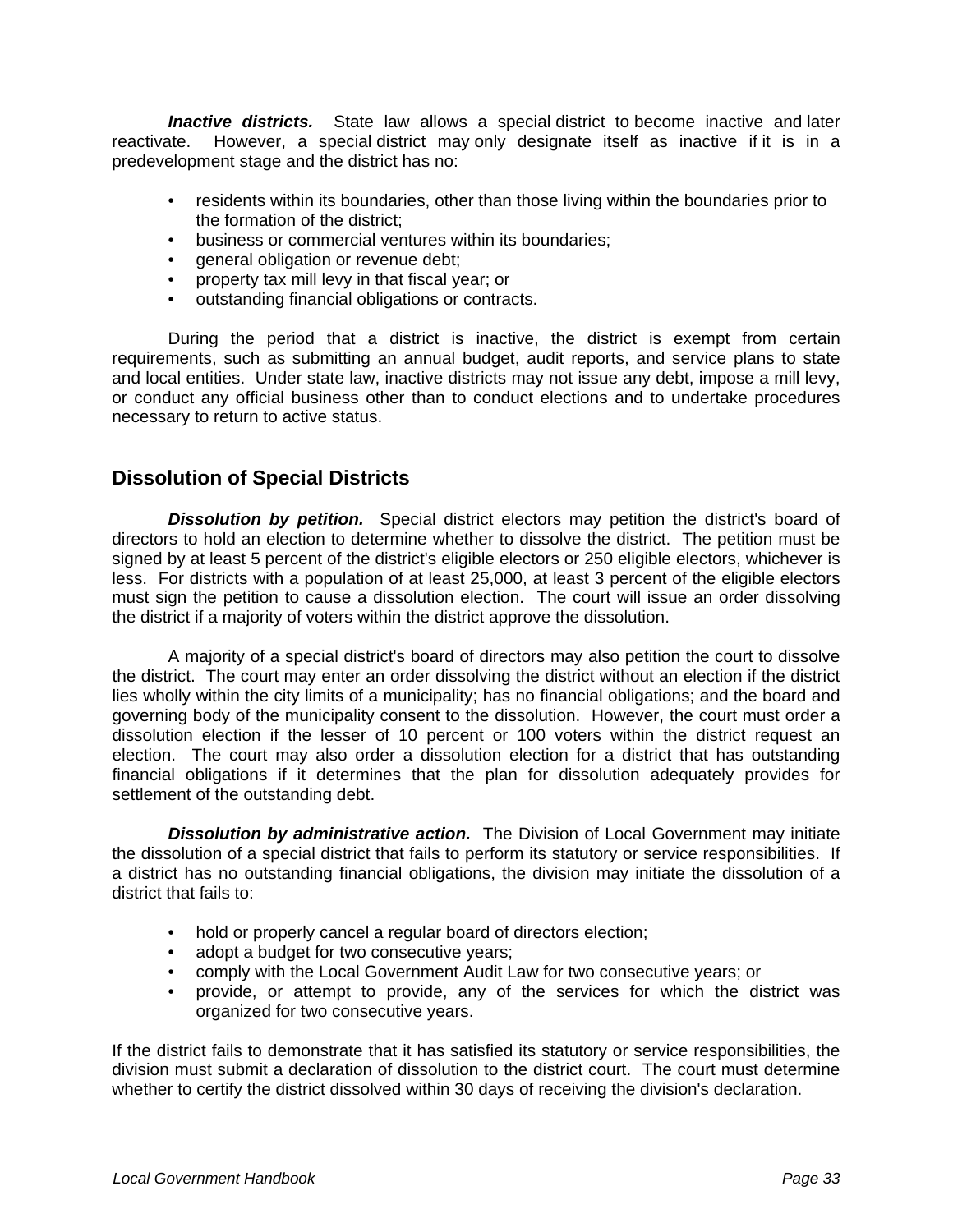## **Reporting Requirements**

*Annual report on implementation of the service plan.* Special districts created after July 1, 1991, must file every year for five years after their organization a report about the implementation of the service plan with the local government that approved their service plans. A special district must continue to file an annual report for succeeding years if requested by the county or municipal governing body. The annual report must also be filed with the Division of Local Government in the Department of Local Affairs and the Office of the State Auditor. The State Auditor is required to review the annual report and report to the Division of Local Government any apparent decrease in the financial ability of the district to discharge its existing or proposed indebtedness in accordance with the service plan. The division must confer with the district and the county or municipal governing body regarding its financial condition.

*Report to the State Auditor.* Under the Local Government Audit Law, an annual audit of the financial affairs of a special district must be completed by June 30 of each year and filed with the Office of the State Auditor by July 31. This audit must include a financial statement that conforms with generally accepted governmental accounting principles.

*Five-year report.* State law allows an approving local government to request special districts to submit a detailed report on debt issuance and authorization activities every five years. This report is described in statute as the "application for a quinquennial finding of reasonable diligence." According to this law, an approving local government can prohibit a special district from issuing new debt by reviewing the five-year report and determining that the service plan will not result in the timely and reasonable discharge of the special district's general obligation debt.

*Information provided to the electors of special districts.* Each year a special district is required to file a current and accurate map of its boundaries with the county clerk and recorder in each of the counties in which the special district is located.

By January 15 of each year, the board of a special district must also provide notice to eligible electors that includes the following information:

- the address and telephone number of the principal business office of the special district;
- the name and business telephone number of the manager or other primary contact person of the special district;
- the names of the members of the special district board, indicating each member whose office will be on the ballot at the next regular special district election;
- the times and places designated for regularly scheduled meetings of the board during the year and the place where notice of board meetings is posted;
- the current mill levy of the special district and the total ad valorem tax revenue received by the district during the prior year;
- the date of the next regular special district election at which members of the board will be elected;
- the procedure and time for an eligible elector of the special district to submit a self-nomination form for election to the board;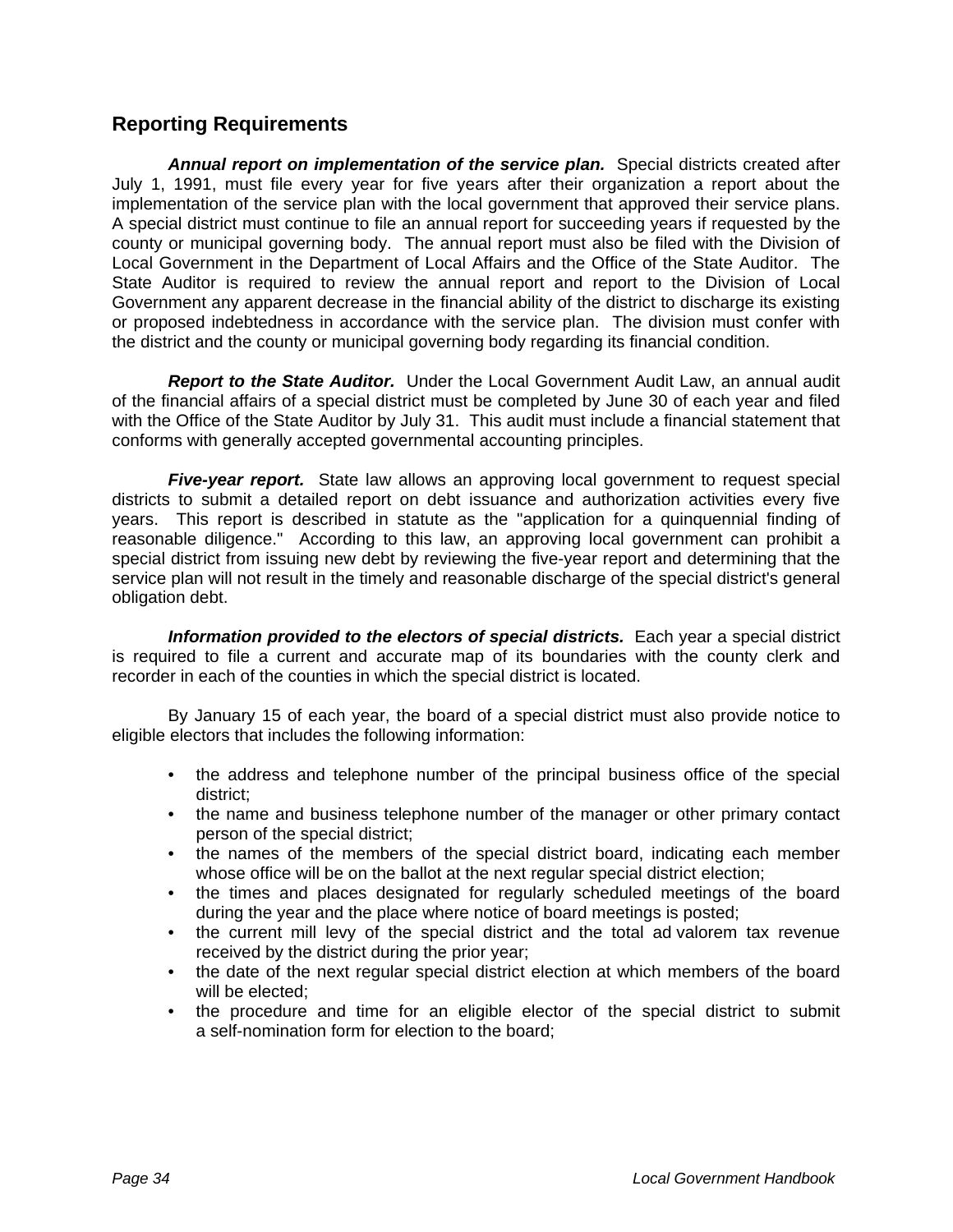- the address of any website on which the special district's election results will be posted; and
- information on the procedure for an eligible elector to apply for a permanent absentee voter status with the special district.

*Other types of improvement districts.* Special districts that are created under the Special District Act are often confused with other types of improvement districts formed by municipalities and counties to provide certain amenities, like sidewalks. Unlike improvement districts, special districts have political autonomy and may exist indefinitely while improvement districts are typically dissolved once the improvement is complete and any debt incurred is paid off. For example, special improvement districts (formed by municipalities) and local improvement districts (formed by counties) provide a particular amenity in a localized area, and the costs of the improvements are assessed directly against the benefitting property owners. A board of county commissioners or the city council serves as the governing body of an improvement district, and the district typically dissolves as soon as any debt incurred by the county or municipality on behalf of the district is paid off.

 Table 14 below identifies some improvement districts that are *not* governed by the Special District Act, but are often confused with special districts. Business improvement districts, downtown development authorities, and urban renewal authorities are formed as adjunct entities by municipalities. Cemetery districts, library districts, pest control districts, and weed control districts are formed by counties. Irrigation districts, water conservancy districts, and water conservation districts are formed and governed by landowners. All of these types of districts are governed by specific statutes and procedures distinct from the Special District Act.

| <b>Type of District</b>               | <b>Statutory Authority</b>                  |
|---------------------------------------|---------------------------------------------|
| <b>Business Improvement Districts</b> | Part 12 of Article 25 of Title 31, C.R.S.   |
| <b>Cemetery Districts</b>             | Part 8 of Article 20 of Title 30, C.R.S.    |
| <b>Conservation Districts</b>         | Part 1 of Article 70 of Title 356, C.R.S.   |
| Downtown Development Authorities      | Part 8 of Article 25 of Title 31, C.R.S.    |
| Irrigation Districts                  | Articles 41, 42, and 43 of Title 37, C.R.S. |
| <b>Library Districts</b>              | Part 1 of Article 90 of Title 24, C.R.S.    |
| <b>Local Improvement Districts</b>    | Part 6 of Article 20 of Title 30, C.R.S.    |
| <b>Pest Control Districts</b>         | Article 5 of Title 35, C.R.S.               |
| <b>Public Improvement Districts</b>   | Part 5 of Article 20 of Title 30, C.R.S.    |
| <b>Special Improvement Districts</b>  | Part 5 of Article 25 of Title 31, C.R.S.    |
| Urban Renewal Authorities             | Part 1 of Article 25 of Title 31, C.R.S.    |
| Water Conservancy Districts           | Article 45 of Title 37, C.R.S.              |

#### **Table 14 Types of Districts that are not Governed by the Special District Act**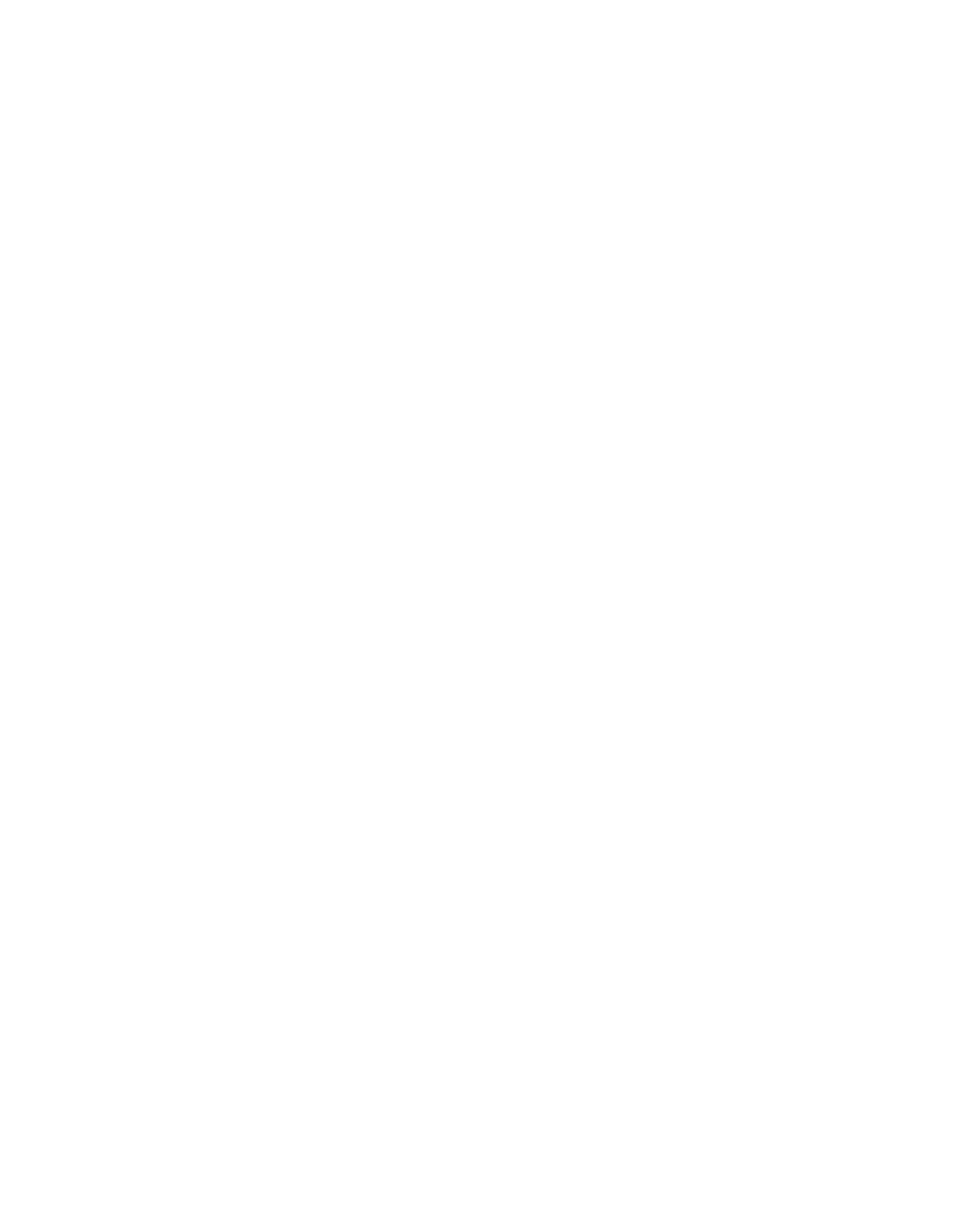#### **School Districts**

 School districts are local government entities that provide educational services for children in preschool through twelfth grade throughout the state. The Colorado Constitution requires the General Assembly to provide for the establishment and maintenance of a thorough and uniform system of free public schools throughout the state for all residents between the ages of 6 and 21 years, and provides that one or more public schools must be maintained in each school district within the state for at least three months in each year. The "School District Organization Act of 1992" delineates the process by which school districts may consolidate, deconsolidate, dissolve, or annex. There are currently 178 school districts in the state, serving over 854,000 students.

 *School boards.* Each school district is overseen by a school board that is elected by the voters of a school district and which determines the instruction in the public schools of its district. The specific duties of a school board include adopting policies and prescribing rules and regulations that are necessary and proper for the efficient administration of the affairs of the district. Specifically, school board members hire a superintendent to handle the administration of the school board's policies, and approve the annual budget of the district and submit it to the appropriate county in order for property taxes to be levied to meet the requirements of the annual budget. Except in some limited cases, school district boundaries are usually not contiguous with municipal or county boundaries.

 *Funding for school districts.* School districts are funded from a combination of federal, state, and local sources, as illustrated in Table 15. Local property taxes are levied to fund a portion of a school district's operations and to pay for capital expenditures. In addition to any local school district mill levies, school districts are funded by the state according to the School Finance Act of 1994. The act contains a formula that calculates a per pupil funding amount for each school district based on the individual characteristics of the district, such as the cost to live in the district and the number of students enrolled. Under the act, each district's local portion is calculated first, and state aid makes up the difference between the local portion and the total funding amount set by the General Assembly. Federal funds are typically used to support specific programs or activities, such as special education, English language proficiency, or student assessments. The following tables illustrate Colorado school district revenues and expenditures in FY 2011-12.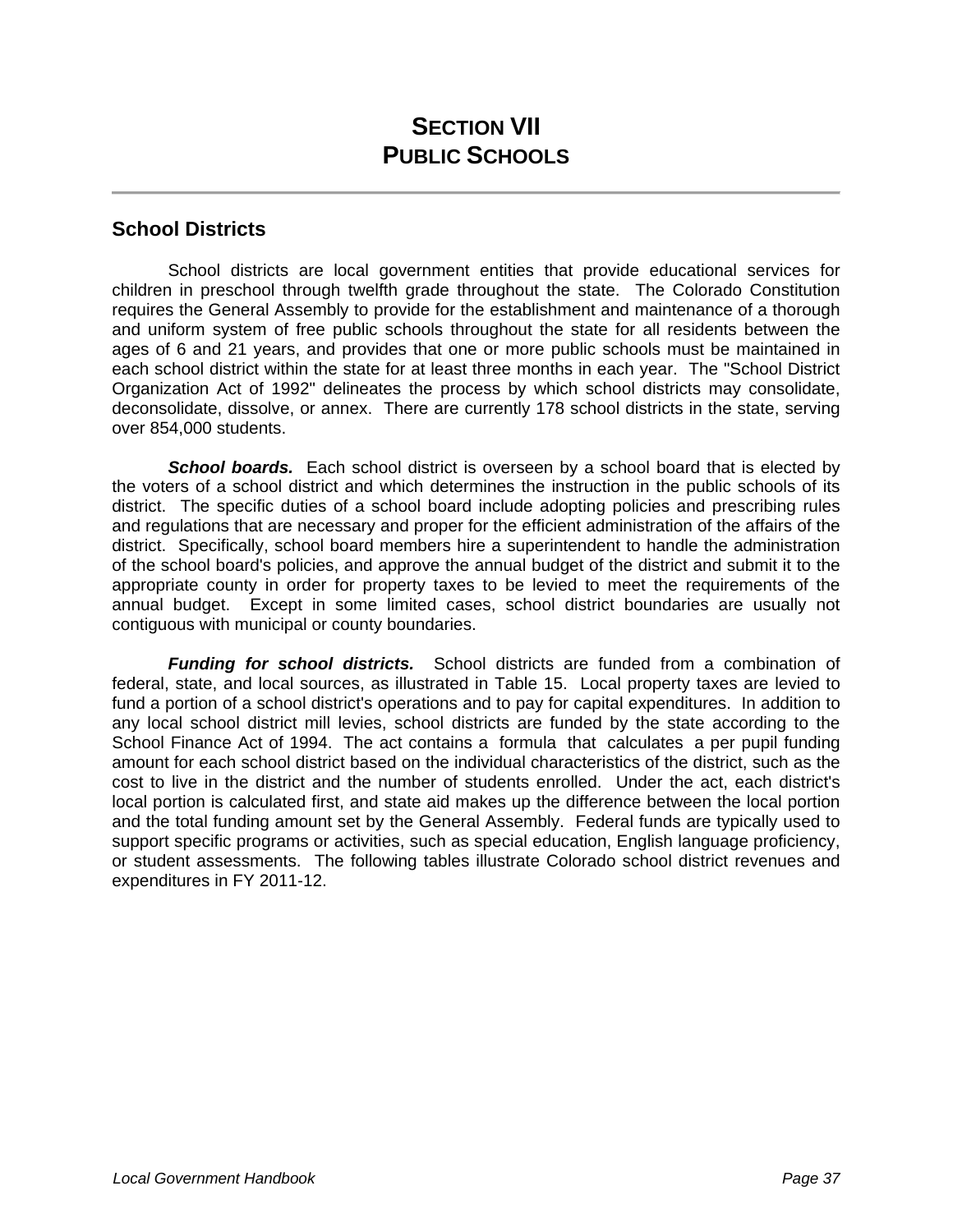#### **Table 15 Colorado School District Revenues, FY 2011-12**

| <b>Revenue Sources</b>               | <b>Revenue</b><br>(in millions) | % of Total |  |
|--------------------------------------|---------------------------------|------------|--|
| <b>Local Revenue</b>                 |                                 |            |  |
| <b>Property Taxes</b>                | \$3,395                         | 39%        |  |
| <b>Other Local Revenue</b>           | 815                             | 10%        |  |
| <b>Total Local Revenue</b>           | \$4,210                         | 49%        |  |
| <b>State Revenue</b>                 |                                 |            |  |
| <b>School Finance</b>                | \$3,332                         | 38%        |  |
| Other State Revenue                  | 434                             | 5%         |  |
| <b>Total State Revenue</b>           | \$3,766                         | 43%        |  |
| <b>Federal Revenue</b>               |                                 |            |  |
| <b>Total Federal Revenue</b>         | \$723                           | 8%         |  |
| <b>Total School District Revenue</b> | \$8,699                         | 100%       |  |

 *Source: 2015 Digest of Education Statistics, National Center of Education Statistics.* 

| Table 16                                      |  |  |
|-----------------------------------------------|--|--|
| <b>Colorado School District Expenditures,</b> |  |  |
| FY 2011-12                                    |  |  |

| <b>Expenditures</b>                                 | <b>Expenditures</b><br>(in millions) | % of Total |
|-----------------------------------------------------|--------------------------------------|------------|
| Instruction                                         | \$4,227                              | 50%        |
| <b>Student Support Services</b>                     | 361                                  | 4%         |
| <b>General Administration</b>                       | 622                                  | 7%         |
| <b>Food Services</b>                                | 262                                  | 3%         |
| <b>Pupil Transportation</b>                         | 221                                  | 3%         |
| Instruction Support/Training                        | 405                                  | 5%         |
| Operations and Maintenance                          | 702                                  | 8%         |
| <b>Other Support Services</b>                       | 608                                  | 7%         |
| Capital Outlay and Debt Service                     | 1,140                                | 13%        |
| <b>Total School District</b><br><b>Expenditures</b> | \$8,548                              | 100%       |

 *Source: 2015 Digest of Education Statistics, National Center of Education Statistics.*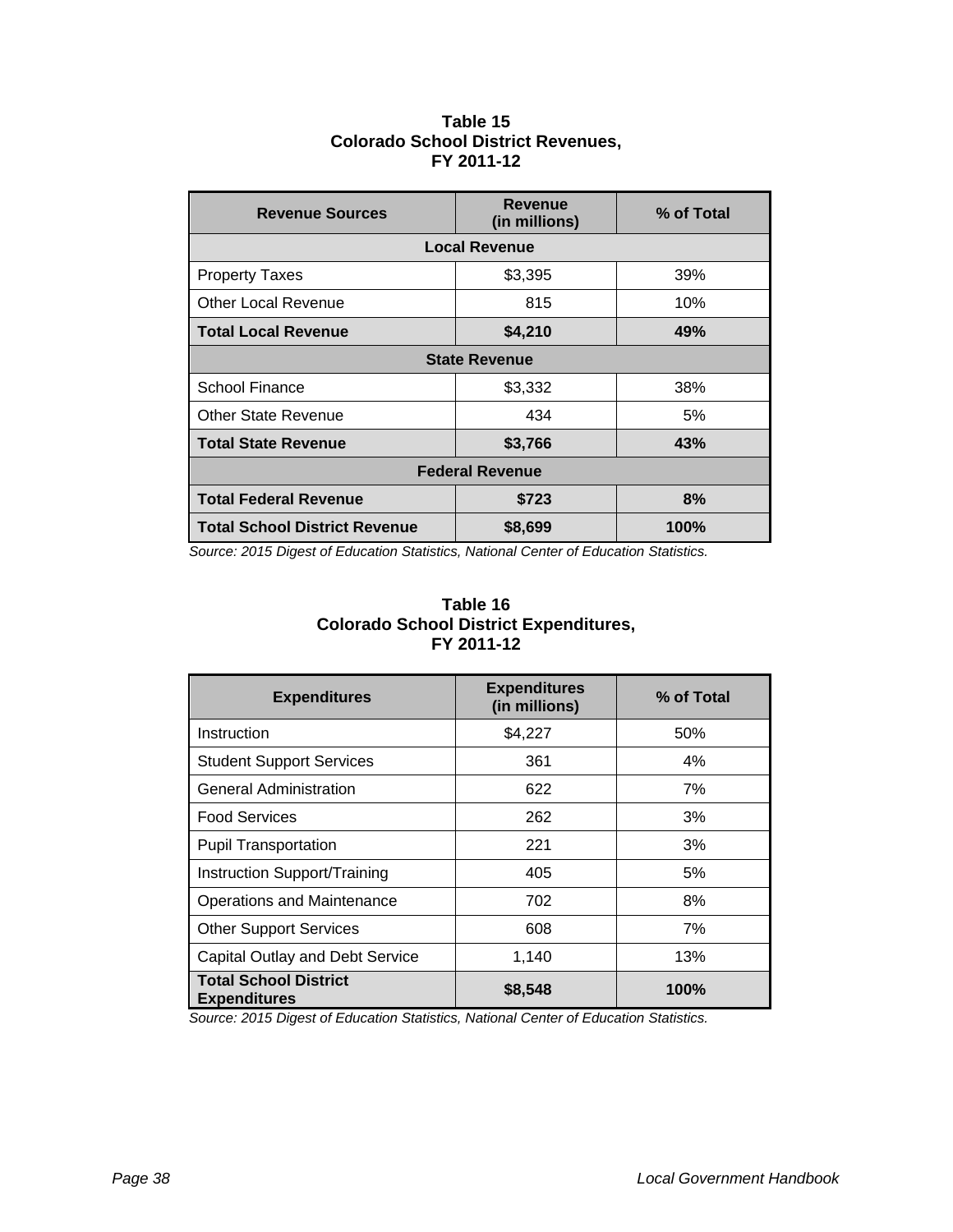## **Types of Public Schools**

Public schools in Colorado are authorized to operate by either a school district or the Charter School Institute (CSI). Online and charter schools may also be authorized by a district or the CSI. Additionally, schools may be further designated as a magnet school, contract school, innovation school, or an alternative education campus under current law or district practice.

 The Colorado Department of Education (CDE) is responsible for implementing state and federal education laws, dispersing funds, school accountability, and educator licensing for Colorado's schools. The State Board of Education (SBE) is responsible for reviewing the attainment levels on performance indicators demonstrated by each public school, each school district, and the CSI. The governance and management of public schools is controlled by either the local board of education or the board of directors of the charter school.

**Online schools.** Online schools use Internet technology to deliver educational services. There are two main types of online schools in the state: supplemental and full-time. Supplemental online programs allow a traditional school to offer a more diverse composition of courses (e.g., a unique foreign language or an advanced math topic). Full-time online schools may deliver services as a distinct program within a traditional school, or as separate full-time school that operates exclusively in an online format. Full-time online schools may be single-district schools (i.e. the school offers educational services primarily to students and families within the school district), or as multi-district schools, which enroll students statewide. Full-time online education programs are authorized either by a local school district, the CSI, or by a board of cooperative educational services, all of which must be accredited by the state.

*Charter schools.* The Charter School Act gives parents, teachers, and community members the ability to create a partially autonomous school within a school district. Charter schools are governed by an independent board of directors and generally have greater flexibility in curriculum, staff, fiscal management, and school operations than traditional public schools. According to the CDE, there were 225 charter schools operating in Colorado in 2015-16, serving over 101,000 full-time students and representing over 11 percent of the total K-12 enrollment in the state. Of these charter schools, 189 were authorized by school districts and 36 were authorized by the CSI.

*Magnet schools*. Magnet schools are administered by school districts to provide a certain focus, such as music, math, or science, or to provide a specific educational program, such as a Montessori school.

*Contract schools***.** Districts are allowed under current law to contract with nongovernmental entities to provide educational services.

**Innovation schools.** Innovation schools were authorized to operate by the General Assembly in 2008. This legislation specified that any public school could submit an innovation plan to its local school board to implement innovative practices to improve student outcomes and to be designated as an innovation school. Innovation schools can request waivers from some state laws and regulations, which requires approval by the SBE. They can also request waivers from district policies, which requires approval of the local board of education. Collective bargaining agreement provisions can also be waived with approval from at least 60 percent of the members of the collective bargaining unit. Innovation schools remain under the supervision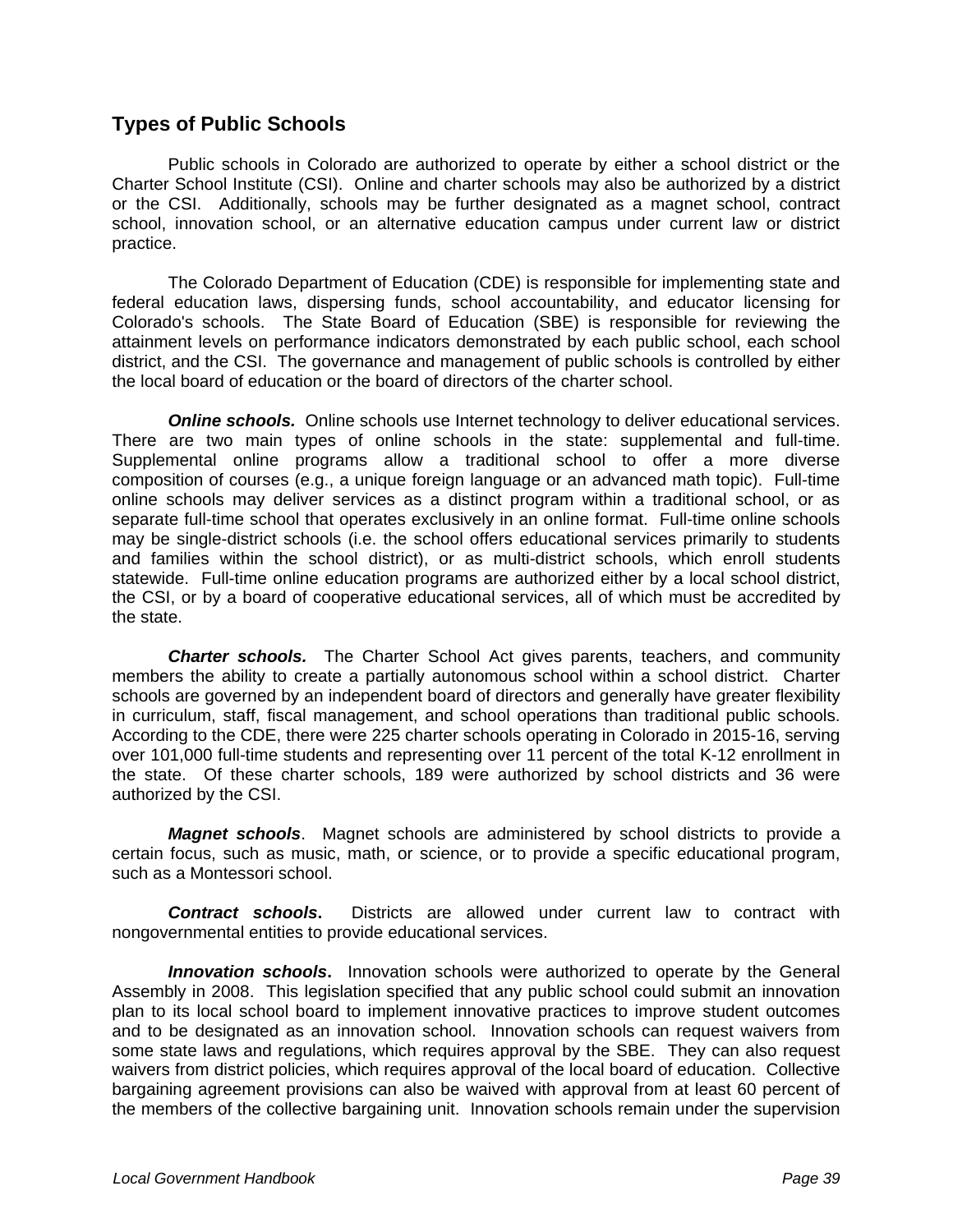of the locally elected board of education. There were 62 innovation schools in 9 school districts in the 2014-15 school year. Denver Public Schools had the largest number of innovation schools, 40 in school year 2014-15.

*Alternative education campuses.* Certain schools can be designated by the SBE as an alternative education campus if they meet criteria specified in state law. In general, these schools have a specialized mission and serve special needs or at-risk student populations. Because of the unique circumstances and challenges faced by students in these schools, the accountability standards differ from other public schools in the state.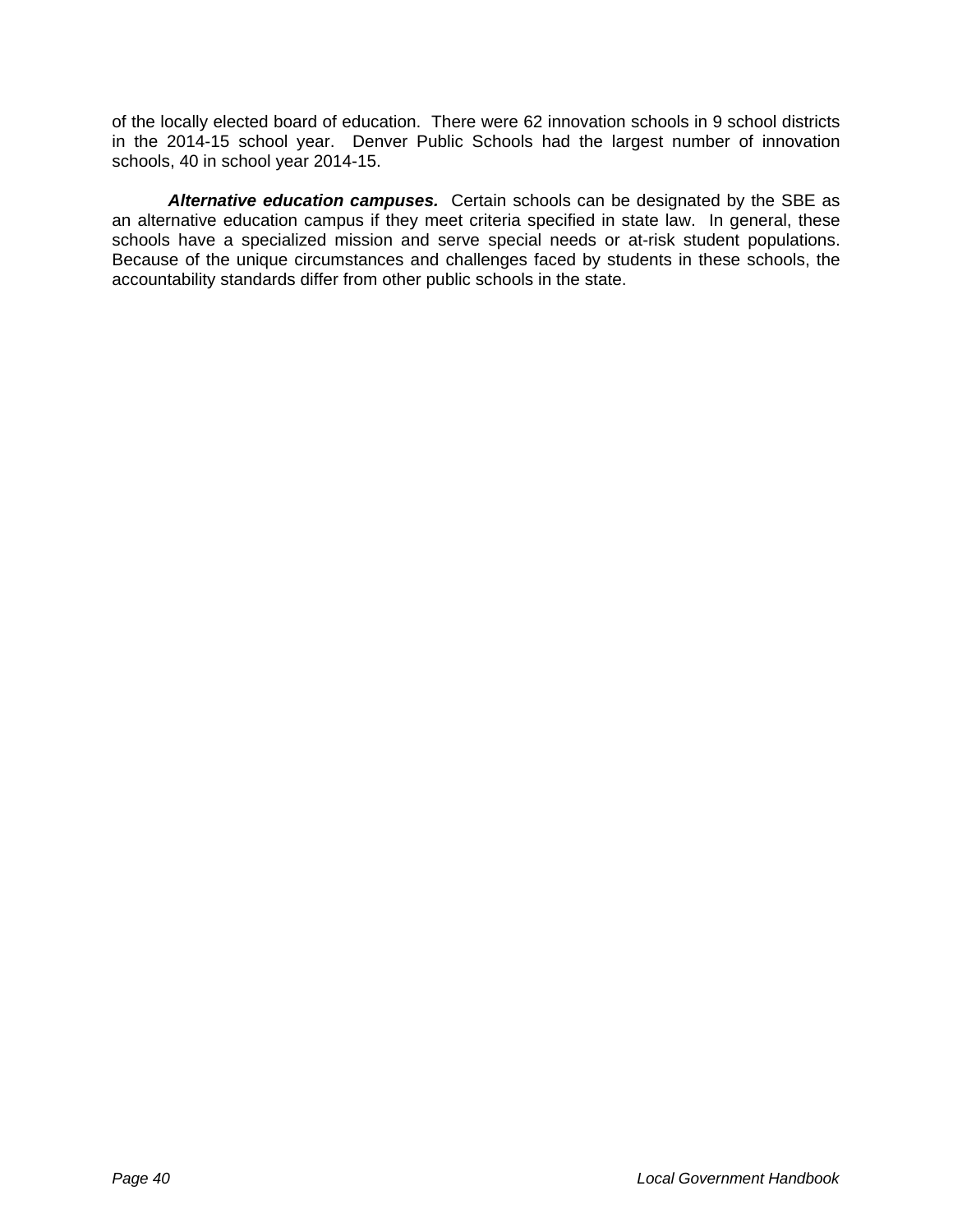# **SECTION VIII INITIATIVE AND REFERENDUM PROCESS FOR LOCAL GOVERNMENTS**

*Municipal initiatives and referendum.* The Colorado Constitution reserves the initiative and referendum powers for the registered electors of municipalities. Municipalities may regulate the process for exercising the initiative and referendum process. However, under the constitution, no city or town council can require more than 10 percent of the municipality's registered electors to order a referendum from the city or town council, and no more than 15 percent of its electors may be required to propose an initiative.

 State law provides general requirements for municipal initiatives, referenda, and referred measures if the subject is not addressed through a municipal charter, ordinance, or resolution. According to state law, any proposed measure can be submitted to the legislative body of any municipality by filing a petition signed by at least 5 percent of the registered electors of a city or town. The proposed measure may be adopted without alteration by the legislative body or referred, in its original form, to the registered electors of the municipality at a regular or special election. The measure takes effect if a majority of the registered electors vote in favor of the measure.

 State law further regulates the form of petitions, petition circulation, protests, and other elements of the initiative and referendum process. Case law has held that legislative actions are subject to initiative and referendum provisions, while actions that are administrative or quasi-judicial in nature are not.

 *County initiatives and referendum.* The same initiative and referendum powers that are provided for cities and towns are not extended to Colorado counties. However, any county home rule charter is required to include initiative and referendum procedures for a home rule county.

Additionally, state law specifically allows county voters, by initiative or referenda, to:

- determine whether a home rule charter commission should be elected;
- amend a county home rule charter;
- change the method of electing county commissioners in counties over 70,000 in population; or
- increase or decrease the number of county commissioners between three and five in counties over 70,000 in population.

 A board of county commissioners may also refer questions to county voters regarding whether to prohibit the operation of marijuana centers, approve the creation of improvement districts within specific areas of a county, or to determine whether certain services, like a county library, should be provided. A board of county commissioners is also required to submit specific fiscal issues to county voters. For example, a board of county commissioners must seek voter approval on questions related to county debt or questions regarding retaining excess revenue under the requirements of TABOR.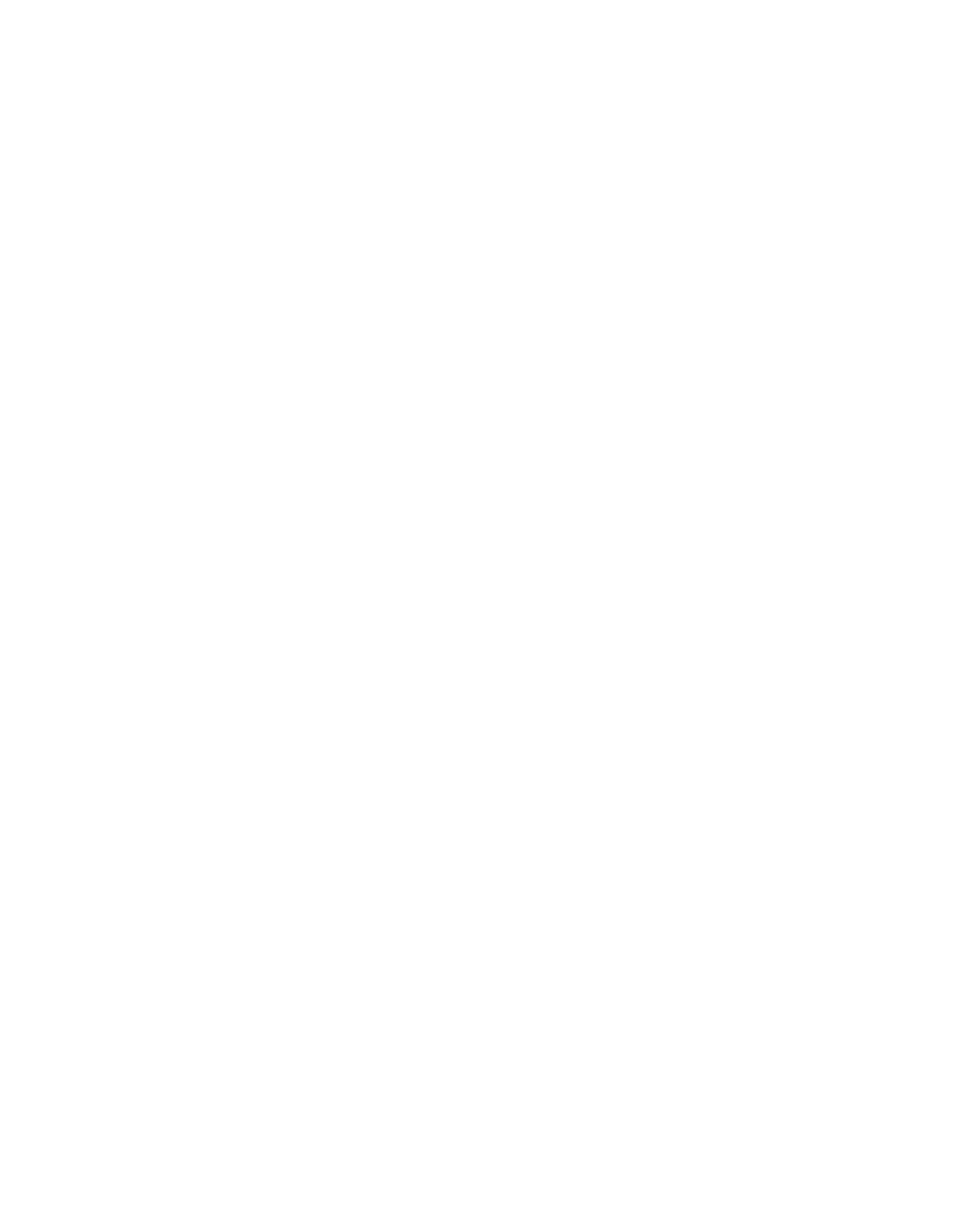# **SECTION IX TERM LIMITS AND RECALL OF LOCAL ELECTED OFFICIALS**

#### **Term Limits**

 The Colorado Constitution establishes term limits on state and local elected officials. Colorado voters approved a constitutional amendment in 1994 that imposed term limits on local officials. This amendment limited any nonjudicial elected official of any county, city and county, city, town, school district, service authority, or any other political subdivision of the state to no more than two consecutive terms in office, or no more than three consecutive terms that are two years or less in duration.

 According to state law, county elected officials are elected for four-year terms. The elected officials of a statutory municipality are elected to two-year terms, unless extended to four-year terms through an ordinance. State law allows voters to lengthen, shorten, or eliminate any term limits for elected officials through an election coordinated with the county clerk of each county in which the local government is located. Also, any city, county, or city and county with home rule authority can determine whether term limitations are placed on elected officials.

 A recall election allows voters to remove and replace an elected official prior to the end of the official's term. Eligible electors of any political subdivision may initiate the recall of an elected official by signing a petition that calls for a recall and demands the election of a successor to the officer named in the petition. While any local or state elected official in Colorado may be recalled, recall elections occur mostly at the local level.

 Under state law, a recall petition must contain a general statement explaining the reason for the recall, which is not open to review. Local elected officers are not subject to recall until they have held office for at least six months or if they are in the final six months of their term. Additionally, only one recall petition and election can be filed against the same official during his or her term unless a subsequent petition gathers enough signatures to equal 50 percent of the votes cast at the last preceding general election for all of the candidates for the office held by the current officer.

 Recall elections are triggered when the required number of registered voters sign a recall petition. For county and municipal elected officials, the required number of signatures is 25 percent of the votes cast for candidates for that office in the preceding election. In the case of a recall of nonpartisan officers in other political subdivisions, such as special districts, a petition must be signed by the lesser of 300 eligible electors or 40 percent of the eligible electors of the political subdivision.

 All recall proponents have up to 60 days to gather signatures after a petition form is approved by the appropriate election official. Signatures on petitions can be protested, which results in a hearing by the election official, but any protest hearing must be concluded within 30 days after the protest is filed.

 In the case of recalling municipal officers, the governing body of a statutory city or town must set a date for a recall election between 30 to 90 days from when the petition is deemed sufficient. However, if a general election is to be held within 180 days after a petition is deemed sufficient, the recall election must be held as part of the general election.